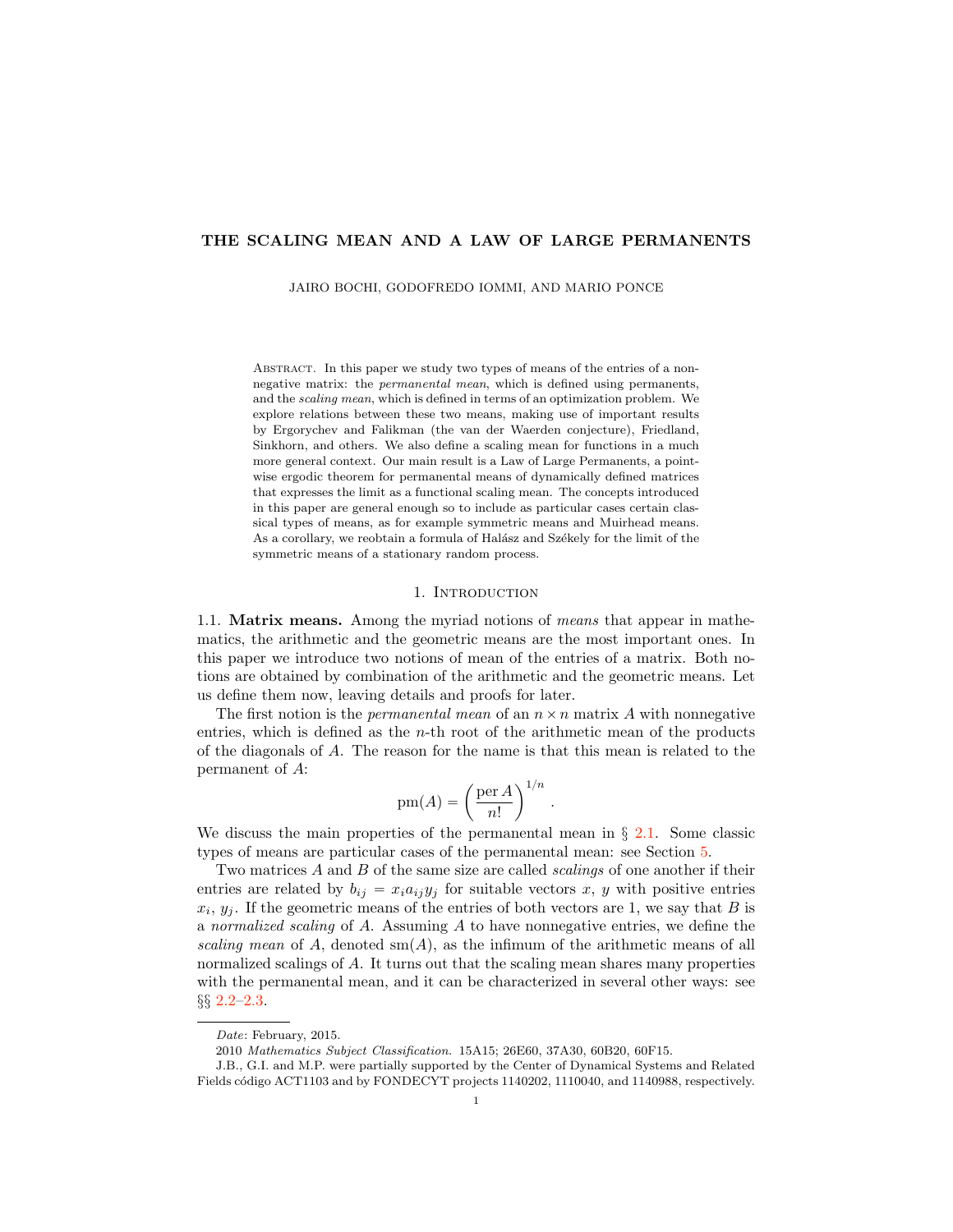This paper is devoted to the study of the relations between the scaling mean and the permanental mean in a range of different settings.

If A is a doubly stochastic  $n \times n$  matrix, i.e. the arithmetic mean of each row and each column is  $1/n$ , then by the celebrated van der Waerden conjecture (which was an open problem for more than 50 years until being proved in 1981), the permanent of A is at least  $n!/n^n$  or, in other words, its permanental mean is at least  $1/n$ . On the other hand, as a consequence of the AM-GM inequality (see *§* [2.2\)](#page-4-0), the scaling mean of A equals  $1/n$ , and therefore

<span id="page-1-0"></span>
$$
pm(A) \geqslant sm(A) \tag{1.1}
$$

for doubly stochastic matrices. It transpires that this inequality holds true for all nonnegative square matrices. This generalization of the van der Warden conjecture is actually a consequence of it, together with the fact that "most" nonnegative matrices (in particular all positive ones) are scalings of doubly stochastic matrices, a discovery that dates back from the 1960's with the works of Sinkhorn and others. Details are provided in *§§* [2.3](#page-6-0)[–2.5,](#page-8-0) where we also characterize the cases of equality in [\(1.1\)](#page-1-0). Moreover, and more importantly for the purposes of this paper, approximate equality holds in  $(1.1)$  for certain "repetitive" large matrices: The precise statement is given in *§* [2.6](#page-9-0) and is basically a reinterpretation of a result by Friedland, who in 1979 proved an asymptotic weaker version of the van der Waerden conjecture. That fact is one of the foundations for the main result of this paper, which we describe next.

1.2. The general setting for scaling problems. Scaling problems have been studied in infinite dimensions, for infinite matrices and for functions. In this paper we introduce a more general and abstract setting that includes the above ones as particular cases and opens a door for other possibilities. Basically, we consider measurable functions on arbitrary probability spaces, and the allowed scaling functions are those that are measurable with respect to certain fixed sub- $\sigma$ -algebras; see Section [3](#page-11-0) for details.

We extend the definition of scaling mean to this general setting. We also prove the existence of "doubly stochastic" scalings under certain boundedness assumptions, thus extending previously known facts about the so-called Sinkhorn decompositions for matrices or DAD problems for functions.

1.3. A Law of Large Permanents. On the other hand, it is not clear what should be the permanental mean of an infinite matrix. A natural attempt is to consider square truncations and then take the limit of the corresponding permanental means as the size of the square tends to infinity, provided of course that such limit exists. We prove that this is indeed the case for some classes of dynamically defined matrices. Moreover, we identify the limit permanental mean as the scaling mean of the function that controls the distribution of the matrix entries. The precise result is as follows:

**Theorem [4.1.](#page-17-0)** Let  $(X, \mu)$ ,  $(Y, \nu)$  be Lebesgue probability spaces, let  $T : X \to X$  and  $S: Y \to Y$  be ergodic measure preserving transformations, and let  $f: X \times Y \to \mathbb{R}$ be a positive measurable function essentially bounded away from zero and infinity.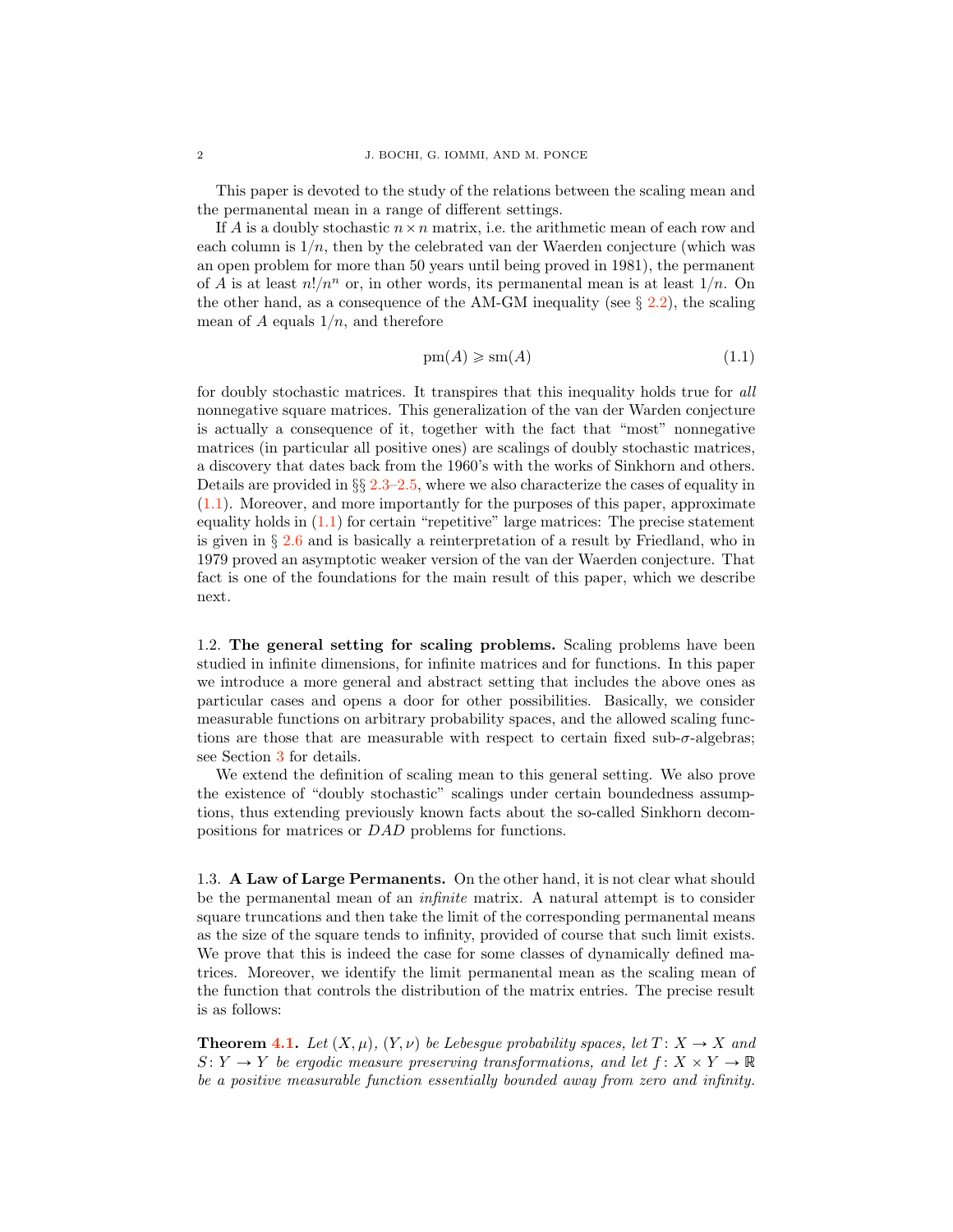<span id="page-2-2"></span>Then for  $\mu \times \nu$ -almost every  $(x, y) \in X \times Y$ , the permanental mean of the matrix

$$
\begin{pmatrix}\nf(x,y) & f(Tx,y) & \cdots & f(T^{n-1}x,y) \\
f(x, Sy) & f(Tx, Sy) & \cdots & f(T^{n-1}x, Sy) \\
\vdots & \vdots & & \vdots \\
f(x, S^{n-1}y) & f(Tx, S^{n-1}y) & \cdots & f(T^{n-1}x, S^{n-1}y)\n\end{pmatrix}
$$

converges as  $n \to \infty$  to the scaling mean of the function f.

In this fairly general pointwise ergodic theorem we not only prove the almost everywhere convergence but we also identify the limit, thus completely solving the two main questions that arise when considering ergodic averages.

Several results scattered in the literature are contained in this Law of Large Permanents. For example, the aforementioned result of Friedland is a corollary. The Law is flexible enough so that we can deduce from it variants of Birkhoff's ergodic theorem where the arithmetic means are replaced by other types of means. For example, in *§* [5.1](#page-23-1) we deduce an ergodic theorem for symmetric means, thus reobtaining in a more transparent way a formula due to Halász and Szekély  $[HS]$ .

Let us remark that the literature contains asymptotic results about permanents of random oblong (i.e. non-square) matrices, a subject we will not deal with: see [\[RW\]](#page-28-1) and references therein. There are fewer results for square matrices: we can only cite [\[TV\]](#page-28-2).

1.4. Organization of the paper. In Section [2](#page-2-1) we study permanental and scaling means of matrices, proving the properties mentioned above, among several others. In Section [3](#page-11-0) we introduce an abstract setting for scaling problems, where we define scaling means for functions and also prove an existence theorem for functional scaling. Section  $\frac{4}{3}$  $\frac{4}{3}$  $\frac{4}{3}$  is devoted to the proof of the Law of Large Permanents (Theorem [4.1\)](#page-17-0). In Section [5](#page-23-0) we present some corollaries concerning symmetric and Muirhead means. Section [6](#page-25-0) discusses some of the questions arising from our results, and poses some conjectures.

Throughout this paper we use the following notations:

$$
\mathbb{R}_{+} := [0, \infty), \quad \mathbb{R}_{++} := (0, \infty).
$$

The set of real (resp., nonnegative, positive)  $m \times n$  matrices is denoted by  $\mathbb{R}^{m \times n}$  $(\text{resp., } \mathbb{R}^{m \times n}_+, \mathbb{R}^{m \times n}_{++}).$ 

### 2. Permanental and scaling means of matrices

<span id="page-2-1"></span><span id="page-2-0"></span>2.1. The permanental mean. The *permanent* of a square matrix  $A = (a_{ij}) \in$  $\mathbb{R}^{n\times n}$  is defined as

$$
\operatorname{per} A := \sum_{\sigma} \prod_{i=1}^n a_{i,\sigma(i)},
$$

where  $\sigma$  runs on the permutations of  $\{1, \ldots, n\}$ . This function was introduced independently by Cauchy and Binet around 1812. It has many applications in combinatorics  $[vLW]$ , probability  $[Ba3]$ , among other areas. The book  $[Mi]$  is wholly dedicated to permanents and contains historical information and the most relevant results and applications up to the late 1970's.

As the determinant, the permanent is a symmetric multilinear function of the rows (or columns) of a matrix; it is also invariant under transposition. Despite the similarities between the definitions of determinant and permanent, there is no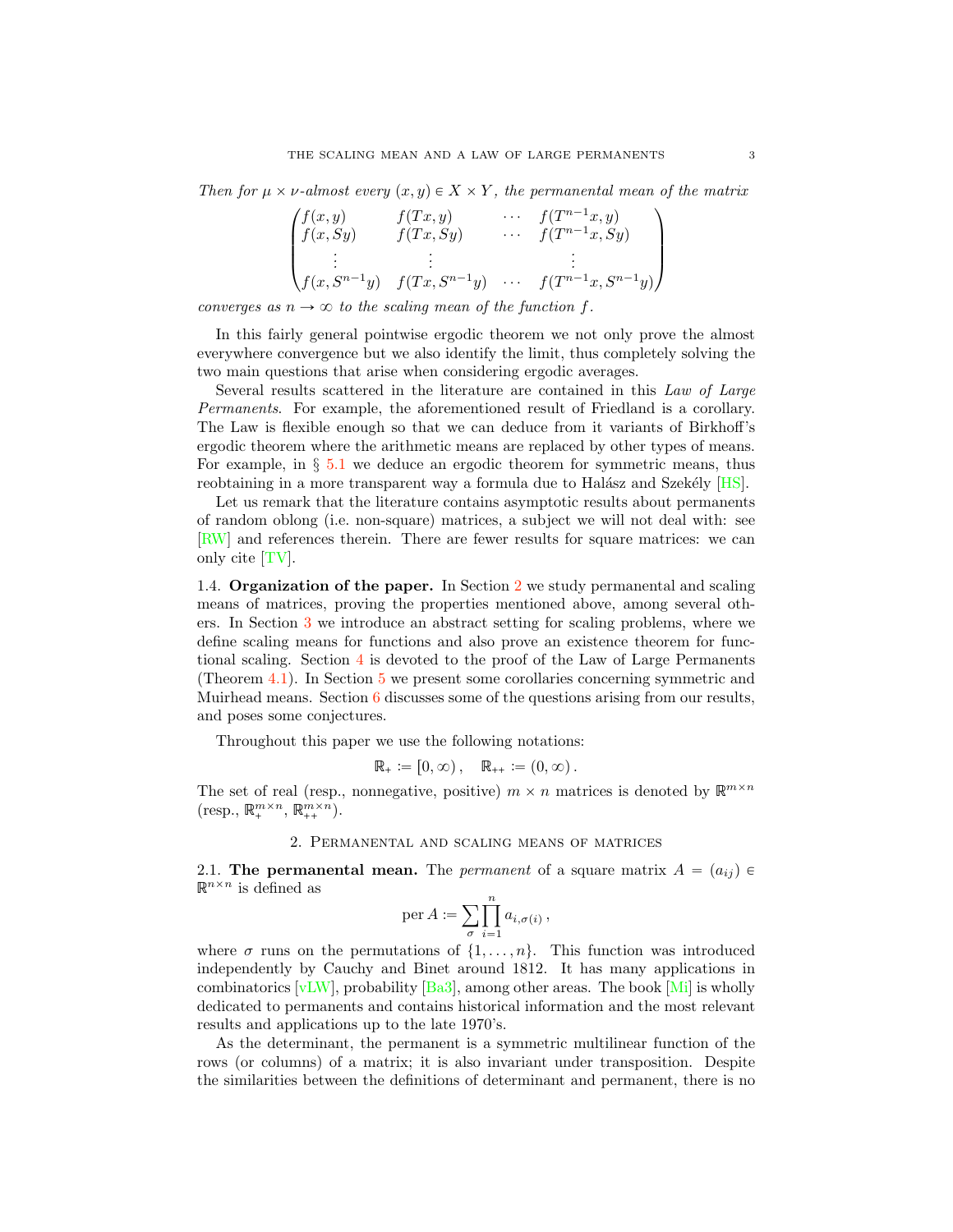permanental analog of the Gaussian elimination algorithm, and indeed the evaluation of the permanent is a computationally much more complex problem: see [\[BR,](#page-27-2) pp. 245ff].

When dealing with nonnegative matrices, the following function is in some senses better behaved than the permanent itself:

**Definition 2.1.** The *permanental mean* of a square nonnegative matrix  $A \in \mathbb{R}_+^{n \times n}$ is defined as

$$
\operatorname{pm}(A) := \left(\frac{\operatorname{per} A}{n!}\right)^{1/n}
$$

The permanental mean has the following properties, which allow us to consider it as a sort of average of the entries of the matrix:

' Monotonicity: the permanental mean is increasing as a function of each of the entries of the matrix.

.

 $\bullet$  Reflexivity: a matrix with constant entries has a permanental mean equal to this constant.

These two properties imply the following one:

• Internality: the permanental mean is between the minimum and the maximum of the entries of the matrix.

Some additional properties are:

- $\bullet$  Continuity.
- Row-wise and column-wise homogeneity: the permanental mean on  $\mathbb{R}^{n\times n}_+$ is homogeneous of degree  $1/n$  as a function on each row and each column, and in particular it is a homogenous function of degree 1. Equivalently, if A is a nonnegative square matrix and  $D$  is a diagonal matrix of the same size and with positive main diagonal, then

$$
pm(AD) = pm(DA) = gm(D)pm(A),
$$

where  $\text{gm}(D)$  denotes the geometric mean of the entries along the main diagonal of D.

' Row-wise, column-wise, and transpositional symmetry: the permanental mean is invariant under permutations of rows or columns, and under transposition of the matrix. Equivalently, if A is a nonnegative square matrix and  $P$  is a permutation matrix of the same size then

$$
pm(AP) = pm(PA) = pm(A\dagger) = pm(A).
$$

A square matrix with nonnegative entries is called doubly stochastic if the sums of the entries on each row and each column are equal to 1. The set of  $n \times n$ doubly stochastic matrices is denoted by  $\Omega_n$ . By a classical theorem of Garrett Birkhoff,  $\Omega_n$  is a convex polytope whose vertices are the permutation matrices: see e.g. [\[BR,](#page-27-2) [MM,](#page-27-3) [Mi\]](#page-28-0). A great deal of work has been devoted to study the permanent of this kind of matrices, the van der Waerden conjecture being probably the most relevant topic. If  $S \in \Omega_n$  then

<span id="page-3-0"></span>
$$
\frac{n!}{n^n} \leqslant \text{per } S \leqslant 1. \tag{2.1}
$$

The upper bound is trivial, while the lower bound was conjectured by van der Waerden  $\lceil v dW \rceil$  in 1926 and proved in 1981 independently by Egorychev  $\lceil \lg q \rceil$  and Fa-likman [\[Fa\]](#page-27-1). Moreover, the minimum of the permanent on  $\Omega_n$  is attained at the

<span id="page-3-1"></span>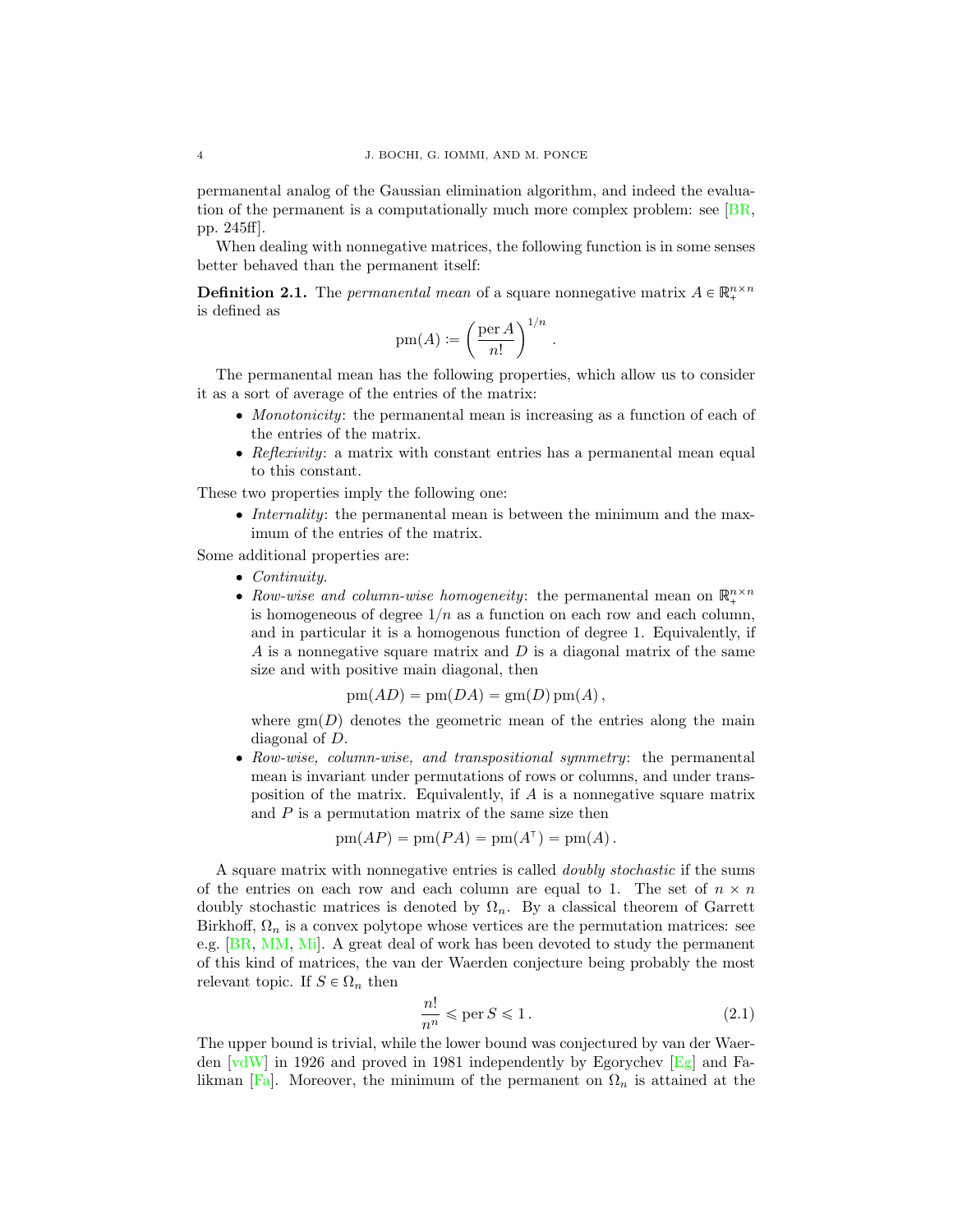<span id="page-4-6"></span>matrix  $J_n$  all of whose entries are equal to  $1/n$  and the maximum is attained at permutation matrices. In terms of the permanental mean, theses bounds become:

<span id="page-4-5"></span>
$$
\frac{1}{n} \le \text{pm}(S) \le \frac{1}{(n!)^{1/n}} \quad \text{if } S \in \Omega_n. \tag{2.2}
$$

<span id="page-4-0"></span>2.2. The scaling mean. In the following definition, we identify each  $x \in \mathbb{R}^n$  with a column vector, and denote by  $gm(x)$  denotes the geometric mean of its entries.

<span id="page-4-4"></span>**Definition 2.2.** The scaling mean of a nonnegative matrix  $A \in \mathbb{R}_+^{m \times n}$  is

<span id="page-4-1"></span>
$$
sm(A) := \frac{1}{mn} \inf_{x,y} \frac{x^{\top}Ay}{gm(x)gm(y)},
$$
\n(2.3)

where x runs on  $\mathbb{R}_{++}^n$  and y runs on  $\mathbb{R}_{++}^m$ .

Though the definition above also applies to oblong matrices, in the sequel we will mostly consider square matrices.

As the permanental mean, the scaling mean has the properties of monotonicity, reflexivity (a consequence of the AM-GM inequality), and internality, which is why we call it a "mean".

The scaling mean also has the properties of row-/column-wise homogeneity and row-/column-wise symmetry; these follow from the analogous properties of the geometric mean. Transpositional symmetry obviously holds. Other useful properties are given by the following three propositions:

# <span id="page-4-2"></span>**Proposition 2.3.** The function sm:  $\mathbb{R}^{m \times n}_{+} \to \mathbb{R}_{+}$  is concave and continuous.

Proof. Being defined as the infimum of a family of linear functions, the scaling mean is a concave and upper semicontinuous function. Let us prove lower semicontinuity at an arbitrary fixed  $A = (a_{ij}) \in \mathbb{R}^{m \times n}_{+}$ . Let H be the set of nonnegative matrices that have the same pattern of zeros as A, i.e.,

$$
H := \{ (b_{ij}) \in \mathbb{R}_+^{m \times n} : b_{ij} = 0 \iff a_{ij} = 0 \}.
$$

Since H is convex and relatively open with respect to its affine hull in  $\mathbb{R}^{m \times n}$ , it follows from concavity (see  $[R_0, Thrm. 10.1]$ ) that the restriction of the function sm to H is continuous. Consider a sequence  $(A_k = (a_{k,ij})$  in  $\mathbb{R}^{m \times n}_+$  converging to A. Define  $B_k = (a_{k,ij})$  by

$$
b_{k,ij} := \begin{cases} a_{k,ij} & \text{if } a_{ij} > 0, \\ 0 & \text{otherwise.} \end{cases}
$$

By monotonicity,  $\text{sm}(B_k) \leq \text{sm}(A_k)$ . Moreover,  $B_k \to A$  and  $B_k \in H$  for large enough k. Therefore  $\liminf \text{sm}(A_k) \geq \lim \text{sm}(B_k) = \text{sm}(A)$ , thus establishing lower semicontinuity. semicontinuity.

Recall that  $\Omega_n \subset \mathbb{R}^{n \times n}$  is the set of doubly stochastic matrices.

<span id="page-4-3"></span>**Proposition 2.4.** If  $A \in \Omega_n$  then  $\text{sm}(A) = 1/n$ .

*Proof.* Let  $A \in \Omega_n$ . For all  $x, y \in \mathbb{R}_{++}^n$ , by the weighted AM-GM inequality,

$$
\frac{1}{n}x^{\mathsf{T}}Ay = \sum_{i,j} \frac{a_{ij}}{n} x_i y_j \ge \prod_{i,j} (x_i y_j)^{a_{ij}/n} = \text{gm}(x)\,\text{gm}(y).
$$

Equality is attained if  $x = y = (1, \ldots, 1)$ , say. Therefore sm $(A) = 1/n$ .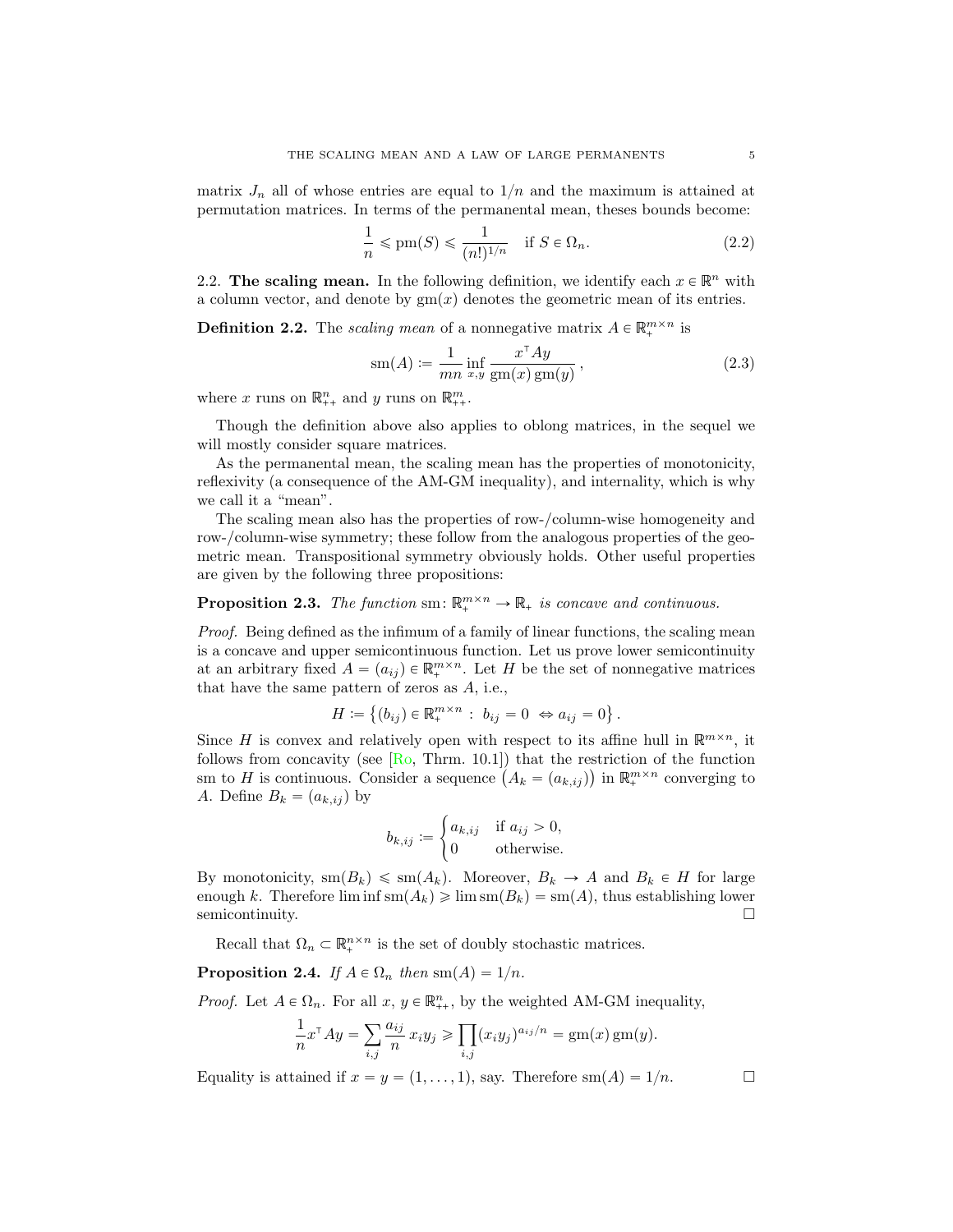<span id="page-5-3"></span><span id="page-5-2"></span>**Proposition 2.5.** If A is nonnegative square matrix of block triangular form  $A =$  $\binom{B}{0}\binom{B}{C}$  where B and C are square matrices, then sm(A) does not depend on R.

*Proof.* Suppose A, B, and C have sizes  $n \times n$ ,  $k \times k$ , and  $\ell \times \ell$  respectively, so  $n = k + \ell$ . For all  $u \in \mathbb{R}_{++}$ , consider the matrix:

$$
D(u) := \operatorname{diag}\left(\underbrace{u^{1/k}, \dots, u^{1/k}}_k, \underbrace{u^{-1/\ell}, \dots, u^{-1/\ell}}_\ell\right).
$$

Given  $x, y \in \mathbb{R}_{++}^n$ , let  $x_u := D(u)x$  and  $y_u := D(u^{-1})y$ . Then

$$
gm(x_u) = gm(x), \quad gm(y_u) = gm(y), \quad \text{and} \quad x_u^{\dagger} A y_u = x^{\dagger} \begin{pmatrix} B & u^{1/k+1/\ell} R \\ 0 & C \end{pmatrix} y.
$$

Therefore

$$
\operatorname{sm}(A) \leqslant \frac{1}{n^2} \inf_u \frac{x_u^{\mathsf{T}} A y_u}{\operatorname{gm}(x_u) \operatorname{gm}(y_u)} = \frac{1}{n^2} \frac{x^{\mathsf{T}} A_0 y}{\operatorname{gm}(x) \operatorname{gm}(y)},
$$

where  $A_0$  is the matrix obtained from A by replacing R with 0. Taking infimum on x, y, we obtain  $\text{sm}(A) \leq \text{sm}(A_0)$ . On the other hand,  $\text{sm}(A) \geq \text{sm}(A_0)$  by monotonicity thus concluding the proof monotonicity, thus concluding the proof.

Remark 2.6. As a consequence of the AM-GM inequality, we have:

$$
z \in \mathbb{R}^n_+ \implies \inf_{x \in \mathbb{R}^n_+} \frac{x^{\top} z}{\text{gm}(x)} = n \text{ gm}(z).
$$

Therefore  $(2.3)$  can be rewritten as:

<span id="page-5-0"></span>
$$
A \in \mathbb{R}_+^{m \times n} \implies \text{sm}(A) = \frac{1}{m} \inf_{y \in \mathbb{R}_+^m} \frac{\text{gm}(Ay)}{\text{gm}(y)},
$$
\n(2.4)

As immediate consequences of this formula, we obtain the following additional properties of the scaling mean:

$$
A \in \mathbb{R}_+^{m \times n}, \ B \in \mathbb{R}_+^{n \times r} \ \Rightarrow \ \mathrm{sm}(AB) \geqslant n \, \mathrm{sm}(A) \, \mathrm{sm}(B), \tag{2.5}
$$

<span id="page-5-1"></span>
$$
A \in \mathbb{R}_+^{n \times n} \implies \text{sm}(A) \leqslant \frac{\rho(A)}{n},\tag{2.6}
$$

where  $\rho$  denotes spectral radius. See also Remarks [2.12](#page-6-1) and [2.21.](#page-11-1)

*Remark* 2.7. The expressions after the inf's in  $(2.3)$  and  $(2.4)$  are log-log-convex functions with respect to  $(x, y)$  and y, respectively, so the computation of the scaling mean from either formula is equivalent to a convex minimization problem.

Remark 2.8. One may ask if the permanental mean also has the concavity property obtained for the scaling mean in Proposition [2.3.](#page-4-2) The answer is no, because otherwise the minimum of permanental mean on the convex polytope  $\Omega_n$  would be attained at the boundary, while we know by the Egorychev–Falikman theorem that this is not the case. On the other hand, the permanental mean is indeed concave among positive definite symmetric matrices: see [\[Bh,](#page-26-1) p. 282].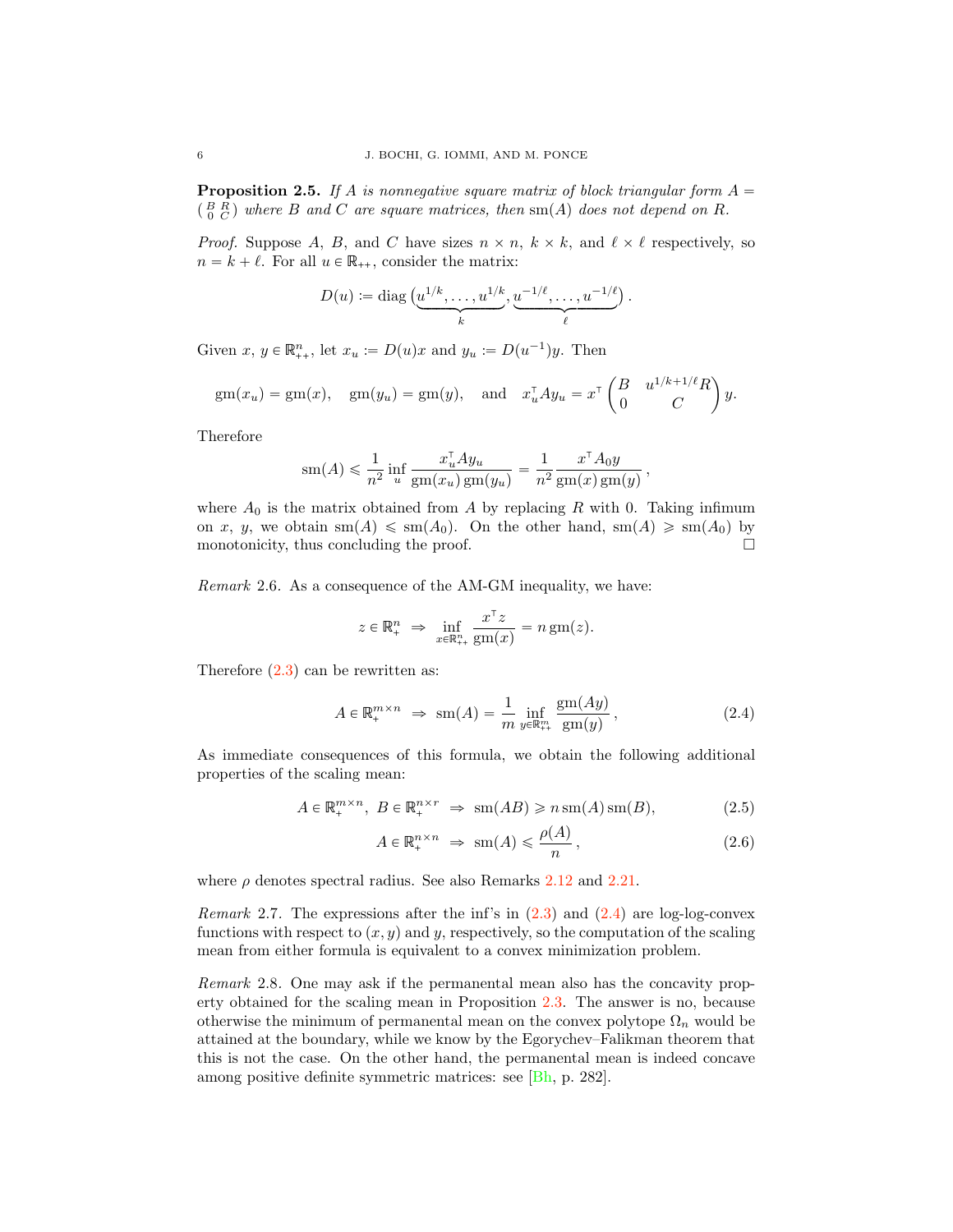<span id="page-6-4"></span><span id="page-6-0"></span>2.3. Matrix scaling and Sinkhorn decompositions. Recall from the introduction that two matrices A,  $B \in \mathbb{R}^{m \times n}$  are called scalings of one another if there exist diagonal matrices  $E \in \mathbb{R}^{m \times m}$ ,  $D \in \mathbb{R}^{n \times n}$  with positive main diagonals such that  $A = EBD$ . Matrix scaling has applications in numerical analysis  $[GvL]$  and economics [\[LS\]](#page-27-7). We will be especially interested in scaling when one of the matrices is doubly stochastic, so we introduce the following:

**Definition 2.9.** A *Sinkhorn decomposition* of a square matrix  $A$  is a factorization of the form

 $A = DSE$  where  $\begin{cases} S$  is doubly stochastic,<br>  $D, E$  are diagonal with positive main diagonals.

In 1964, Sinkhorn [\[Si1\]](#page-28-6) proved that any positive square matrix can be scaled to a doubly stochastic matrix and moreover the corresponding Sinkhorn decomposition is unique up to multiplication of D and E by positive factors  $\lambda$  and  $\lambda^{-1}$ , respectively. Not all nonnegative square matrices possess Sinkhorn decompositions, however; an example is  $\left(\begin{smallmatrix} 1 & 1 \\ 0 & 1 \end{smallmatrix}\right)$ .

The following proposition relates the previously defined means and Sinkhorn decompositions. Recall that if  $D$  is a diagonal matrix with positive entries along the main diagonal then  $\text{gm}(D)$  denotes the geometric mean of these entries.

<span id="page-6-3"></span>**Proposition 2.10.** If  $A \in \mathbb{R}^{n \times n}$  has a Sinkhorn decomposition  $A = DSE$  then

<span id="page-6-2"></span>
$$
sm(A) = \frac{1}{n} gm(D) gm(E) = \frac{1}{n} \frac{pm(A)}{pm(S)}.
$$
 (2.7)

Moreover, if x and y are the vectors whose entries form the diagonals of  $D^{-1}$  and  $E^{-1}$ , respectively, then the infimum in [\(2.3\)](#page-4-1) is attained at x, y.

Proof. The first part is an immediate consequence of Proposition [2.4](#page-4-3) and the row- /column-wise homogeneity of the scaling and the permanental means. If  $x$  and  $y$ are as described, then

$$
\frac{1}{n^2} \frac{x^{\mathsf{T}} Ay}{\operatorname{gm}(x)\operatorname{gm}(y)} = \frac{1}{n} \operatorname{gm}(D)\operatorname{gm}(E),
$$

so the second part follows from the first one.  $\Box$ 

Example 2.11. The Sinkhorn decomposition of a  $2 \times 2$  positive matrix is given by

$$
\begin{pmatrix} a & b \\ c & d \end{pmatrix} = \begin{pmatrix} \frac{\sqrt{ad} + \sqrt{bc}}{\sqrt{cd}} & 0 \\ 0 & \frac{\sqrt{ad} + \sqrt{bc}}{\sqrt{ab}} \end{pmatrix} \begin{pmatrix} \frac{\sqrt{ad}}{\sqrt{ad} + \sqrt{bc}} & \frac{\sqrt{bc}}{\sqrt{ad} + \sqrt{bc}} \\ \frac{\sqrt{bc}}{\sqrt{ad} + \sqrt{bc}} & \frac{\sqrt{ad}}{\sqrt{ad} + \sqrt{bc}} \end{pmatrix} \begin{pmatrix} \sqrt{ac} & 0 \\ 0 & \sqrt{bd} \end{pmatrix},
$$

and therefore the scaling mean is

$$
\operatorname{sm}\begin{pmatrix} a & b \\ c & d \end{pmatrix} = \frac{\sqrt{ad} + \sqrt{bc}}{2} \, .
$$

By continuity (Proposition [2.3\)](#page-4-2), this formula also holds for nonnegative matrices.

<span id="page-6-1"></span>*Remark* 2.12. Relations  $(2.4)$  and  $(2.6)$ , once rewritten using the first equality from [\(2.7\)](#page-6-2), were stated explicitly and proved by London [\[Lo\]](#page-27-5).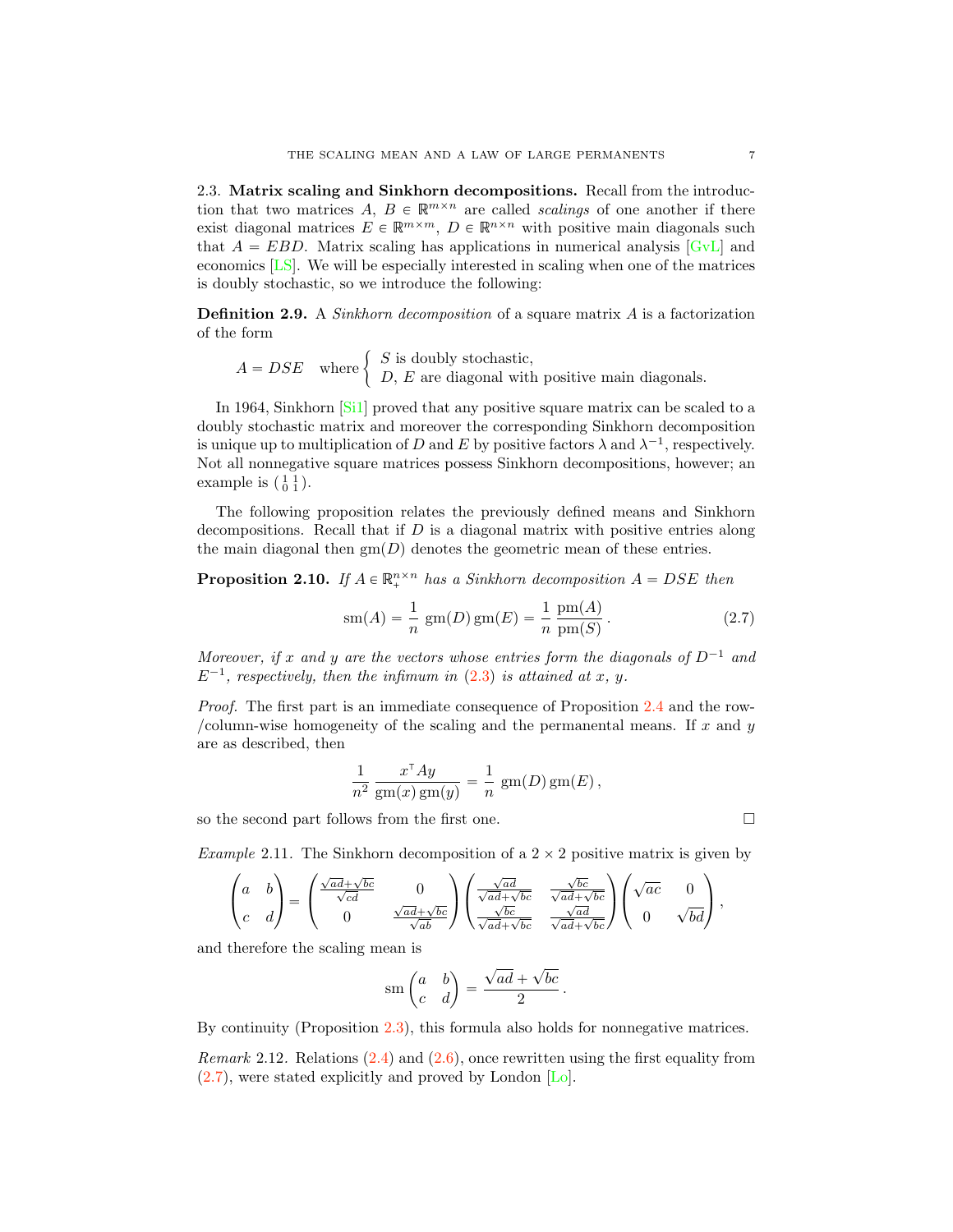#### <span id="page-7-6"></span>2.4. Existence of Sinkhorn decompositions. We need some definitions:

- ' Two matrices of the same size have the same zero pattern if their zero entries occupy the same positions.
- A *diagonal* of a square matrix is a sequence of entries containing exactly one entry from each row and one entry from each column; a diagonal is called positive if each of its elements is positive.
- Two matrices  $A, B \in \mathbb{R}^{m \times n}$  are permutationally equivalent if there exist permutation matrices  $P \in \mathbb{R}^{m \times m}$ ,  $Q \in \mathbb{R}^{n \times n}$  such that  $B = PAQ$ .
- A matrix  $A \in \mathbb{R}^{n \times n}$  called *fully indecomposable* if either  $n = 1$  and  $A \neq 0$ or  $n \geq 2$  and A is not permutationally equivalent to a matrix of the form  $\left(\begin{smallmatrix} B & R \\ 0 & C \end{smallmatrix}\right)$ , where B and C are square matrices.
- The direct sum of two square matrices A, B is the matrix  $\begin{pmatrix} A & 0 \\ 0 & B \end{pmatrix}$ ; this is an associative (but non commutative) operation.

<span id="page-7-0"></span>**Theorem 2.13** (Perfect–Mirsky [\[PM\]](#page-28-7)). Let  $A \in \mathbb{R}^{n \times n}$ . The following assertions are equivalent:

- (a) A has the zero pattern of some doubly stochastic matrix;
- <span id="page-7-2"></span>(b) every positive entry of A lies on a positive diagonal;
- <span id="page-7-1"></span>(c) A is permutationally equivalent to a direct sum of fully indecomposable matrices.

<span id="page-7-3"></span>Moreover, if  $n \geq 2$  then the assertions above are equivalent to:

(d) A is not permutationally equivalent to a matrix of the form  $\begin{pmatrix} B & R \\ 0 & C \end{pmatrix}$ , where the matrices  $B$  and  $C$  are square and  $R$  is nonzero.

<span id="page-7-5"></span>**Definition 2.14.** Let  $\mathcal{P}_n$  be the subset of  $\mathbb{R}^{n \times n}_+$  formed by matrices that satisfy any of the equivalent conditions in Theorem [2.13.](#page-7-0)

The following theorem provides still another equivalent definition for the set  $P_n$ .

<span id="page-7-4"></span>**Theorem 2.15** (General Sinkhorn decompositions). A matrix  $A \in \mathbb{R}^{n \times n}$  has a Sinkhorn decomposition  $A = DSE$  if and only if  $A \in \mathcal{P}_n$ , and in that case the doubly stochastic matrix S is unique. Moreover, the map  $A \mapsto S$  is continuous.

The first part of the theorem was proved independently and by means of different arguments by several authors [\[BPS,](#page-27-8) [SK,](#page-28-8) [MO\]](#page-27-9). Continuity was proved by Sinkhorn  $[Si2]$  (see also  $[Me2]$ ). Since these early papers, many other proofs, generalizations, and numerical studies have appeared in the literature.

Some of the proofs of existence of Sinkhorn decompositions are closely related to the scaling mean (and indeed motivated our Definition [2.2\)](#page-4-4), so let us sketch them.

In order to prove that matrices in  $\mathcal{P}_n$  have Sinkhorn decompositions, it is sufficient to consider fully indecomposable matrices A, because then the general case follows by characterization [\(c\)](#page-7-1) in Theorem [2.13.](#page-7-0) In that case, Marshall and Olkin [\[MO\]](#page-27-9) have shown that the function after the inf in  $(2.3)$  diverges to infinity as  $(x, y)$  approaches the boundary of the cone  $\mathbb{R}_{++}^n \times \mathbb{R}_{++}^n$ . In particular, the infimum is attained at some  $(x, y)$  in the interior of the cone. Then a Lagrange multipliers calculation shows that:

$$
\lambda := x^{\top} A y/n
$$
  
\n
$$
D := \lambda \operatorname{diag}(x_1^{-1}, \dots, x_n^{-1})
$$
  
\n
$$
E := \operatorname{diag}(y_1^{-1}, \dots, y_n^{-1})
$$
  
\n
$$
\Rightarrow S := D^{-1} A E^{-1}
$$
 is doubly stochastic,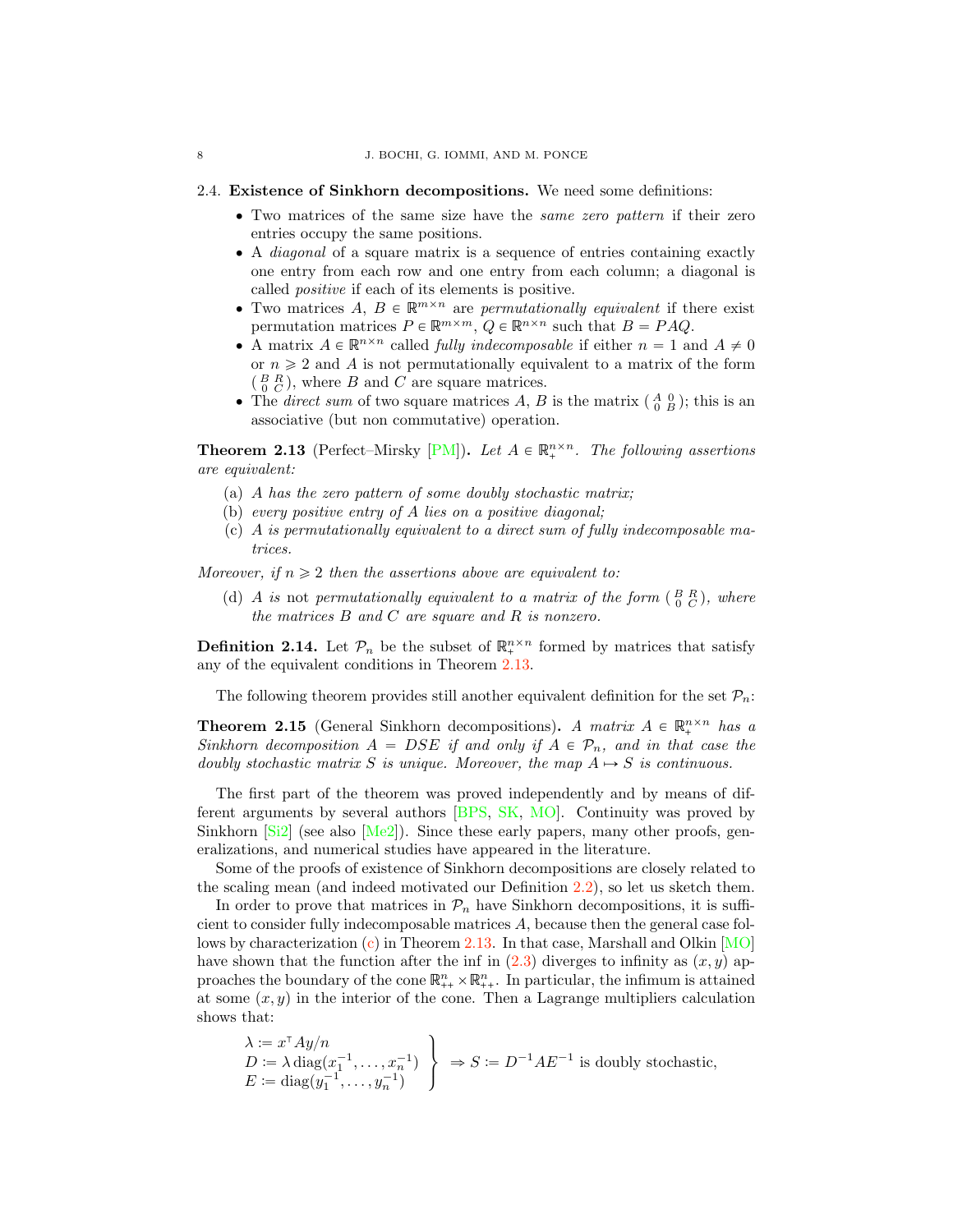<span id="page-8-9"></span>and so  $A = DSE$  is the sought after Sinkhorn decomposition. Notice that this strategy is basically a converse of Proposition [2.10.](#page-6-3) Djoković  $[D_i]$  and London  $[L_0]$ independently discovered an analogous proof based instead on the minimization problem [\(2.4\)](#page-5-0). For a related discussion, see [\[Ba2,](#page-26-2) *§* 2].

Let us introduce a technical device that will be useful later. Given  $A \in \mathbb{R}^{n \times n}_+$ , let  $\Pi(A)$  denote the matrix obtained by keeping all entries that lie on positive diagonals, and setting the remaining entries to zero. The map  $\Pi$  is a projection, i.e.  $\Pi \circ \Pi = \Pi$ , and although it is discontinuous it has useful properties:

<span id="page-8-2"></span><span id="page-8-1"></span>**Proposition 2.16.** If  $A \in \mathbb{R}^{n \times n}_{+}$  then:

- (a)  $\Pi(A) \in \mathcal{P}_n \cup \{0\};$
- <span id="page-8-3"></span>(b)  $\Pi(A) = 0$  iff per  $A = 0$ ;
- <span id="page-8-4"></span>(c)  $\text{pm }\Pi(A) = \text{pm}(A);$
- <span id="page-8-5"></span>(d)  $\operatorname{sm} \Pi(A) = \operatorname{sm}(A)$ .

*Proof.* Property [\(a\)](#page-8-2) follows from characterization [\(b\)](#page-7-2) in Theorem [2.13,](#page-7-0) properties [\(b\)](#page-8-3) and [\(c\)](#page-8-4) follow from the definition of the permanent, and property [\(d\)](#page-8-5) follows from from characterization  $(d)$  in Theorem [2.13,](#page-7-0) the row-/column-wise symmetry of the scaling mean, and Proposition [2.5.](#page-5-2)  $\Box$ 

<span id="page-8-0"></span>2.5. Comparison between the two means. We have the following inequalities between the two means we have defined:

<span id="page-8-6"></span>**Theorem 2.17** (Generalized van der Waerden bounds). For all  $A \in \mathbb{R}_+^{n \times n}$ ,

<span id="page-8-7"></span>
$$
\operatorname{sm}(A) \leqslant \operatorname{pm}(A) \leqslant n(n!)^{-1/n} \operatorname{sm}(A). \tag{2.8}
$$

Equality holds in the first inequality iff  $A$  has permanent 0 or rank 1. Equality holds in the second inequality iff A has permanent 0 or has the zero pattern of a permutation matrix.

The sequence  $(n(n!)^{-1/n})$  is increasing, and by Stirling's formula it converges to e; in particular:

<span id="page-8-8"></span> $\operatorname{sm}(A) \le \operatorname{pm}(A) < e \operatorname{sm}(A)$  for all nonnegative square matrices A. (2.9)

Concerning the cases of equality in Theorem [2.17,](#page-8-6) we recall that by the Frobenius– König theorem [\[MM,](#page-27-3) [Mi\]](#page-28-0), a matrix in  $\mathbb{R}^{n \times n}$  has zero permanent if and only if it contains a zero submatrix of size  $r \times s$  with  $r + s = n + 1$ .

Notice that if  $A \in \Omega_n$  then, by Proposition [2.4,](#page-4-3) inequalities [\(2.8\)](#page-8-7) are equivalent to  $(2.1)$ ; in particular, the first inequality in  $(2.8)$  is a generalization of the van der Waerden bound to general nonnegative matrices. Actually, [\(2.8\)](#page-8-7) is a corollary of  $(2.1)$ , as we proceed to show.

*Proof of Theorem [2.17.](#page-8-6)* First consider  $A \in \mathcal{P}_n$ . By Theorem [2.15,](#page-7-4) A has a Sinkhorn decomposition DSE. The matrix S obeys the bounds  $(2.1)$  or equivalently  $(2.2)$ , and so using Proposition  $2.10$  we obtain  $(2.8)$ . The first inequality in  $(2.8)$  is an equality iff  $A = D^{-1}J_nE^{-1}$ , that is, iff A is a positive matrix of rank 1. The second inequality is an equality iff  $A = D^{-1}PE^{-1}$  for some permutation matrix P, that is, iff A has the zero pattern of a permutation matrix.

Since  $\mathcal{P}_n$  is dense in  $\mathbb{R}^{n \times n}_+$ , by continuity (Proposition [2.3\)](#page-4-2) we conclude that inequalities  $(2.8)$  hold for every A.

The stated conditions for equality are clearly sufficient, so let us check necessity. Consider A such that  $\text{sm}(A) = \text{pm}(A)$ . By Proposition [2.16,](#page-8-1)  $\text{sm }\Pi(A) = \text{pm }\Pi(A)$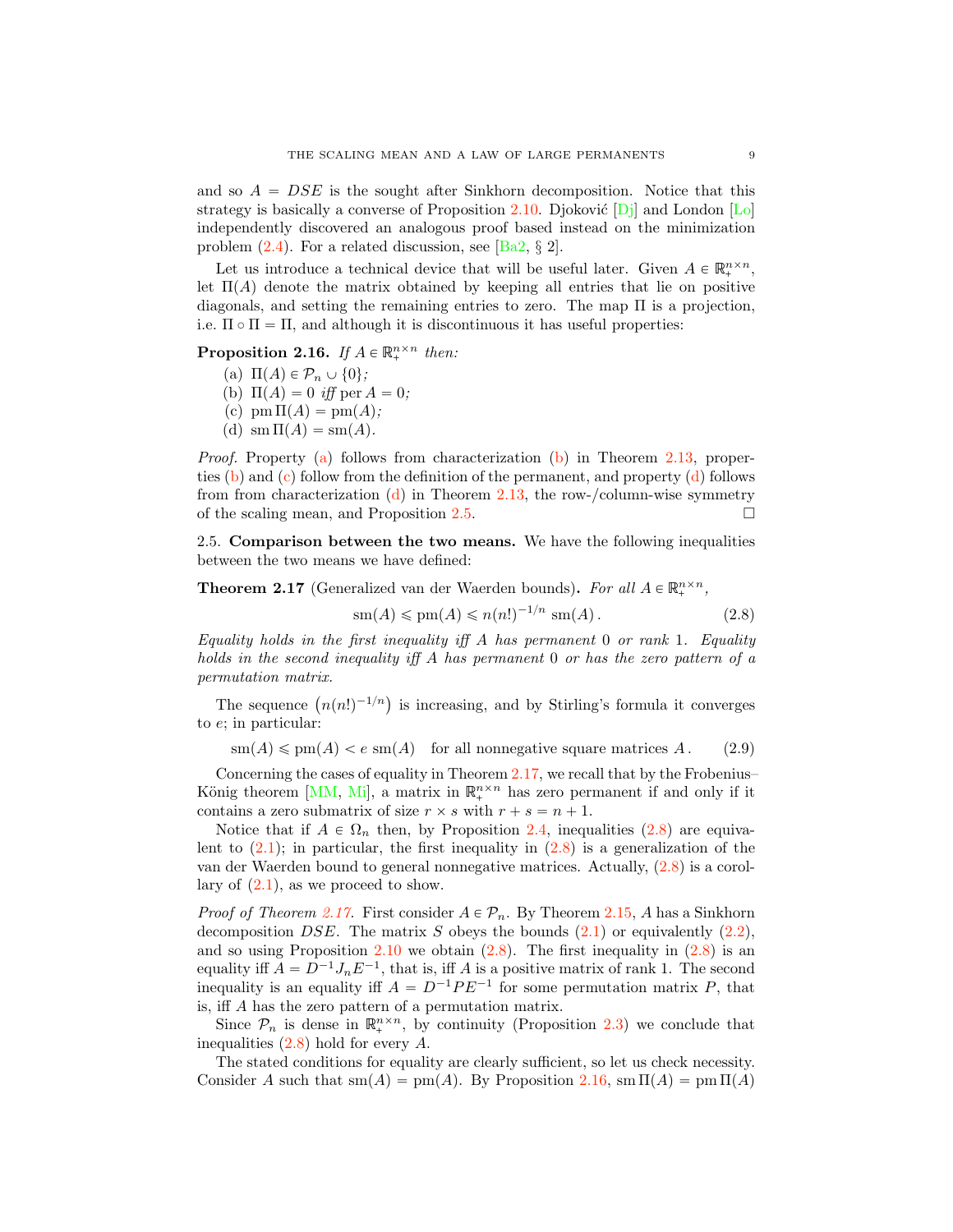<span id="page-9-5"></span>and moreover there are two possibilities: either  $\Pi(A) = 0$  or  $\Pi(A) \in \mathcal{P}_n$ . In the first case, A has permanent 0. In the second case, as we have seen above,  $\Pi(A)$  is a positive matrix of rank 1; in particular  $A = \Pi(A)$  has rank 1. This proves the characterization of the first equality. The second one is dealt with analogously.  $\Box$ 

Let us review a few other results of the literature from our perspective. The paper [\[LSW\]](#page-27-12) basically shows that the scaling mean can be computed efficiently, and therefore by [\(2.9\)](#page-8-8) the permanental mean can be efficiently computed up to a factor of e, or equivalently, the permanent of a nonnegative  $n \times n$  matrix can be efficiently computed up to a factor of  $e^n$ . Using instead the Bethe approximation for the permanent, it is possible to improve this factor to  $2^n$ : see [\[GS\]](#page-27-13). We will see next further advantages of the scaling mean for the approximation of permanents.

<span id="page-9-0"></span>2.6. The scaling mean as a limit of permanental means. Recall that the Kronecker product of two arbitrary matrices is defined as:

$$
A \otimes B := \begin{pmatrix} a_{11}B & \dots & a_{1n}B \\ \vdots & & \vdots \\ a_{m1}B & \dots & a_{mn}B \end{pmatrix} \in \mathbb{R}^{mr \times ns} \text{ if } A = (a_{ij}) \in \mathbb{R}^{m \times n}, \ B \in \mathbb{R}^{r \times s}.
$$

It satisfies the following mixed-product property (see [\[MM,](#page-27-3) p. 9]):

<span id="page-9-3"></span>
$$
(A \otimes B)(C \otimes D) = (AC) \otimes (BD). \tag{2.10}
$$

Notice that the map Π considered in Proposition [2.16](#page-8-1) has the following additional property:

<span id="page-9-4"></span>
$$
\Pi(A \otimes B) = \Pi(A) \otimes B \quad \text{if } B \text{ is a positive square matrix.} \tag{2.11}
$$

The scaling mean is well behaved with respect to the Kronecker product:

<span id="page-9-1"></span>**Proposition 2.18.** If A, B are nonnegative square matrices then

$$
\mathrm{sm}(A \otimes B) = \mathrm{sm}(A) \mathrm{sm}(B).
$$

Proof. It is possible to prove the proposition directly from the definition of scaling mean, but let us give an alternative argument. By continuity, it is sufficient to consider matrices  $A \in \mathbb{R}_+^{n \times n}$ ,  $B \in \mathbb{R}_+^{m \times m}$  that have Sinkhorn decompositions, say  $A = DSE$ ,  $B = D'S'E'$ . Then  $A \otimes B$  also has a Sinkhorn decomposition, namely,

$$
A \otimes B = (D \otimes D')(S \otimes S')(E \otimes E'),
$$

so it follows from Proposition [2.10](#page-6-3) that

$$
sm(A \otimes B) = \frac{gm(D \otimes D')gm(E \otimes E')}{nm}
$$
  
= 
$$
\frac{gm(D)gm(E)}{n} \cdot \frac{gm(D')gm(E')}{m}
$$
  
= 
$$
sm(A) sm(B).
$$

The property expressed by Proposition [2.18](#page-9-1) fails for permanental means: consider identity matrices, for example. On the other hand, Brualdi  $[Br]$  formulated a conjecture that can be restated in terms of permanental means as follows: If A, B are nonnegative square matrices then

<span id="page-9-2"></span>
$$
pm(A \otimes B) \leq p m(A) pm(B). \tag{2.12}
$$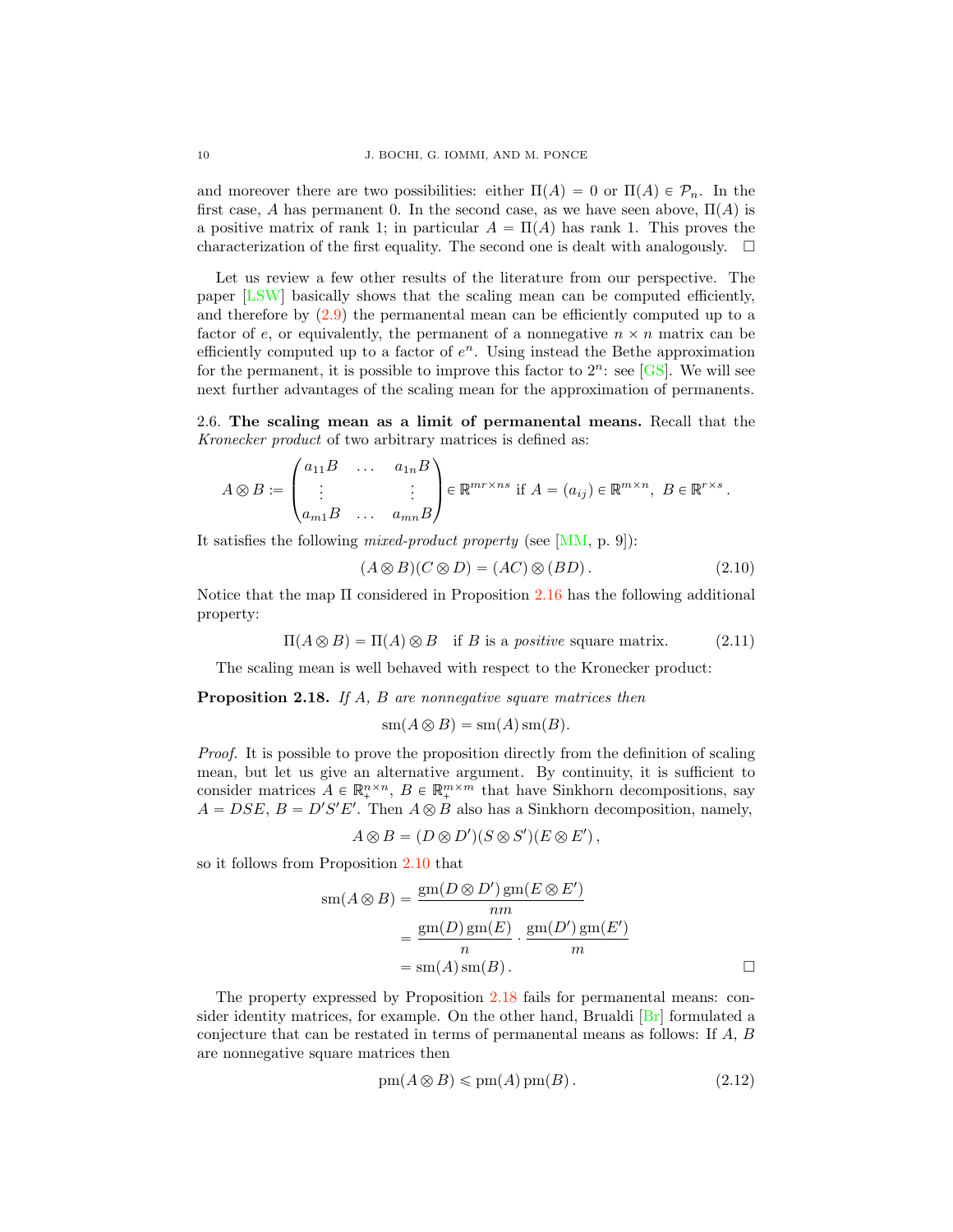<span id="page-10-3"></span>Based on experimental evidence, we also conjecture that equality holds iff A or B have permanent 0 or both A and B have rank 1. Unfortunately Brualdi's conjecture, formulated around 50 years ago, apparently has not received much attention.

We now describe an important relation between the permanental and the scaling means. Prior to the proof of the van der Waerden conjecture, Friedland [\[Fr\]](#page-27-14) proved that the permanent of each  $S \in \Omega_n$  is at least  $e^{-n}$ , which by the Stirling formula differs from the van der Waerden lower bound by a subexponential factor. The crux of his proof is to obtain the following limit formula:

<span id="page-10-1"></span>
$$
\lim_{m \to \infty} (\text{per}(S \otimes J_m))^{1/m} = e^{-n} \quad \text{if } S \in \Omega_n,
$$
\n(2.13)

where  $J_m$  is the  $m \times m$  matrix all of whose entries are  $1/m$ . We call this fact the Friedland limit; it appears in [\[Fr\]](#page-27-14) as formula (1.6) and, as explained in *§* 2 of that paper, follows relatively easy from the then unproved van der Waerden bound. Basically as corollary of Friedland's limit, we will obtain the following:

<span id="page-10-0"></span>Theorem 2.19 (Generalized Friedland limit). For any nonnegative square matrix A we have

<span id="page-10-2"></span>
$$
sm(A) = \lim_{m \to \infty} pm(A \otimes U_m), \qquad (2.14)
$$

where  $U_m$  is the  $m \times m$  matrix all of whose entries are 1.

Remark 2.20. The generalized van der Waerden bound (i.e., the first inequality in Theorem [2.17\)](#page-8-6) becomes a corollary of Theorem [2.19](#page-10-0) if Brualdi conjecture [\(2.12\)](#page-9-2) is assumed.

*Proof of Theorem [2.19.](#page-10-0)* Consider  $S \in \Omega_n$ . By Stirling formula,  $(m!)^{1/m} = e^{-1} m \theta_m$ , where  $\theta_m \rightarrow 1$ , so

$$
pm(S \otimes U_m) = m pm(S \otimes J_m) = m \left( \frac{per(S \otimes J_m)}{(nm)!} \right)^{1/nm} = \frac{(per(S \otimes J_m))^{1/nm}}{e^{-1} n \theta_{nm}},
$$

which by Friedland's limit [\(2.13\)](#page-10-1) converges to  $1/n$ . Since  $\text{sm}(S) = 1/n$ , we conclude that  $(2.14)$  holds for doubly stochastic matrices. Next consider a matrix A in the set  $P_n$  (recall Definition [2.14\)](#page-7-5), and let *DSE* be its Sinkhorn decomposition. Using the mixed-product property [\(2.10\)](#page-9-3) we factorize  $A \otimes U_m$  as  $(D \otimes I_m)(S \otimes U_m)(E \otimes I_m)$ , where the matrices  $D \otimes I_m$  and  $E \otimes I_m$  are diagonal. Therefore

$$
pm(A \otimes U_m) = \underbrace{gm(D \otimes I_m)}_{=gm(D)} \underbrace{pm(S \otimes U_m)}_{\rightarrow 1/m} \underbrace{gm(E \otimes I_m)}_{=gm(E)} \rightarrow sm(A),
$$

establishing [\(2.14\)](#page-10-2) in this case. Finally, consider a general  $A \in \mathbb{R}^{n \times n}_{+}$ . Using Proposition [2.16](#page-8-1) and property [\(2.11\)](#page-9-4) we obtain

$$
pm(A \otimes U_m) = pm(\Pi(A \otimes U_m)) = pm(\Pi(A) \otimes U_m) \rightarrow sm(\Pi(A)) = sm(A). \quad \Box
$$

As mentioned in the end of *§* [2.5,](#page-8-0) the scaling mean is computationally easier to compute than the permanental mean, and in view of the bounds of Theorem [2.17,](#page-8-6) the former can be used to approximate the latter up to a multiplicative error of at most e. Theorem [2.19](#page-10-0) indicates that for large matrices of the form  $A \otimes U_m$ , this factor is actually close to 1.

As we will see later, some classes of random matrices are approximately permutationally equivalent to matrices of the form  $A \otimes U_m$ : this is the idea behind the Law of Large Permanents. While in this paper we are not concerned with numerical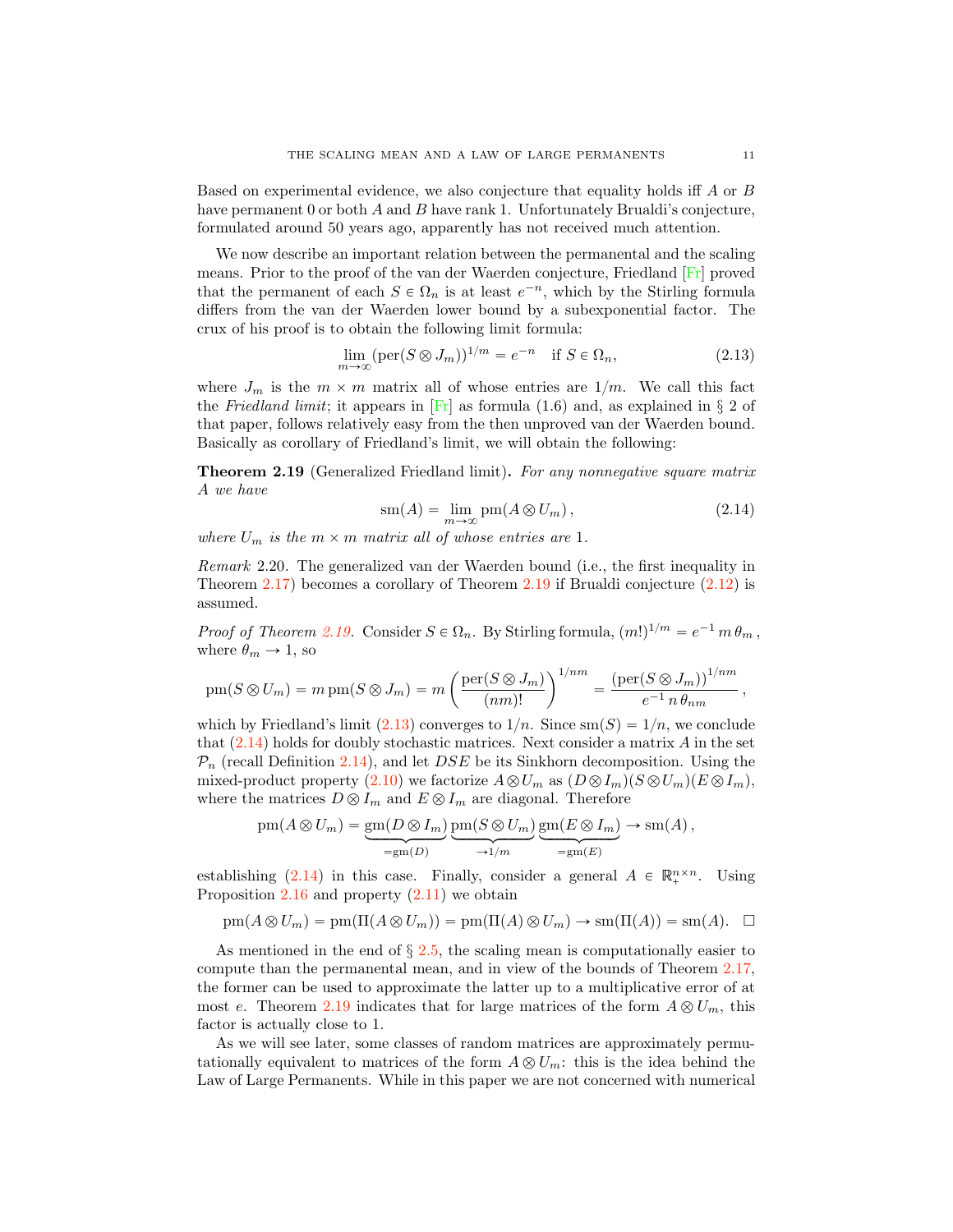<span id="page-11-7"></span>studies, it may be interesting to investigate further the effectiveness of the scaling mean for the computation of permanents of reasonably well-behaved matrices.

<span id="page-11-1"></span>*Remark* 2.21. In addition to  $(2.3)$ ,  $(2.4)$ ,  $(2.7)$ , and  $(2.14)$ , other characterizations of the scaling mean are  $[FLS, Thrm. 5.3], [GS, formula (2)]$  $[FLS, Thrm. 5.3], [GS, formula (2)]$  $[FLS, Thrm. 5.3], [GS, formula (2)]$  $[FLS, Thrm. 5.3], [GS, formula (2)]$  and the following one:

<span id="page-11-2"></span>
$$
sm(A) = \frac{1}{n} \inf_{\Delta} \frac{\rho(\Delta A)}{gm(\Delta)},
$$
\n(2.15)

where  $\Delta$  runs over the diagonal matrices with positive main diagonal. We only sketch the proof: The  $\leq$  inequality follows from  $(2.6)$  and row-wise homogeneity of the scaling mean. In the case that  $A \in \mathcal{P}_n$ , i.e. A has a Sinkhorn decomposition DSE, the infimum on the RHS is attained at  $\Delta = E^{-1}D^{-1}$ . Recall that the LHS of  $(2.15)$  depends continuously on A, while the RHS is upper semicontinuous and monotonically increasing with respect to matrix entries. (The latter fact follows from monotonicity of  $\rho$ , itself a consequence of Gelfand spectral radius formula [\[Bh,](#page-26-1) p. 204].) This permits us to extend the equality from the dense set  $\mathcal{P}_n$  to the whole  $\mathbb{R}^{n \times n}_+$ .

### 3. Scaling mean and Sinkhorn decomposition of functions

<span id="page-11-0"></span>In this section we extend the notions of scaling mean and Sinkhorn decomposition from matrices to arbitrary nonnegative measurable functions defined on probability spaces with respect to a pair of sub- $\sigma$ -algebras. The allowable scalings are those that are measurable with respect to one of these sub- $\sigma$ -algebras, which thus supersede the row/column structure.

Moreover we prove the existence of this functional Sinkhorn decomposition under a boundedness assumption (Theorem [3.6\)](#page-13-0).

Finally, in *§* [3.5](#page-15-0) we analyze the particular setting of direct products, which is the one that we will use later for our Law of Large Permanents (Section [4\)](#page-17-1) and for its applications (Section [5\)](#page-23-0). Let us remark that though this particular setting is sufficient for the main results of this paper, the general setting where scaling are controlled by  $sub-σ$ -algebras is in our opinion more transparent and, as discussed in Section [6,](#page-25-0) should be indispensable for stronger Laws.

3.1. The functional scaling mean. Let us fix a probability space  $(\Omega, \mathcal{A}, \mathbb{P})$ . Let  $\mathcal{G}(\mathbb{P})$  denote the set of positive measurable functions  $\varphi \colon \Omega \to \mathbb{R}_{++}$  such that  $\log \varphi \in$  $L^1(\mathbb{P})$ . The *geometric mean* of a function  $f \in \mathcal{G}(\mathbb{P})$  is defined as:

<span id="page-11-6"></span><span id="page-11-5"></span><span id="page-11-4"></span>
$$
gm(\varphi) := \exp\left(\int \log \varphi \, d\mathbb{P}\right) \,. \tag{3.1}
$$

The AM-GM inequality says that  $gm(\varphi) \leq \int \varphi \, dP$ .

Let us also fix a pair of sub- $\sigma$ -algebras  $\mathcal{A}_1, \mathcal{A}_2 \subset \mathcal{A}$ . For each  $i \in \{1, 2\}$ , we define two sets of functions  $\mathcal{G}_i \supset \mathcal{B}_i$  as follows:

> $\mathcal{G}_i := \{ \varphi \colon \Omega \to \mathbb{R}_{++} : \varphi \text{ is } \mathcal{A}_i\text{-measurable and } \log \varphi \in L^1(\mathbb{P}) \}$  $(3.2)$

> $\mathcal{B}_i := \{ \varphi \colon \Omega \to \mathbb{R}_{++} : \varphi \text{ is } \mathcal{A}_i\text{-measurable and } \log \varphi \in L^\infty(\mathbb{P}) \}$  $(3.3)$

Our scaling functions will always take values in these spaces.

**Definition 3.1.** Let  $f: \Omega \to \mathbb{R}_+$  be a nonnegative measurable function. The scaling *mean* of f with respect to the sub- $\sigma$ -algebras  $A_1$ ,  $A_2$  is defined as:

<span id="page-11-3"></span>
$$
sm_{\mathcal{A}_1, \mathcal{A}_2}(f) := \inf_{\substack{g_1 \in \mathcal{G}_1 \\ g_2 \in \mathcal{G}_2}} \frac{1}{\text{gm}(g_1)\,\text{gm}(g_2)} \int g_1 f g_2 \,d\mathbb{P} \,. \tag{3.4}
$$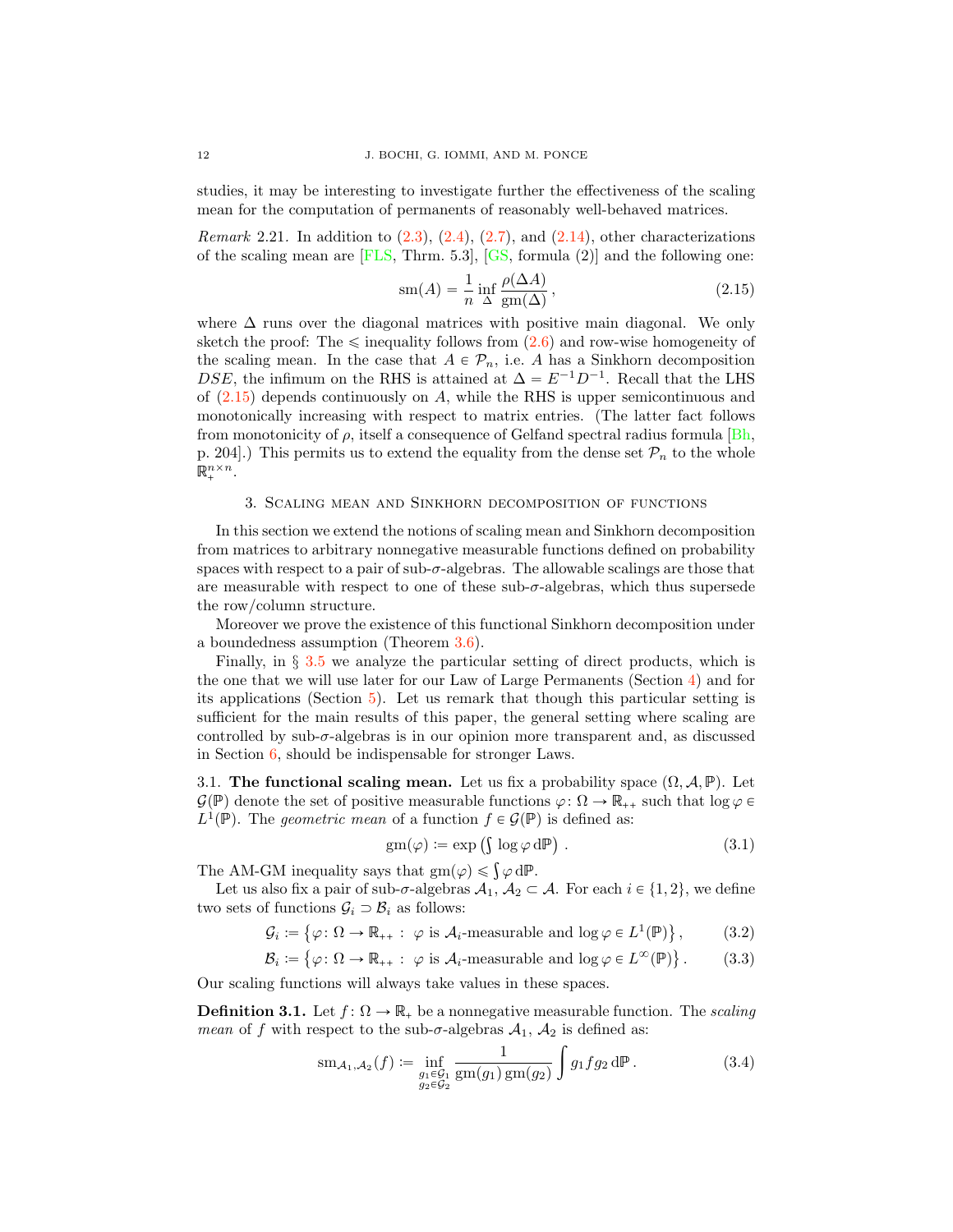<span id="page-12-4"></span>When no confusion is likely to arise, we write  $\text{sm}(f) = \text{sm}_{A_1,A_2}(f)$ .

Concrete examples will be presented later in *§* [3.5.](#page-15-0) We list some basic properties of the scaling mean:

- Monotonicity: If  $f \leq g$  almost everywhere then  $sm(f) \leq sm(g)$ .
- Reflexivity: If f equals a constant c almost everywhere then  $sm(f) = c$ ; this is a consequence of the AM-GM inequality.
- Homogeneity: If  $g_1 \in \mathcal{G}_1$  and  $g_2 \in \mathcal{G}_2$  then

<span id="page-12-2"></span>
$$
sm(g_1fg_2) = gm(g_1) \, sm(f) \, gm(g_2) \,. \tag{3.5}
$$

The following proposition says that in order to evaluate the infimum in formula  $(3.4)$  it is sufficient to consider  $g_i$  in the smaller space  $B_i$  defined by  $(3.3)$ :

<span id="page-12-1"></span>**Proposition 3.2.** For any measurable  $f: \Omega \to \mathbb{R}_+$  we have:

$$
\operatorname{sm}(f) \coloneqq \inf_{\substack{g_1 \in \mathcal{B}_1 \\ g_2 \in \mathcal{B}_2}} \frac{1}{\operatorname{gm}(g_1)\operatorname{gm}(g_2)} \int g_1 f g_2 \, \mathrm{d} \mathbb{P} \, .
$$

*Proof.* Fix  $f \ge 0$  and consider  $g_1 \in \mathcal{G}_1$ ,  $g_2 \in \mathcal{G}_2$  such that  $\int g_1 f g_2 d\mathbb{P} < \infty$ . Define two sequences  $(g_{1,k}), (g_{2,k})$  respectively in  $\mathcal{B}_1, \mathcal{B}_2$  as follows:

$$
g_{i,k}(\omega) := \begin{cases} g_i(\omega) & \text{if } |\log g_1(\omega)| \leq k, \\ 1 & \text{otherwise.} \end{cases}
$$

Applying the dominated convergence theorem three times, we conclude that:

$$
\frac{1}{\text{gm}(g_1)\text{gm}(g_2)} \int g_1 f g_2 \, d\mathbb{P} = \lim_{k \to \infty} \frac{1}{\text{gm}(g_{1,k})\text{gm}(g_{2,k})} \int g_{1,k} f g_{2,k} \, d\mathbb{P}.
$$
\nThe proposition follows.

<span id="page-12-3"></span>3.2. Conditional expectations and doubly stochastic functions. We begin by recalling some basic facts about conditional expectations, referring the reader to [\[Bo\]](#page-26-4) for more details.

Let  $(\Omega, \mathcal{A}, \mathbb{P})$  be a probability space. If  $f \in L^1(\mathbb{P})$  and  $\mathcal{A}_1$  is a sub- $\sigma$ -algebra of *A*, let  $E(f|A_1)$  denote the *conditional expectation* of f with respect to  $A_1$ , i.e. the a.e.-unique  $A_1$ -measurable function such that

$$
\int gf \, d\mathbb{P} = \int g \, \mathbb{E}(f|\mathcal{A}_1) \, d\mathbb{P} \quad \text{for every bounded } \mathcal{A}_1\text{-measurable function } g.
$$

For example, if  $\{B_1, \ldots B_k\}$  is a partition of  $\Omega$  into finitely many sets of positive probability and  $A_1$  is the  $\sigma$ -algebra generated by this partition, then  $\mathbb{E}(f|A_1)$  is the simple function that takes the value  $\frac{1}{\mathbb{P}(B_i)} \int_{B_i} f d\mathbb{P}$  on the set  $B_i$ .

Note that if  $f \in L^1(\mathbb{P})$  then, as an immediate consequence of the definition of conditional expectation,

<span id="page-12-0"></span>
$$
\mathbb{E}(gf|\mathcal{A}_1) = g \mathbb{E}(f|\mathcal{A}_1) \quad \text{for every bounded } \mathcal{A}_1\text{-measurable function } g. \tag{3.6}
$$

Again fix a probability space  $(\Omega, \mathcal{A}, \mathbb{P})$  and a pair of sub- $\sigma$ -algebras  $\mathcal{A}_1, \mathcal{A}_2 \subset \mathcal{A}$ . Let us say that a integrable nonnegative function  $f: \Omega \to \mathbb{R}_+$  is *doubly stochastic* if

$$
\mathbb{E}(f|\mathcal{A}_1) = \mathbb{E}(f|\mathcal{A}_2) = 1 \quad \mathbb{P}\text{-a.e.}\tag{3.7}
$$

Notice that a doubly stochastic function has arithmetic mean  $\int f dP = 1$ . Analogously for the scaling mean: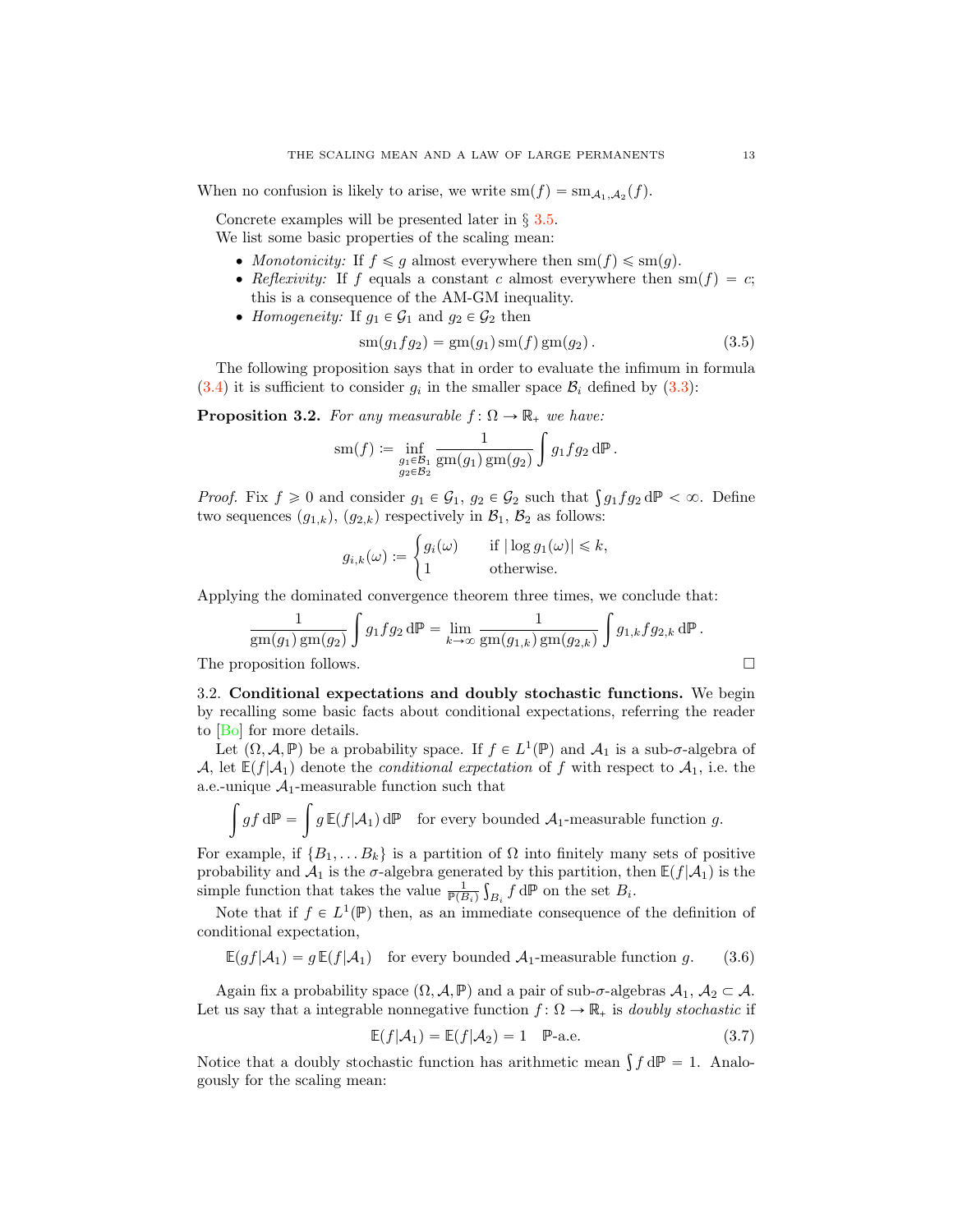<span id="page-13-2"></span>**Proposition 3.3.** If f is doubly stochastic then  $\text{sm}(f) = 1$ .

*Proof.* If f is doubly stochastic then the measure  $d\nu := f dP$  is a probability. Therefore, for any  $g_1 \in \mathcal{B}_1$  and  $g_2 \in \mathcal{B}_2$ , using the AM-GM inequality and property [\(3.6\)](#page-12-0) we obtain:

$$
\begin{aligned}\n\int g_1 f g_2 \, d\mathbb{P} &= \int g_1 g_2 \, d\nu \\
&\geq \exp\left(\int \log(g_1 g_2) \, d\nu\right) \\
&= \exp\left(\int f \log g_1 \, d\mathbb{P}\right) \exp\left(\int f \log g_2 \, d\mathbb{P}\right) \\
&= \exp\left(\int \mathbb{E}(f \log g_1 | \mathcal{A}_1) \, d\mathbb{P}\right) \exp\left(\int \mathbb{E}(f \log g_2 | \mathcal{A}_2) \, d\mathbb{P}\right) \\
&= \exp\left(\int (\log g_1) \mathbb{E}(f | \mathcal{A}_1) \, d\mathbb{P}\right) \exp\left(\int (\log g_2) \mathbb{E}(f | \mathcal{A}_2) \, d\mathbb{P}\right) \\
&= \text{gm}(g_1) \, \text{gm}(g_2).\n\end{aligned}
$$

So it follows from Proposition [3.2](#page-12-1) that  $sm(f) \geq 1$ . Considering  $g_1 = g_2$  identically equal to 1 we conclude that  $sm(f) = 1$ .

3.3. Functional Sinkhorn decompositions. Fix a probability space  $(\Omega, \mathcal{A}, \mathbb{P})$ and a pair of sub- $\sigma$ -algebras  $A_1, A_2 \subset A$ .

<span id="page-13-5"></span>**Definition 3.4.** A *Sinkhorn decomposition* of a function  $f: \Omega \to \mathbb{R}_+$  is a factorization of the form

$$
f(\omega) = \varphi(\omega)g(\omega)\psi(\omega)
$$

where g is doubly stochastic,  $\varphi \in \mathcal{G}_1$ , and  $\psi \in \mathcal{G}_2$ .

Again we postpone the examples to *§* [3.5.](#page-15-0)

Let us relate the scaling mean and Sinkhorn decompositions:

<span id="page-13-4"></span><span id="page-13-1"></span>**Proposition 3.5.** If f has a Sinkhorn decomposition  $\varphi g \psi$  then

- (a)  $\operatorname{sm}(f) = \operatorname{gm}(\varphi)\operatorname{gm}(\psi).$
- <span id="page-13-3"></span>(b) The infimum in [\(3.4\)](#page-11-3) is attained at the functions  $g_1 = 1/\varphi$ ,  $g_2 = 1/\psi$ .

Proof. Part [\(a\)](#page-13-1) is an immediate consequence of Proposition [3.3](#page-13-2) and the homogeneity property  $(3.5)$ . Part [\(b\)](#page-13-3) follows from part [\(a\)](#page-13-1).  $\Box$ 

Our next result gives a sufficient condition for the existence of Sinkhorn decompositions. We denote by  $\mathcal{B}(\mathbb{P})$  the space of positive functions f such that  $\log f \in L^{\infty}(\mathbb{P}).$ 

<span id="page-13-0"></span>**Theorem 3.6.** Every  $f \in \mathcal{B}(\mathbb{P})$  has a Sinkhorn decomposition  $\varphi g \psi$  where  $\varphi \in \mathcal{B}_1$ and  $\psi \in \mathcal{B}_2$ . Conversely, if  $f = \varphi' g' \varphi'$  is another Sinkhorn decomposition such that  $\varphi' \in \mathcal{B}_1$  and  $\psi' \in \mathcal{B}_2$  then there exists  $\lambda \in \mathbb{R}_{++}$  such that  $\varphi' = \lambda \varphi$ ,  $g' = g$ , and  $\psi' = \lambda^{-1} \psi \; \mathbb{P}\text{-almost everywhere.}$ 

The proof of this theorem is independent of the rest of the paper and is presented in the next subsection. The theorem itself (in the particular case of directed products: see *§* [3.5\)](#page-15-0) will be used in the proof of our Law of Large Permanents (Theorem [4.1\)](#page-17-0) in Section [4.](#page-17-1)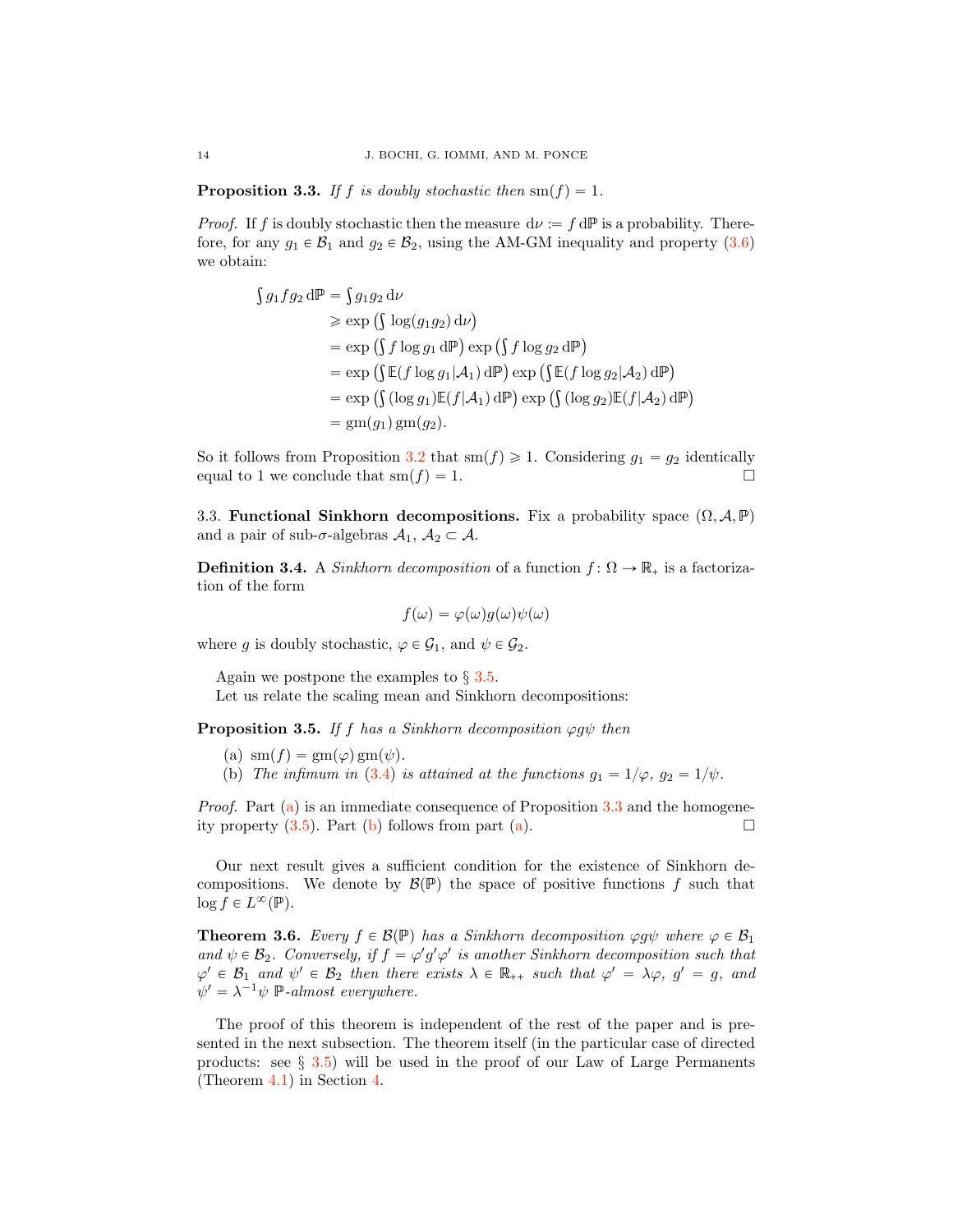<span id="page-14-2"></span>3.4. Proof of Theorem [3.6.](#page-13-0) The proof has two steps. First, we reduce the problem to the existence of a fixed point for a certain nonlinear operator. Then we show that this operator contracts Hilbert's projective metric, and so it must have a fixed point. These ideas come from the literature. The fact that the existence of Sinkhorn decompositions for matrices is equivalent to a fixed point problem was first noted by Menon  $[Me1]$ . The usefulness of Hilbert's projective metric in this context was noted independently in  $|FL|$  (for matrices) and  $|N_u1|$  (for matrices and for functions). Unfortunately this elegant strategy uses strict positivity in an essential way, and in order to study more general functions other methods are needed: see [\[Nu2,](#page-28-11) [BLN\]](#page-26-5).

Fix a probability space  $(\Omega, \mathcal{A}, \mathbb{P})$ , a pair of sub-σ-algebras  $\mathcal{A}_1, \mathcal{A}_2 \subset \mathcal{A}$ , and a function  $f \in \mathcal{B}(\mathbb{P})$ . Let  $\mathcal{B}_1, \mathcal{B}_2 \subset \mathcal{B}(\mathbb{P})$  be as in [\(3.3\)](#page-11-4). Define four maps forming a (non-commutative) diagram:

$$
\begin{matrix} \mathcal{B}_1 @{^{\mathrm{I}}1}>> \mathcal{B}_1 \\ \mathsf{K}_1 \, \uparrow & \downarrow \mathsf{K}_2 \\ \mathcal{B}_2 @{^{\mathrm{I}}1} & \mathcal{B}_2 \end{matrix}
$$

by the formulas:

$$
(\mathbf{I}_i(\varphi))(\omega) := \frac{1}{\varphi(\omega)}, \qquad (\mathbf{K}_i(\varphi))(\omega) := \mathbb{E}(\varphi f | \mathcal{A}_i)(\omega).
$$

Let  $T := K_1 \circ I_2 \circ K_2 \circ I_1$ , i.e., the map obtained by going around the diagram. Notice that T maps rays (i.e. sets of the form  $\mathbb{R}_{++}\varphi$ ) into rays. The following observation says that fixed rays yield Sinkhorn decompositions:

<span id="page-14-1"></span>**Lemma 3.7.** Suppose  $\varphi \in \mathcal{B}_1$  and  $c \in \mathbb{R}_{++}$  are such that  $\mathsf{T}(\varphi) = c\varphi$   $\mathbb{P}$ -a.e. Then  $c = 1$  and moreover, letting  $\psi := K_2 \circ I_1(\varphi)$  and  $g := f/(\varphi \psi)$ , the factorization  $\varphi g \psi$ is a Sinkhorn decomposition of f. Conversely, if  $\varphi g\psi$  is a Sinkhorn decomposition of f with  $\varphi \in \mathcal{B}_1$  and  $\psi \in \mathcal{B}_2$  then  $\mathsf{T}(\varphi) = \varphi \; \mathbb{P}$ -a.e.

*Proof.* Suppose  $T(\varphi) = c\varphi \, \mathbb{P}$ -a.e., and let  $\psi$  and g be as above. Then the following equalities hold P-a.e.:

$$
\mathbb{E}(g|\mathcal{A}_2) = \mathbb{E}\left(\frac{f}{\varphi\psi}|\mathcal{A}_2\right) \quad \text{(by definition of } g\text{)}
$$
\n
$$
= \frac{1}{\psi}\mathbb{E}\left(\frac{f}{\varphi}|\mathcal{A}_2\right) \quad \text{(by property (3.6) and the fact that } \psi \in \mathcal{B}_2\text{)}
$$
\n
$$
= 1 \qquad \qquad \text{(by definition of } \psi\text{)}.
$$

Similarly, the relation  $K_1 \circ I_2(\psi) = c\varphi$  implies that

$$
\mathbb{E}(g|\mathcal{A}_1) = c \quad \mathbb{P}\text{-a.e.}
$$

Integrating with respect to  $\mathbb P$  yields that  $c = 1$ , and therefore g is doubly stochastic, as we wanted to show. The converse part of the lemma is immediate as we wanted to show. The converse part of the lemma is immediate.

Hence to complete the proof of Theorem  $3.6$  we are left to show that T has a fixed ray. We will use a classical geometric–analytical device.

Given two functions  $\varphi, \hat{\varphi} \in \mathcal{B}_1$ , we define their *Hilbert distance* as:

<span id="page-14-0"></span>
$$
d(\varphi, \hat{\varphi}) \coloneqq \log \left( \frac{\operatorname{ess} \sup(\hat{\varphi}/\varphi)}{\operatorname{ess} \inf(\hat{\varphi}/\varphi)} \right). \tag{3.8}
$$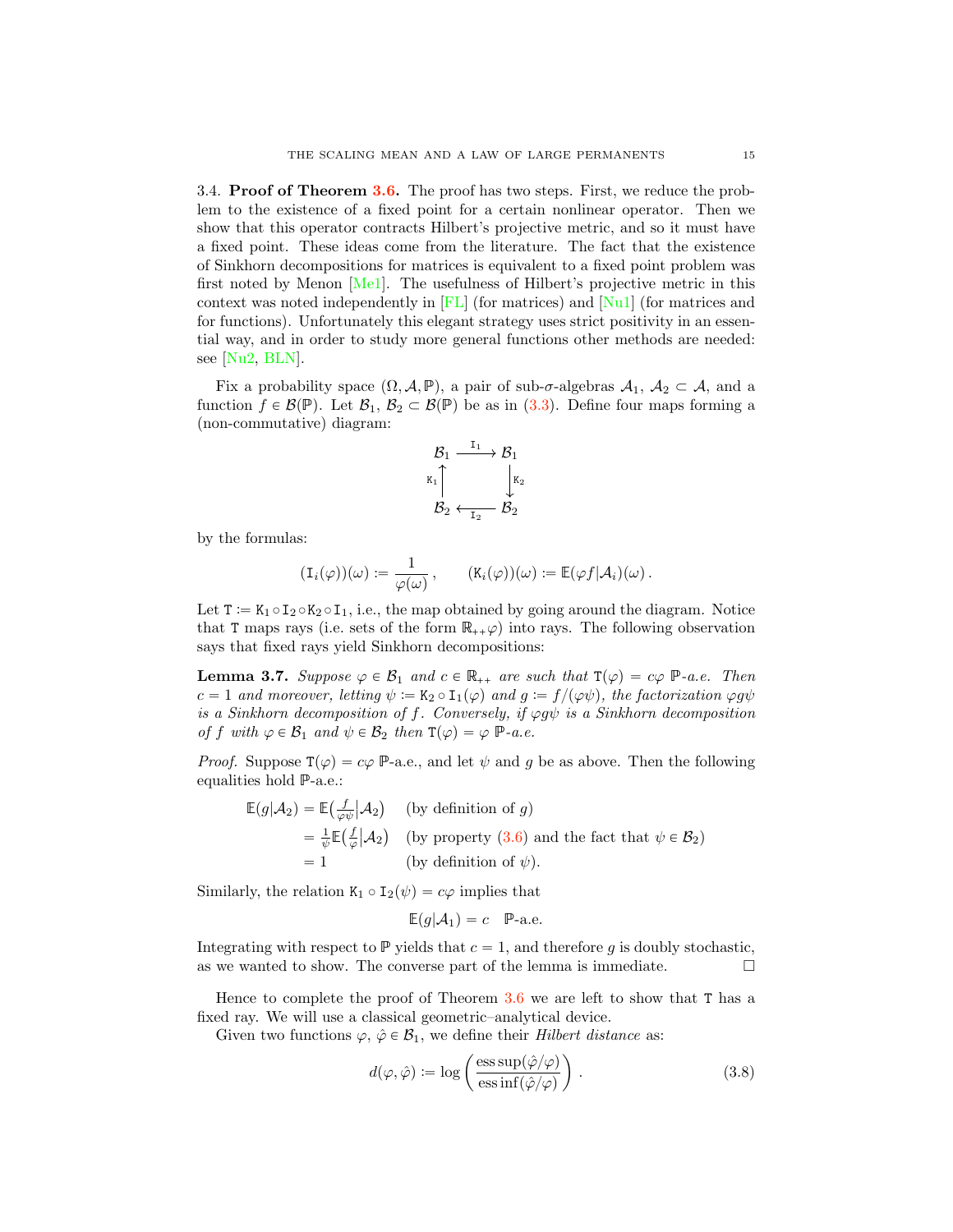<span id="page-15-2"></span>This is a pseudometric such that  $d(\varphi, \hat{\varphi}) = 0$  iff  $\hat{\varphi} = c\varphi$  P-a.e. for some constant  $c \in \mathbb{R}_{++}$ . In other words, if elements of  $\mathcal{B}_1$  that coincide a.e. are considered equal then d induces a genuine metric on the quotient space  $\mathcal{B}_1/\mathbb{R}_{++}$ . Moreover, this metric is complete. Analogously, we define a pseudometric on  $\mathcal{B}_2$ , which we also denote by d. Definition [\(3.8\)](#page-14-0) is only a particular case of Hilbert's projective metric on convex cones; see e.g.  $\lceil \text{Nu} \rceil$  or  $\lceil \text{Li} \rceil$ , Section 1. In these references the reader will find an important property due to Garrett Birkhoff [\[Bi\]](#page-26-6), which specialized to our case is stated as follows:

<span id="page-15-1"></span>**Proposition 3.8.** If  $L: \mathcal{B}_1 \to \mathcal{B}_2$  is linear and its image has finite diameter  $\delta$  then the following contraction property holds:

$$
d(\mathsf{L}(\varphi), \mathsf{L}(\hat{\varphi})) \leqslant \left(\tanh\frac{\delta}{4}\right) d(\varphi, \hat{\varphi}) \quad \text{for all } \varphi, \hat{\varphi} \in \mathcal{B}_1 \, .
$$

*Proof of Theorem [3.6.](#page-13-0)* The linear map  $K_2(\varphi) := \mathbb{E}(\varphi f | \mathcal{A}_2)$  defined before satisfies the inequalities

$$
(\text{ess}\inf f)\,\mathbb{E}(\varphi|\mathcal{A}_2)\leq \mathsf{K}_2(\varphi)\leq (\text{ess}\sup f)\,\mathbb{E}(\varphi|\mathcal{A}_2)\quad\mathbb{P}\text{-a.e.}
$$

Analogous inequalities for  $\hat{\varphi}$  yield

$$
\left(\frac{{\rm ess}\inf f}{{\rm ess}\sup f}\right)\frac{\mathbb{E}(\varphi|\mathcal{A}_2)}{\mathbb{E}(\hat{\varphi}|\mathcal{A}_2)}\leqslant \frac{\mathtt{K}_2(\varphi)}{\mathtt{K}_2(\hat{\varphi})}\leqslant \left(\frac{{\rm ess}\sup f}{{\rm ess}\inf f}\right)\frac{\mathbb{E}(\varphi|\mathcal{A}_2)}{\mathbb{E}(\hat{\varphi}|\mathcal{A}_2)}\,,
$$

which by  $(3.8)$  imply that the image of  $K_2$  has diameter

$$
\delta \leqslant 2 \log \left( \frac{\operatorname{ess} \sup f}{\operatorname{ess} \inf f} \right) < \infty \, .
$$

So by the Proposition  $3.8$  the map  $K_2$  contracts Hilbert distances uniformly. Analogously for  $K_1$ . On the other hand, the nonlinear maps  $I_1$  and  $I_2$  preserve Hilbert distances. In particular  $T = K_1 \circ I_2 \circ K_2 \circ I_1$  contracts Hilbert distances uniformly. By completeness we conclude that T has an unique fixed ray, so Lemma [3.7](#page-14-1) allows us to conclude.  $\Box$ 

As a byproduct of the proof above, the iterates under T of any initial ray converge with a known exponential rate to a fixed ray. This gives an effective algorithm for the computation of a Sinkhorn decomposition of  $f$  and of its scaling mean, in particular.

<span id="page-15-0"></span>3.5. The main example: direct products. Here we describe the particular form of the previous results that will be used in Sections [4](#page-17-1) and [5.](#page-23-0)

Let  $(X, \mathcal{X}, \mu), (Y, \mathcal{Y}, \nu)$  be two probability spaces. Take  $(\Omega, \mathcal{A}, \mathbb{P})$  as the product space  $(X \times Y, \mathcal{X} \times \mathcal{Y}, \mu \times \nu)$ , and take the two sub  $\sigma$ -algebras on  $\mathcal{A}_1 = \mathcal{X} \times \{ \emptyset, Y \}$ ,  $A_2 = \{ \emptyset, X \} \times \mathcal{Y}.$ 

An  $A_1$ -measurable function is just a function that only depends on the x coordinate, and analogously for  $\mathcal{A}_2$ -measurable functions. We denote by  $\mathcal{G}(\mu)$ , respectively  $\mathcal{B}(\mu)$ , the sets of positive measurable functions  $\varphi: X \to \mathbb{R}_{++}$  such that  $\log \varphi$  is  $\mu$ -integrable, respectively,  $\mu$ -essentially bounded. Analogously we define sets  $\mathcal{G}(\nu)$ and  $\mathcal{B}(\nu)$ . Recalling notations [\(3.2\)](#page-11-5), [\(3.3\)](#page-11-4), with a small abuse of language we can write

$$
\mathcal{G}_1=\mathcal{G}(\mu), \quad \mathcal{B}_1=\mathcal{B}(\mu), \quad \mathcal{G}_2=\mathcal{G}(\nu), \quad \mathcal{B}_2=\mathcal{B}(\nu).
$$

In this context, the previously introduced concepts can be recast as follows: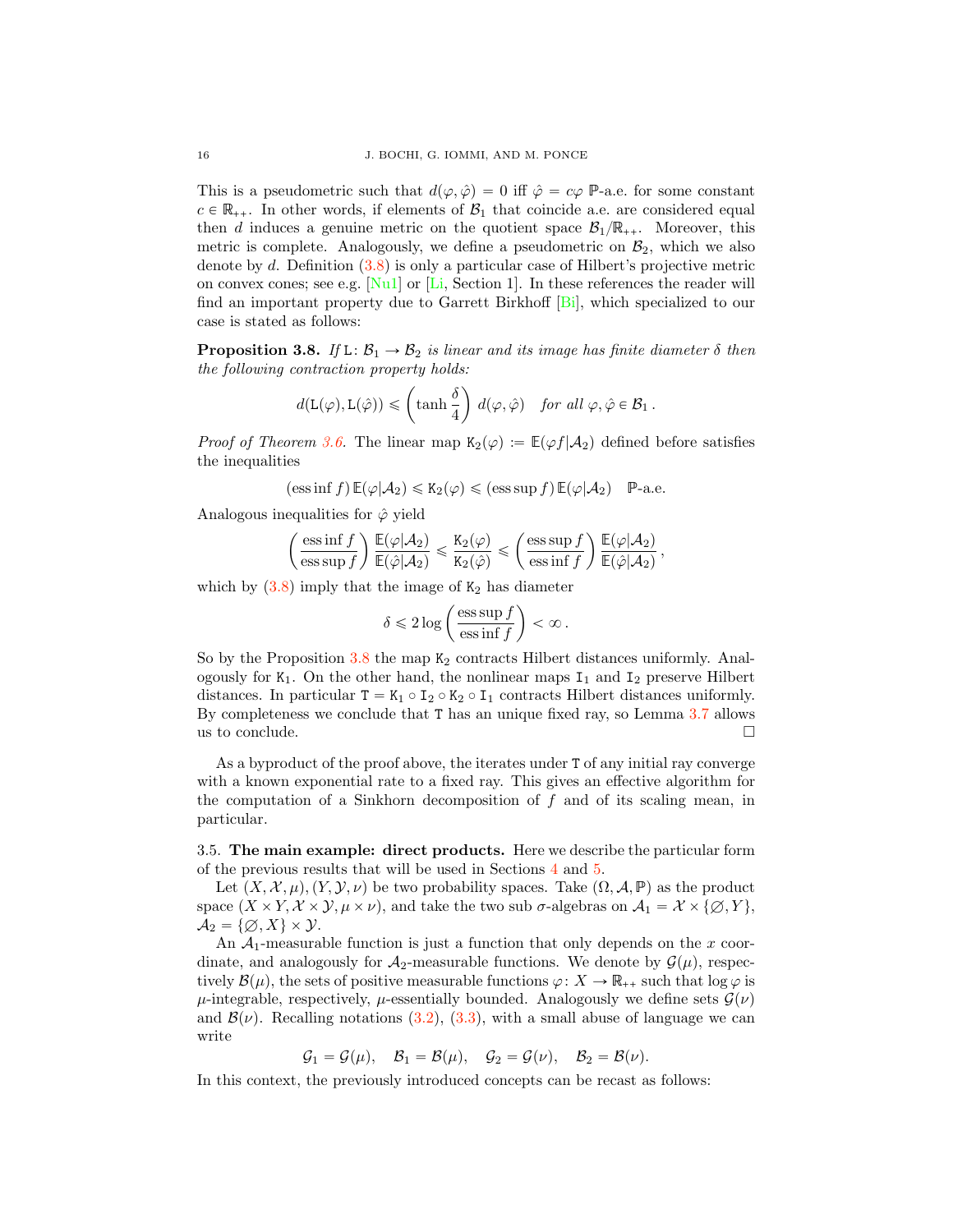<span id="page-16-6"></span>• The scaling mean of a measurable function  $f: X \times Y \to \mathbb{R}_+$  is:

<span id="page-16-3"></span>
$$
sm(f) = \inf_{\substack{\varphi \in \mathcal{G}(\mu) \\ \psi \in \mathcal{G}(\nu)}} \frac{1}{gm(\varphi) \, gm(\psi)} \iint \varphi(x) f(x, y) \psi(y) \, d\mu(x) \, d\nu(y). \tag{3.9}
$$

• The conditional expectations of a measurable function  $f: X \times Y \to \mathbb{R}$  are:

$$
\mathbb{E}(f|\mathcal{A}_1)=\int f(\cdot,y)\,\mathrm{d}\nu(y)\ \ \text{and}\ \ \mathbb{E}(f|\mathcal{A}_2)=\int f(x,\cdot)\,\mathrm{d}\mu(x).
$$

• A function  $f: X \times Y \to \mathbb{R}_+$  is doubly stochastic if:

<span id="page-16-4"></span>
$$
\int f(\cdot, y) d\mu = \int f(x, \cdot) d\nu = 1 \quad \text{for } \mu\text{-a.e. } x \text{ and } \nu\text{-a.e. } y. \tag{3.10}
$$

• A Sinkhorn decomposition of a function  $f: X \times Y \to \mathbb{R}_+$  is a factorization of the form:

<span id="page-16-1"></span>
$$
f(x,y) = \varphi(x)g(x,y)\psi(y) \tag{3.11}
$$

where g is doubly stochastic,  $\varphi \in \mathcal{G}(\mu)$ , and  $\psi \in \mathcal{G}(\nu)$ .

In the case that X and Y are finite sets and the probabilities  $\mu$  and  $\nu$  are equidistributed, we reobtain the concepts studied in Section [2;](#page-2-1) notice however that the definition of doubly stochastic matrices uses a different normalization.

Let us remark that functional Sinkhorn decompositions as in  $(3.11)$  were first obtained by Knopp and Sinkhorn  $[KS]$  assuming that X and Y are compact and that  $f$  is continuous and strictly positive. For other existence results under various hypotheses, see [\[Nu2,](#page-28-11) [BLN\]](#page-26-5).

Let us see a concrete non-trivial situation where functional Sinkhorn decompositions and scaling means can be computed directly. The result below will be used in Section [5.](#page-23-0)

<span id="page-16-5"></span>**Proposition 3.9.** Suppose that  $f: X \times Y \to \mathbb{R}_+$  is a measurable nonnegative function of the form

$$
f(x,y) = \begin{cases} f_0(x) & \text{if } y \in Y_0, \\ f_1(x) & \text{if } y \in Y_1, \end{cases}
$$

where  $\{Y_0, Y_1\}$  is a partition of Y into sets of positive measure, and  $\log(f_0 + f_1)$  is  $\mu$ -integrable. Then

<span id="page-16-0"></span>
$$
\operatorname{sm}(f) = c^c \left(\frac{1-c}{r}\right)^{1-c} \exp\left(\int \log(f_0 + rf_1) \, \mathrm{d}\mu\right),\tag{3.12}
$$

where  $c := \nu(Y_0)$  and r is the unique positive root of the equation

<span id="page-16-2"></span>
$$
\int \frac{f_0}{f_0 + rf_1} \, \mathrm{d}\mu = c \,. \tag{3.13}
$$

*Proof.* By dominated convergence, the LHS of  $(3.13)$  is continuous and increasing with respect to  $r$ , and so by the intermediate value theorem the equation has a unique solution  $r \in (0, \infty)$ . Let  $\varphi := f_0 + rf_1$ . Note that  $|\log \varphi - \log(f_0 + f_1)| \leq$  $|\log r|$ , and therefore  $\varphi \in \mathcal{G}(\mu)$ . Let

$$
\psi(y) := \begin{cases} c & \text{if } y \in Y_0, \\ (1 - c)/r & \text{if } y \in Y_1. \end{cases}
$$

Direct calculation shows that the function  $g := f/(\varphi\psi)$  is doubly stochastic, so  $\varphi g\psi$  is a Sinkhorn decomposition of f. Proposition 3.5(a) then yields (3.12). is a Sinkhorn decomposition of f. Proposition  $3.5(a)$  $3.5(a)$  then yields  $(3.12)$ .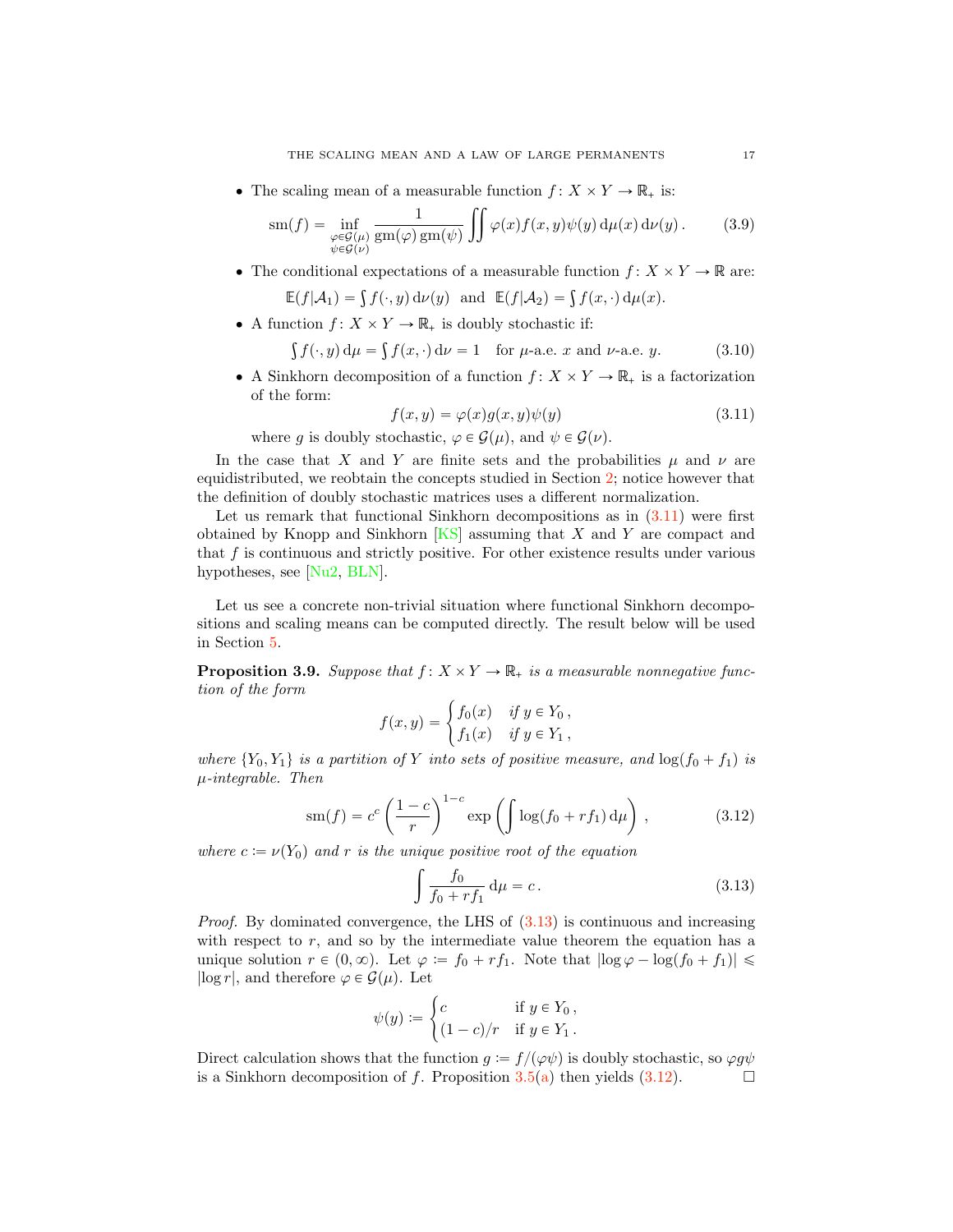#### 4. A Law of Large Permanents

<span id="page-17-1"></span>4.1. Statement and comments. In this section we prove our main result (Theorem [4.1\)](#page-17-0), which was already stated in the Introduction. Let us recall the statement for the reader's convenience, and also fix some notation.

Assume that  $(X, \mathcal{X}, \mu)$ ,  $(Y, \mathcal{Y}, \nu)$  are Lebesgue probability spaces, and  $T : X \to$ X,  $S: Y \to Y$  are measure preserving transformations. Given a function f: X  $\times$  $Y \to \mathbb{R}$ , for each  $(x, y) \in X \times Y$  and each positive integer n we define the following  $n \times n$  matrix:

<span id="page-17-3"></span>
$$
\Box_n f(x,y) := \begin{pmatrix} f(x,y) & f(Tx,y) & \cdots & f(T^{n-1}x,y) \\ f(x, Sy) & f(Tx, Sy) & \cdots & f(T^{n-1}x, Sy) \\ \vdots & \vdots & & \vdots \\ f(x, S^{n-1}y) & f(Tx, S^{n-1}y) & \cdots & f(T^{n-1}x, S^{n-1}y) \end{pmatrix}, \quad (4.1)
$$

which can be thought as the truncation of an infinite matrix  $\Box f(x, y) \in \mathbb{R}^{N \times N}$ .

Recall that  $\mathcal{B}(\mu \times \nu)$  denotes the set of positive measurable functions on  $X \times Y$ essentially bounded away from zero and infinity. Such functions have scaling means, given by formula [\(3.9\)](#page-16-3). We can now restate our main result as follows:

# <span id="page-17-0"></span>**Theorem 4.1.** If T and S are ergodic, and  $f \in \mathcal{B}(\mu \times \nu)$  then

<span id="page-17-2"></span>
$$
\lim_{n \to \infty} \text{pm} \left( \Box_n f(x, y) \right) = \text{sm}(f) \tag{4.2}
$$

for  $\mu \times \nu$ -almost every  $(x, y) \in X \times Y$ .

This Law of Large Permanents is a very general ergodic theorem. In Section [5](#page-23-0) we will see how to apply it to other natural types of means, and in Section [6](#page-25-0) we will discuss the possibility of even more general laws. We stress that Theorem [4.1](#page-17-0) not only states the existence of the limit in  $(4.2)$ , but characterizes it as a scaling mean, which can be used to efficiently compute its value.

It is worthwhile to note that Theorem [4.1](#page-17-0) implies the generalized Friedland limit (Theorem [2.19\)](#page-10-0), at least for positive matrices. Indeed, given  $A \in \mathbb{R}_{++}^{k \times k}$ , take T and S as cyclic permutations on sets X and Y of cardinality k, and let  $\mu$  and  $\nu$  be the corresponding invariant measures. Let f be such that  $\Box_k f(x, y) = A$  for some point  $(x, y)$ . Then, for every  $m \geq 1$ , the matrix  $\Box_{km}f(x, y)$  is permutationally equivalent to the Kronecker product  $A\otimes U_m$ , where  $U_m$  is the  $m\times m$  matrix all of whose entries are 1. In particular,  $\text{pm}(A \otimes U_m)$  equals  $\text{pm}(\square_{km} f(x, y))$ , which by Theorem [4.1](#page-17-0) converges to sm(f) as  $k \to \infty$ . Using for instance a Sinkhorn decomposition of the matrix  $A$  and the related Sinkhorn decomposition of the function  $f$ , one checks that  $\text{sm}(f) = \text{sm}(A)$ , thus obtaining the generalized Friedland limit [\(2.14\)](#page-10-2).

Actually, we will reason in the converse direction and deduce Theorem [4.1](#page-17-0) from Theorem [2.19.](#page-10-0) Let us sketch the proof. The first step is to approximate  $f$  by a suitable simple function, and to show that the permanental means do not change much; the values of the simple function are recorded on a square matrix A. The second step is to show that the matrix  $(4.1)$  is, modulo a permutation of rows and columns, approximately equal to a Kronecker product  $A \otimes U_m$ , and then to use Theorem [2.19](#page-10-0) to relate the permanental means of these matrices with scaling means. It is technically convenient to work with doubly stochastic functions, so we will also use Theorem  $3.6$  on the existence of Sinkhorn decompositions.

The precise proof of Theorem [4.1](#page-17-0) will take up the rest of this section, which is organized as follows: In *§* [4.2](#page-18-0) we recall some basic results: approximation by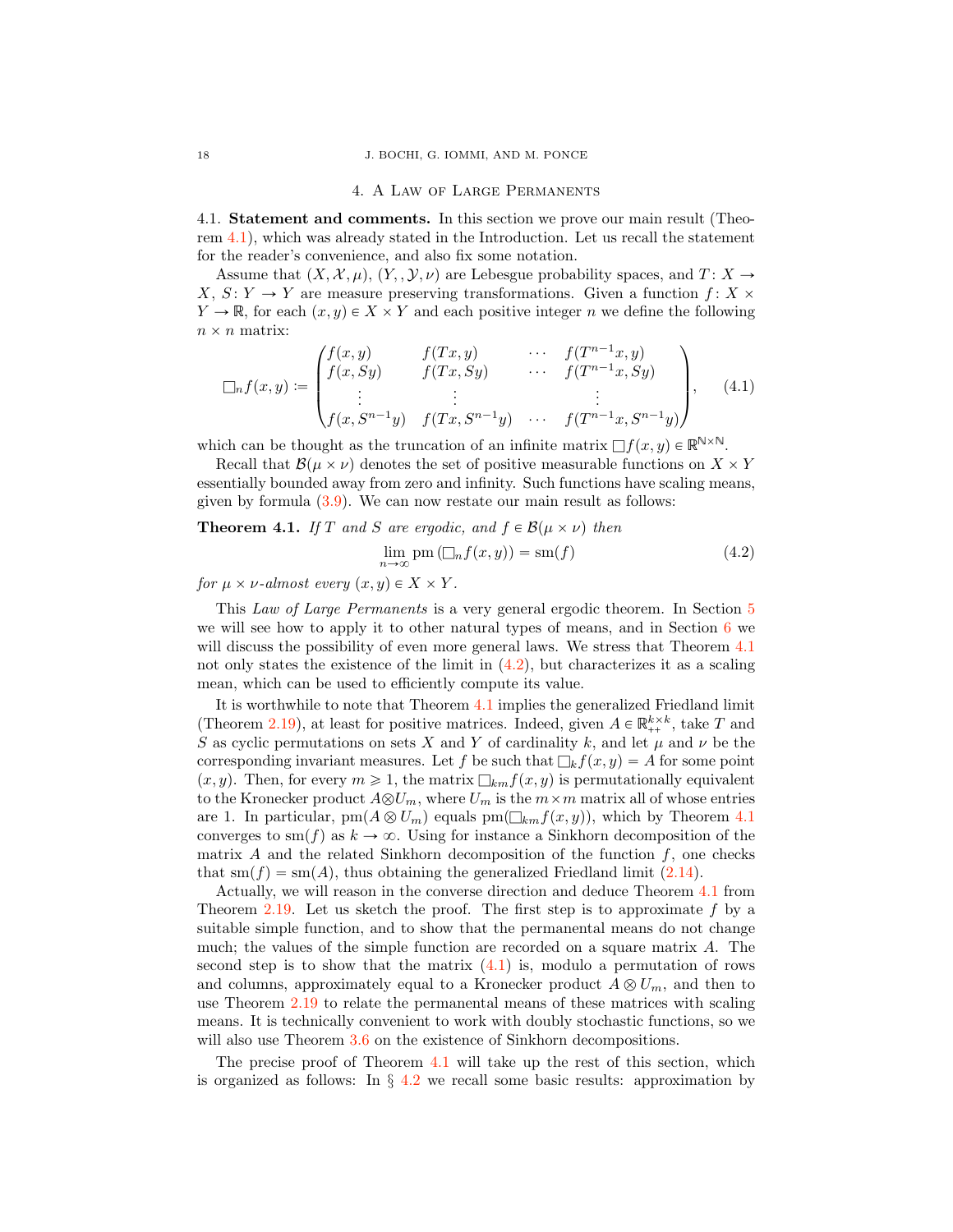<span id="page-18-7"></span>conditional expectations, and an ergodic theorem. In *§* [4.3](#page-18-1) we obtain some estimates on how the permanent changes under perturbations of the matrix. These facts are used in *§* [4.4](#page-20-0) to implement the strategy sketched above and to prove the theorem.

<span id="page-18-0"></span>4.2. Preliminaries from Measure Theory and Ergodic Theory. We have defined conditional expectations in *§* [3.2.](#page-12-3) The following result is contained in [\[Bo,](#page-26-4) Theorems 10.2.2, 10.2.3] and describes the behavior of conditional expectations as the  $\sigma$ -algebra is refined:

<span id="page-18-4"></span>**Proposition 4.2.** Let  $(\Omega, \mathcal{A}, \mu)$  be a probability space and let  $f \in L^1(\mu)$ . Suppose that  $(A_k)$  is an increasing sequence of sub- $\sigma$ -algebras of *A* whose union generates the  $\sigma$ -algebra *A* modulo sets of measure zero. Then the functions  $E(f|\mathcal{A}_k)$  converge almost surely and in  $L^1$  to f as  $k \to \infty$ .

Let us describe the basic ergodic theorem that we will need. Consider probability spaces  $(X, \mu)$ ,  $(Y, \nu)$  and measure preserving transformations  $T : X \to X$ ,  $S : Y \to Y$ Y. Then we can define a measure preserving action of the semigroup  $\mathbb{N}^2$  (where  $0 \in \mathbb{N}$ ) on the product space  $(X \times Y, \mu \times \nu)$  as follows:

$$
\mathcal{T}^{(i,j)}(x,y) := (T^i x, S^j y), \quad \text{where } (i,j) \in \mathbb{N}^2 \text{ and } (x,y) \in X \times Y.
$$

Notice that this action is ergodic if and only if both  $T$  and  $S$  are ergodic. In this case, by the ergodic theorem for  $N^2$ -actions (see [\[Ke,](#page-27-21) Theorem 2.1.5] or [\[Kr,](#page-27-20) Chapter 6, Theorem 3.5]), for any  $h \in L^1(\mu \times \nu)$  we have

<span id="page-18-5"></span>
$$
\lim_{n \to \infty} \frac{1}{n^2} \sum_{i,j=0}^{n-1} h(T^i x, S^j y) = \int h \, d(\mu \times \nu) \qquad \text{for } \mu \times \nu \text{-a.e. } (x, y). \tag{4.3}
$$

<span id="page-18-1"></span>4.3. More preliminaries: Regularity estimates for the permanent of strictly positive matrices. Let us begin by recalling some basic facts. As for the determinant, the permanent of a square matrix  $A = (a_{ij}) \in \mathbb{R}^{n \times n}$  can be computed by means of a Laplace expansion along any column j:

$$
\operatorname{per} A = \sum_{i=1}^{n} a_{ij} \operatorname{per} A(i|j),
$$

where, as usual,  $A(i|j)$  denotes the matrix obtained from A by deleting the *i*-th row and the j-th column. Similar Laplace expansions along rows hold. Using either kind of expansion, we see that the partial derivatives of the permanent function are simply:

<span id="page-18-3"></span>
$$
\frac{\partial \operatorname{per} A}{\partial a_{ij}} = \operatorname{per} A(i|j). \tag{4.4}
$$

Given  $\lambda > 1$ , let us say that a positive matrix  $A = (a_{ij}) \in \mathbb{R}^{n \times n}_{++}$  is  $\lambda$ -bounded if:

<span id="page-18-6"></span>
$$
\lambda^{-1} \leq a_{ij} \leq \lambda \quad \text{for each } i, j. \tag{4.5}
$$

<span id="page-18-2"></span>**Lemma 4.3.** Let  $A \in \mathbb{R}_{++}^{n \times n}$  be a *λ*-bounded matrix and denote by

s be the sum of the entries of A. Then for any  $i, j \in \{1, \ldots, n\}$  we have

 $\lambda^{-5}n$  per  $A \le \lambda^{-4}ns^{-1}$  per  $A \le$  per  $A(i|j) \le \lambda^4ns^{-1}$  per  $A \le \lambda^5n$  per A.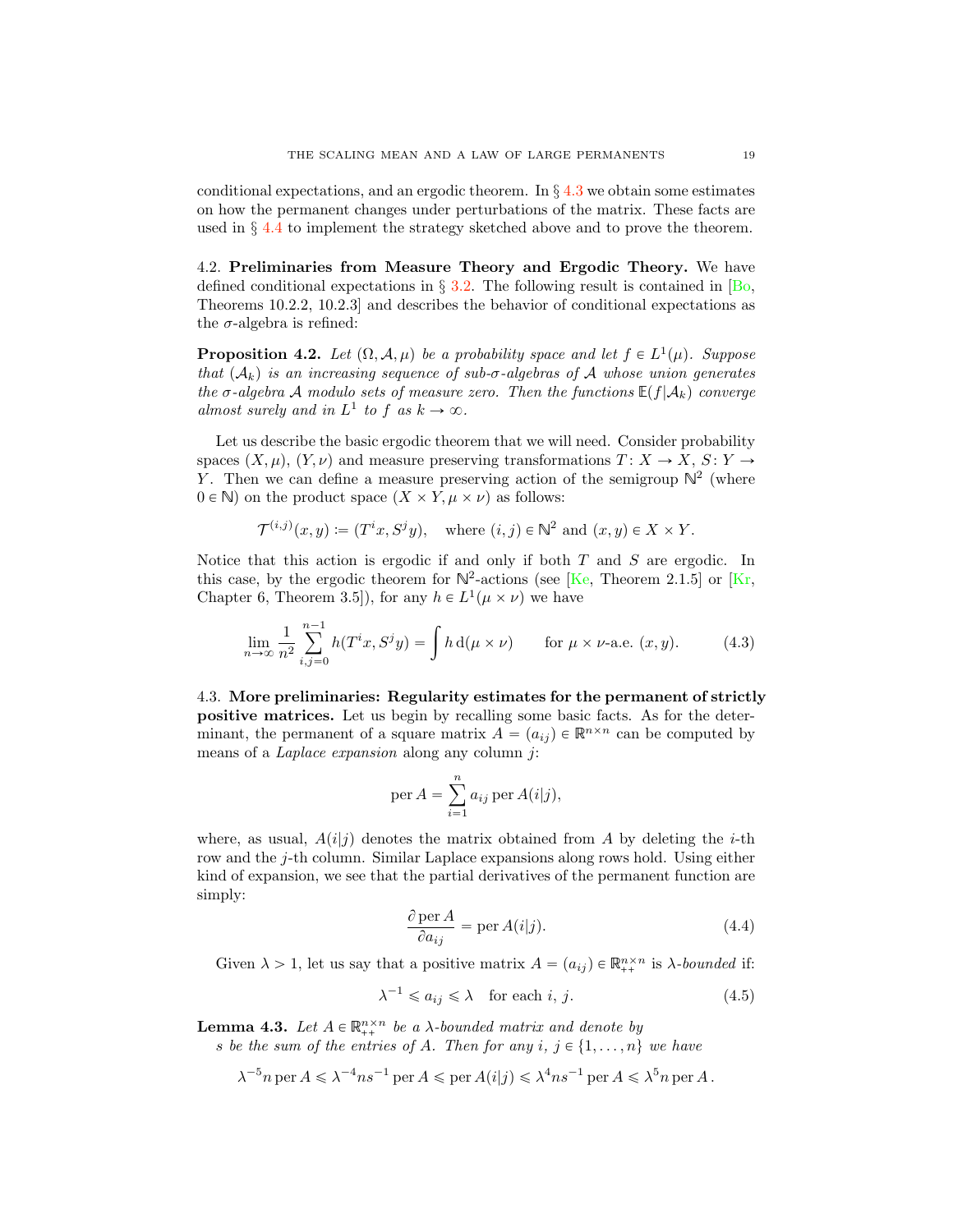Proof. The outer inequalities being trivial, we only need to care about the inner ones. Summing Laplace expansions of the permanent of  $A = (a_{ij})$  along the n columns, we obtain  $n \text{ per } A = \sum_{i,j} a_{ij} \text{ per } A(i|j)$ , and in particular,

$$
s \min_{i,j} \text{per } A(i|j) \leq n \text{ per } A \leq s \max_{i,j} \text{per } A(i|j) .
$$

Suppose that the minimum and the maximum above are attained at  $(i_1, j_1)$  and  $(i_2, j_2)$ , respectively. Consider the two Laplace expansions:

per 
$$
A(i_2|j_2) = \sum_{k \neq i_2} a_{kj_1}
$$
 per  $A(i_2k|j_1j_2)$ ,  
per  $A(i_2|j_1) = \sum_{k \neq i_2} a_{kj_2}$  per  $A(i_2k|j_1j_2)$ .

Since  $a_{kj_1} \leq \lambda^2 a_{kj_2}$ , it follows that  $A(i_2|j_2) \leq \lambda^2$  per  $A(i_2|j_1)$ . An analogous argument gives per  $A(i_2|j_1) \leq \lambda^2$  per  $A(i_1|j_1)$ , thus proving that per  $A(i_2|j_2) \leq$  $\lambda^4$  per  $A(i_1|j_1)$ . So for any i, j we have

$$
\text{per } A(i|j) \leqslant \text{per } A(i_2|j_2) \leqslant \lambda^4 \text{ per } A(i_1|j_1) \leqslant \lambda^4 ns^{-1} \text{ per } A \,,
$$

as claimed. The remaining inequality is proved analogously.

$$
\qquad \qquad \Box
$$

We can now prove a regularity estimate for the permanent:

<span id="page-19-1"></span>**Lemma 4.4.** If  $A, B \in \mathbb{R}_{++}^{n \times n}$  are  $\lambda$ -bounded matrices then

$$
\left|\log\frac{\operatorname{per} B}{\operatorname{per} A}\right| \leq \frac{\lambda^4 n \sum_{i,j} |b_{ij} - a_{ij}|}{\min\left\{\sum_{i,j} a_{ij}, \sum_{i,j} b_{ij}\right\}} \leq \frac{\lambda^5}{n} \sum_{i,j} |b_{ij} - a_{ij}|.
$$

Proof. The second inequality being trivial, we only need to care about the first one. For all  $t \in [0, 1]$ , the convex combination  $A_t := (1 - t)A + tB$  is also a positive λ-bounded matrix. To prove the first inequality, we will apply the mean value theorem to the function  $f(t) := \log \text{per } A_t$  and use the estimate

<span id="page-19-0"></span>
$$
\left| \log \frac{\text{per } B}{\text{per } A} \right| = |f(1) - f(0)| \le \max_{t \in [0,1]} |f'(t)|. \tag{4.6}
$$

Using formula  $(4.4)$ , we compute:

$$
f'(t) = \frac{1}{\text{per } A_t} \sum_{i,j} (b_{ij} - a_{ij}) \text{ per } A_t(i|j),
$$

while by Lemma [4.3](#page-18-2) we have

$$
\frac{\operatorname{per} A_t(i|j)}{\operatorname{per} A_t} \leq \frac{\lambda^4 n}{\sum_{i,j} (1-t) a_{ij} + t b_{ij}}.
$$

Plugging these estimates into  $(4.6)$  we obtain the desired inequality.

As another consequence of Lemma [4.3,](#page-18-2) we obtain the following estimate on how the permanental mean of a matrix varies when a row and a column are deleted:

<span id="page-19-2"></span>**Lemma 4.5.** There is a constant  $C > 1$  such that for any  $\lambda > 1$  and any  $n \geq 2$ , if  $A \in \mathbb{R}_{++}^{n \times n}$  is a  $\lambda$ -bounded matrix then for any  $i, j \in \{1, ..., n\}$  we have

$$
\left|\log \frac{pm(A(i|j))}{pm(A)}\right| \leq \frac{6 \log \lambda + C \log n}{n}.
$$

$$
\Box
$$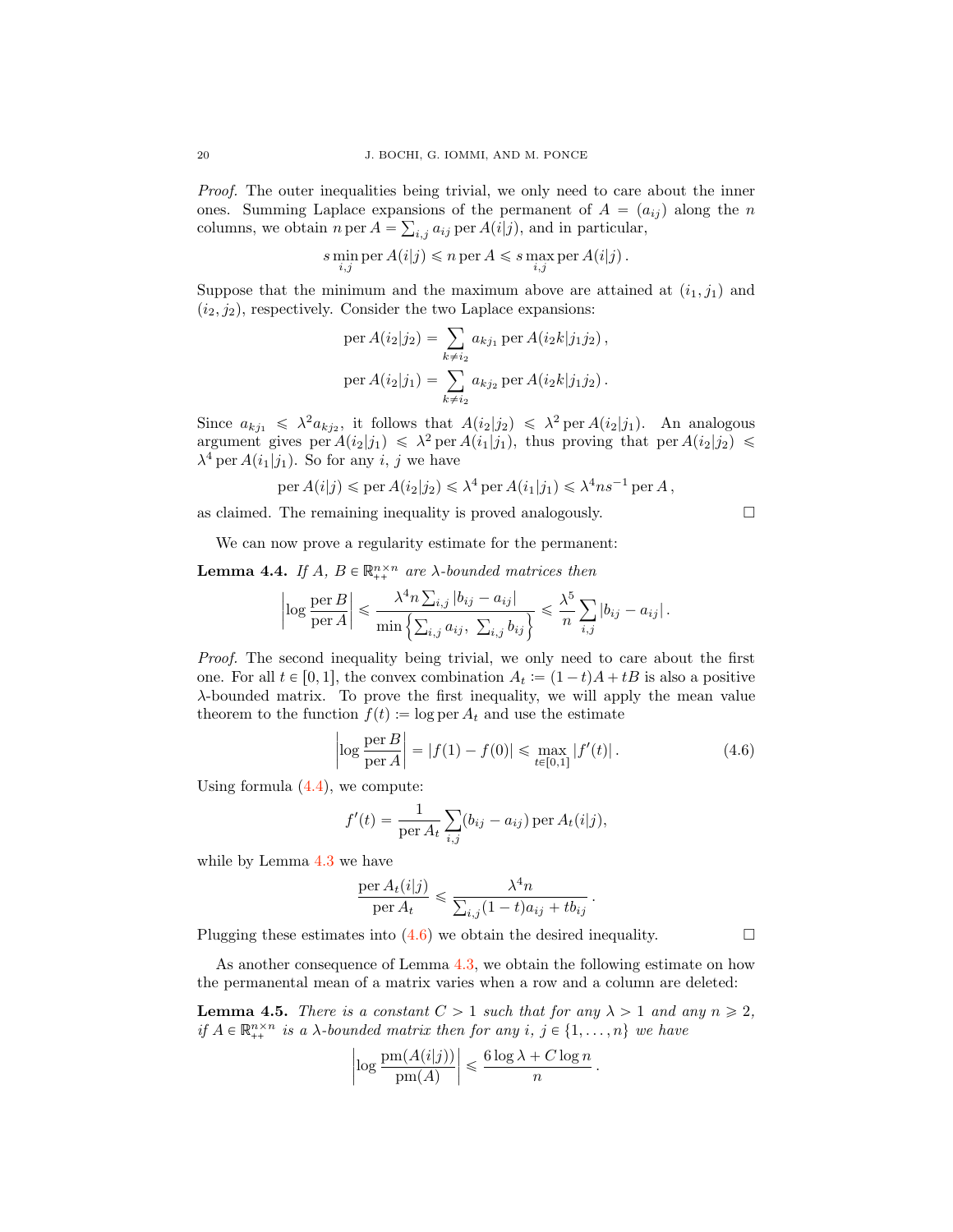*Proof.* By Stirling's formula,  $\log(n!) = n \log n - n + O(\log n)$ , and so

$$
\log \mathrm{pm}(A) = \frac{1}{n} \log \mathrm{per} A + \log n - 1 + \mathcal{O}\left(\frac{\log n}{n}\right)
$$

Analogously, letting  $B := A(i|j)$ ,

$$
\log \mathrm{pm}(B) = \frac{1}{n-1} \log \mathrm{per} B + \log n - 1 + \mathcal{O}\left(\frac{\log n}{n}\right).
$$

These two estimates yield:

$$
\left| \log \frac{pm(B)}{pm(A)} \right| \le \left| \frac{1}{n} \log \text{pm}(B) \right| + \left| \frac{n-1}{n} \log \text{pm}(B) - \log \text{pm}(A) \right|
$$
  

$$
\le \underbrace{\left| \frac{1}{n} \log \text{pm}(B) \right|}_{(*)} + \underbrace{\left| \frac{1}{n} \log \frac{\text{per } B}{\text{per } A} \right|}_{(**)} + \mathcal{O}\left( \frac{\log n}{n} \right).
$$

Since B is  $\lambda$ -bounded, it follows from internality of the permanental mean that  $(\star) \leq$  $(\log \lambda)/n$ . On the other hand, by Lemma [4.3](#page-18-2) we have  $(\star \star) \leq (5 \log \lambda + \log n)/n$ .<br>The lemma follows. The lemma follows.

### <span id="page-20-0"></span>4.4. Proof of Theorem [4.1.](#page-17-0)

<span id="page-20-2"></span>4.4.0. Zeroth step: Some reductions. In order to prove Theorem [4.1,](#page-17-0) it is sufficient to consider functions that, in addition of being in  $\mathcal{B}(\mu \times \nu)$ , are doubly stochastic, i.e., satisfy relations [\(3.10\)](#page-16-4). Indeed, assuming the theorem already proved in this case, and given an arbitrary  $f \in \mathcal{B}(\mu \times \nu)$ , we consider the Sinkhorn decomposition  $f(x, y) = \varphi(x)g(x, y)\psi(y)$  as in [\(3.11\)](#page-16-1) given by Theorem [3.6.](#page-13-0) Then, by row-wise and column-wise homogeneity of the permanental mean,

$$
pm (\Box_n f(x,y)) = \left(\prod_{i=0}^{n-1} \varphi(T^i x)\right)^{1/n} \left(\prod_{j=0}^{n-1} \psi(S^j y)\right)^{1/n} pm (\Box_n g(x,y)).
$$

Since  $T$  is ergodic, by Birkhoff's theorem the first factor on the RHS converges to the geometric mean [\(3.1\)](#page-11-6) for  $\mu$ -a.e.  $x \in X$ . Analogously for the second factor. Since we are assuming Theorem [4.1](#page-17-0) already proved in the doubly stochastic case, the third factor converges to the scaling mean of  $g$ , which by Proposition [3.3](#page-13-2) equals 1. In conclusion, pm( $\Box_n f$ ) converges a.e. to gm( $\varphi$ ) gm( $\psi$ ), which by Proposition [3.5](#page-13-4)[\(a\)](#page-13-1) equals  $\operatorname{sm}(f)$ .

So from this point on we assume that

<span id="page-20-1"></span>
$$
f \in \mathcal{B}(\mu \times \nu) \text{ is doubly stochastic},\tag{4.7}
$$

and our aim is to show that the permanental means of the matrices  $(4.1)$  converge a.e. to 1.

As a second reduction, it is sufficient to prove Theorem [4.1](#page-17-0) assuming that the measures  $\mu$  and  $\nu$  are non-atomic. Indeed, fix an arbitrary non-atomic Lebesgue probability space  $(Z, \theta)$  and an ergodic measure preserving transformation  $U : Z \rightarrow$ Z, and consider the product spaces  $(\hat{X}, \hat{\mu}) := (X \times Z, \mu \times \theta)$  and  $(\hat{Y}, \hat{\nu}) := (Y \times \theta)$  $Z, \nu \times \theta$ ). Then the transformations  $\hat{T}(x, z) := (Tx, Uz)$  and  $\hat{S}(y, w) := (Sy, Uw)$ preserve the measures  $\hat{\mu}$  and  $\hat{\nu}$ , respectively, and are ergodic. Given a doubly stochastic function  $f \in (\log L^{\infty})(\mu \times \nu)$ , we consider the doubly stochastic function  $\hat{f}(x, z, y, w) := f(x, y)$  on  $\hat{X} \times \hat{Y}$ . Since the measures  $\hat{\mu}$  and  $\hat{\nu}$  are non-atomic,

.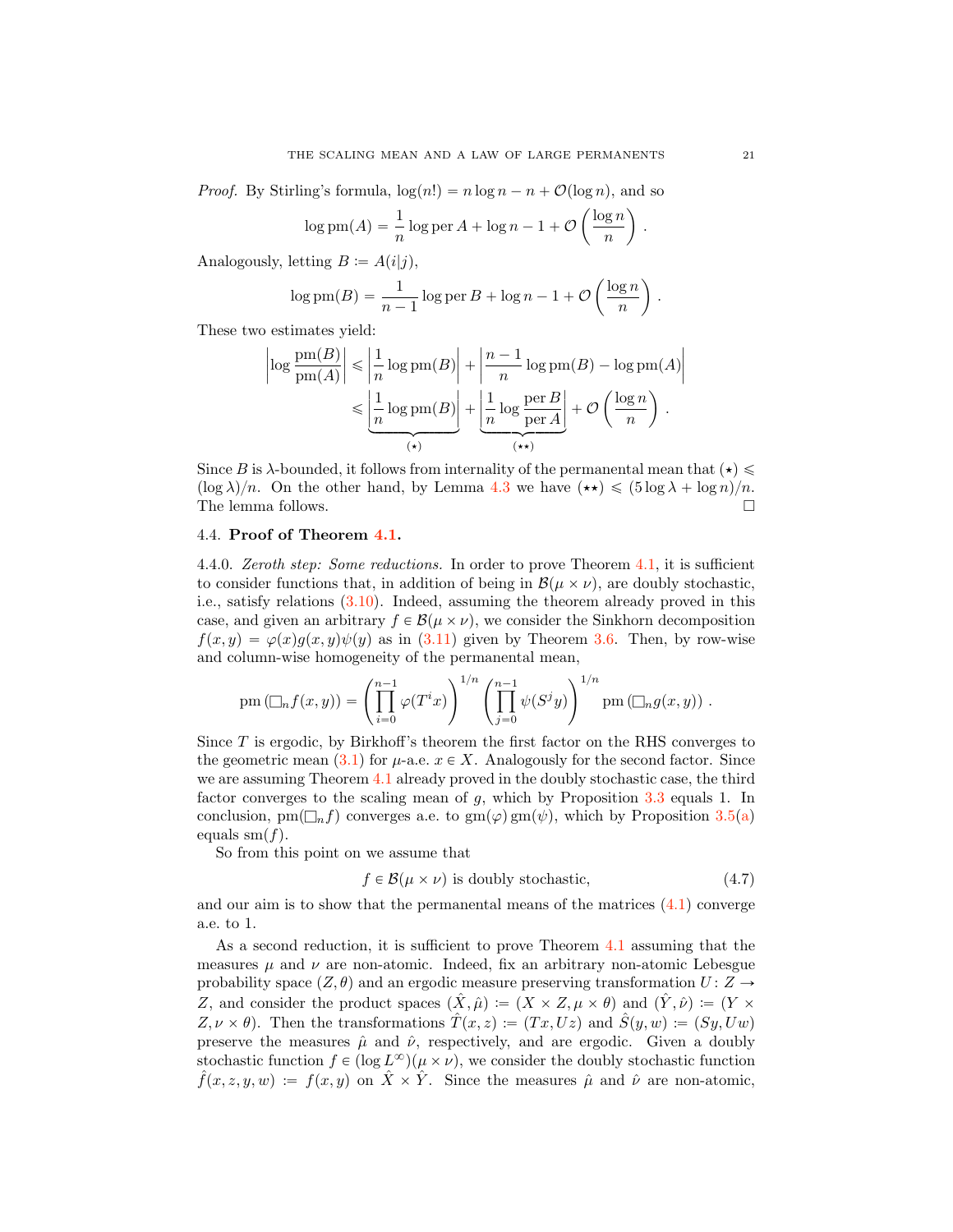and assuming that Theorem [4.1](#page-17-0) is already proved in this case, we conclude that the permanental mean of the matrix  $\Box_n f(x, z, y, w)$  converges to 1 at  $\hat{\mu} \times \hat{\nu}$ -a.e.  $(x, z, y, w)$ . But the latter matrix obviously equals  $\Box_n f(x, y)$ , so we obtain [\(4.2\)](#page-17-2).

So we can assume that the Lebesgue spaces  $(X, \mu)$  and  $(Y, \nu)$  are non-atomic. Actually, for convenience in the following proof, we will actually assume that

<span id="page-21-2"></span>
$$
X = Y = [0, 1] \quad \text{and} \quad \mu = \nu \text{ is Lebesgue measure.} \tag{4.8}
$$

4.4.1. First step: Discretizing f. Fix an arbitrary  $\varepsilon > 0$ . Let us construct a convenient discretized approximation of the given function f.

Let  $k$  be a large positive integer (to be specified later), and define a positive matrix  $A = (a_{pq}) \in \mathbb{R}_{++}^{k \times k}$  by

$$
a_{pq} := k^2 \int_{(p-1)/k}^{p/k} \int_{(q-1)/k}^{q/k} f(x, y) \, dy \, dx.
$$

As a consequence of  $(4.7)$ , the matrix  $k^{-1}A$  is doubly stochastic. Indeed, for every  $p \in \{1, \ldots, k\}$  the sum of the corresponding row of A is

$$
\sum_{q=1}^{k} a_{pq} = k^2 \int_{(p-1)/k}^{p/k} \underbrace{\int_0^1 f(x, y) \, dy}_{1} \, dx = k,
$$

and in an analogous way we compute the column sums. In particular, by the homogeneity of the scaling mean and Proposition [2.4,](#page-4-3) we have  $sm(A) = 1$ .

Let g be a function on  $X \times Y = [0, 1]^2$  equal to the constant  $a_{pq}$  on each subsquare  $[(p-1)/k, p/k] \times [(q-1)/k, q/k)$ , where  $p, q \in \{1, ..., k\}$ . Notice that g is nothing but the conditional expectation of f with respect to the  $\sigma$ -algebra generated by the partition into these sub-squares. Therefore, by Proposition  $4.2$ , if k is chosen large enough then f and g are  $L^1$ -close in the sense that

<span id="page-21-0"></span>
$$
\int |f - g| d(\mu \times \nu) < \varepsilon. \tag{4.9}
$$

We fix the integer  $k$  and therefore the matrix  $A$  and the function  $g$  from now on.

Since  $f \in \mathcal{B}(\mu \times \nu)$ , there exists  $\lambda > 0$  such that

$$
\lambda^{-1} \leqslant f \leqslant \lambda \qquad \mu \times \nu\text{-a.e.}
$$

The values of  $g$  are obtained by averaging the values of  $f$  and therefore satisfy the same bounds, that is,  $\lambda^{-1} \leq g \leq \lambda$ . In particular, the matrices  $\Box_n f(x, y)$  and  $\Box_{n}g(x, y)$  are  $\lambda$ -bounded for a.e.  $(x, y)$ . We now use Lemma [4.4](#page-19-1) to compare their permanental means:

$$
\left|\log\frac{\operatorname{pm}(\square_n f(x,y))}{\operatorname{pm}(\square_n g(x,y))}\right| = \frac{1}{n} \left|\log\frac{\operatorname{per}(\square_n f(x,y))}{\operatorname{per}(\square_n g(x,y))}\right| \leq \frac{\lambda^5}{n^2} \sum_{i,j=0}^n |f(T^i x, S^j y) - g(T^i x, S^j y)|.
$$

Using the ergodic theorem  $(4.3)$  and the bound  $(4.9)$ , we conclude that for a.e.  $(x, y)$ ,

<span id="page-21-1"></span>
$$
\limsup_{n \to \infty} \left| \log \frac{pm(\Box_n f(x, y))}{pm(\Box_n g(x, y))} \right| < \lambda^5 \varepsilon. \tag{4.10}
$$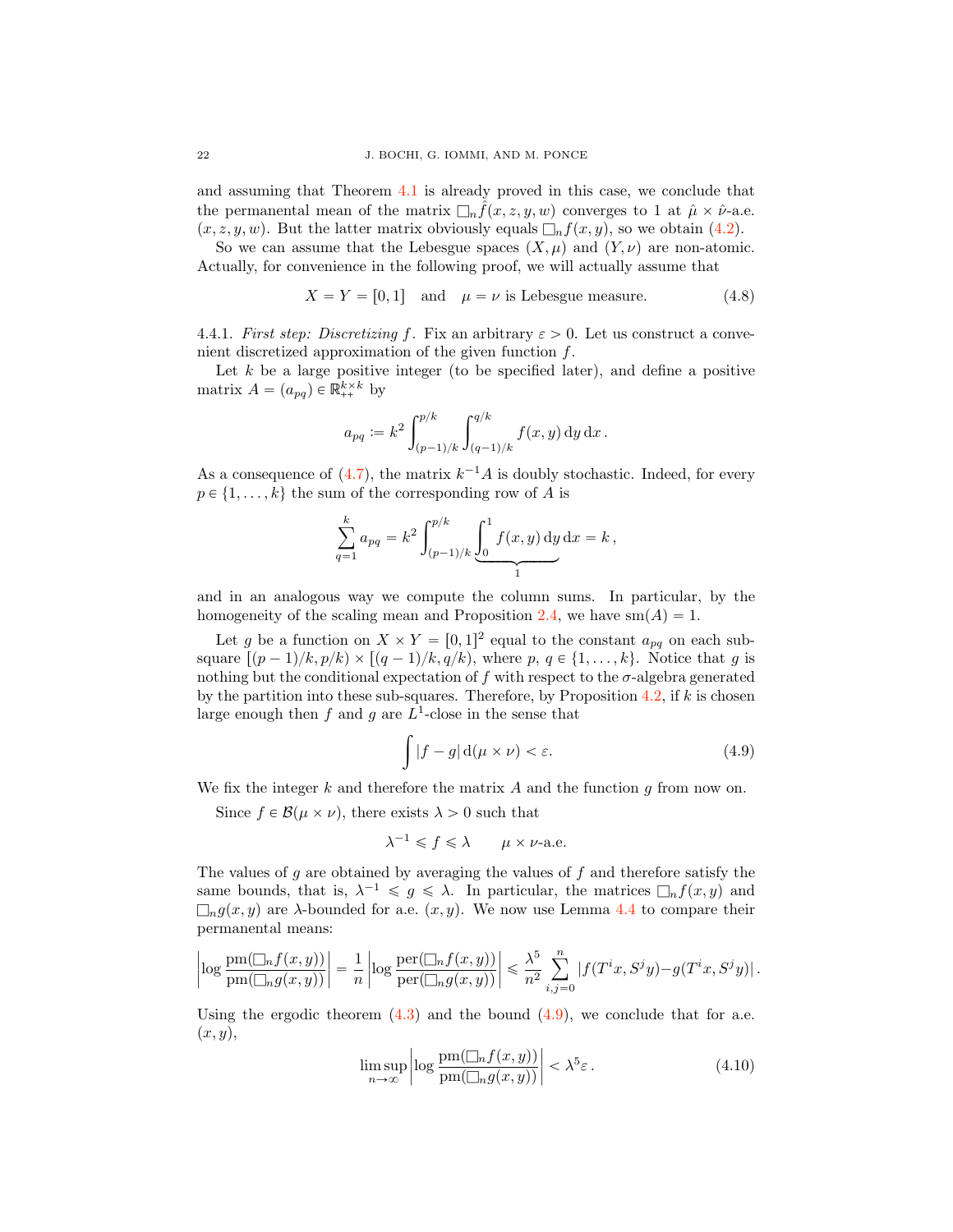4.4.2. Second step: Comparing  $\Box_n g$  with a Kronecker product. Let us fix  $(x, y)$  such that [\(4.10\)](#page-21-1) holds, the T-orbit of x visits each of the intervals  $[0, 1/k]$ ,  $[1/k, 2/k]$ ,  $\ldots$ ,  $[(k-1)/k, 1]$  with limit frequency  $1/k$ , and analogously for the S-orbit of y.

For each  $n \geq 1$ , since the points x and y are not periodic, there exist permutation  $\tau_n$  and  $\sigma_n$  of the set  $\{0, 1, \ldots, n-1\}$  such that

$$
T^{\tau_n(0)}x < T^{\tau_n(1)}x < \dots < T^{\tau_n(n-1)}x, \qquad S^{\sigma_n(0)}y < S^{\sigma_n(1)}y < \dots < S^{\sigma_n(n-1)}y.
$$

Let  $P_{\tau_n}$  be the  $n \times n$  permutation matrix whose 1's are located on the positions  $(i, \tau(i)), i \in \{0, 1, \ldots, n-1\}.$  Analogously define  $P_{\sigma_n}$ . Consider the product matrix

$$
B_n := P_{\tau_n} \cdot \Box_n g(x, y) \cdot P_{\sigma_n}^{-1} = (g(T^{\tau_n(i)}x, S^{\sigma_n(j)}y))_{i,j=0}^{n-1}.
$$

This matrix has a decomposition into blocks:

$$
B_n = \begin{pmatrix} B_{n,11} & B_{n,12} & \cdots & B_{n,1k} \\ B_{n,21} & B_{n,22} & \cdots & B_{n,2k} \\ \vdots & \vdots & & \vdots \\ B_{n,k1} & B_{n,k2} & \cdots & B_{n,kk} \end{pmatrix}
$$

where the block  $B_{n,pq}$  has all its entries are equal to  $a_{pq}$ , has width equal to the cardinality of  $\{x, Tx, \dots, T^{n-1}x\} \cap [(p-1)/k, p/k]$ , and has height equal to the cardinality of  $\{y, Sy, \dots, S^{n-1}y\} \cap [(q-1)/k, q/k]$ . It follows that if  $n = km$  for some sufficiently large integer m then the matrix  $B_n$  and the Kronecker product  $A \otimes U_m$  differ at at most  $\varepsilon n$  rows and columns. Since both matrices are  $\lambda$ -bounded, by Lemma [4.4](#page-19-1) we have

$$
\left|\log\frac{pm(B_n)}{pm(A\otimes U_m)}\right| = \frac{1}{n}\left|\log\frac{per(B_n)}{per(A\otimes U_m)}\right| \leq \frac{1}{n}\frac{\lambda^5}{n}\left(\lambda - \lambda^{-1}\right)\varepsilon n^2 < \lambda^6\varepsilon.
$$

Since the matrices  $B_n$  and  $\Box_n g(x, y)$  are by definition permutationally equivalent, they have the same permanental mean (by the row-/column-wise symmetry property). On the other hand, by the generalized Friedland limit (Theorem [2.19\)](#page-10-0), we have

$$
\lim_{m \to \infty} \text{pm}(A \otimes U_m) = \text{sm}(A) = 1.
$$

So we obtain

$$
\limsup_{m \to \infty} |\log \operatorname{pm}(\square_{km} g(x, y))| \leq \lambda^6 \varepsilon.
$$

Notice that, as a consequence of Lemma [4.5,](#page-19-2)

$$
\lim_{n\to\infty}\log\frac{\operatorname{pm}(\Box_{k\lfloor n/k\rfloor}g(x,y))}{\operatorname{pm}(\Box_{n}g(x,y))}=0,
$$

and so

$$
\limsup_{n \to \infty} |\log \operatorname{pm}(\Box_n g(x, y))| \leq \lambda^6 \varepsilon.
$$

Recalling [\(4.10\)](#page-21-1), we obtain

$$
\limsup_{n\to\infty} |\log \operatorname{pm}(\Box_n f(x,y))| \leq (\lambda^6 + \lambda^5)\varepsilon.
$$

Since  $\varepsilon > 0$  is arbitrary, we infer that

$$
\lim_{n\to\infty} \text{pm}(\Box_n f(x,y)) = 1.
$$

This proves [\(4.2\)](#page-17-2) under the assumptions [\(4.7\)](#page-20-1) and [\(4.8\)](#page-21-2). As explained in *§* [4.4.0,](#page-20-2) Theorem [4.1](#page-17-0) in full generality follows.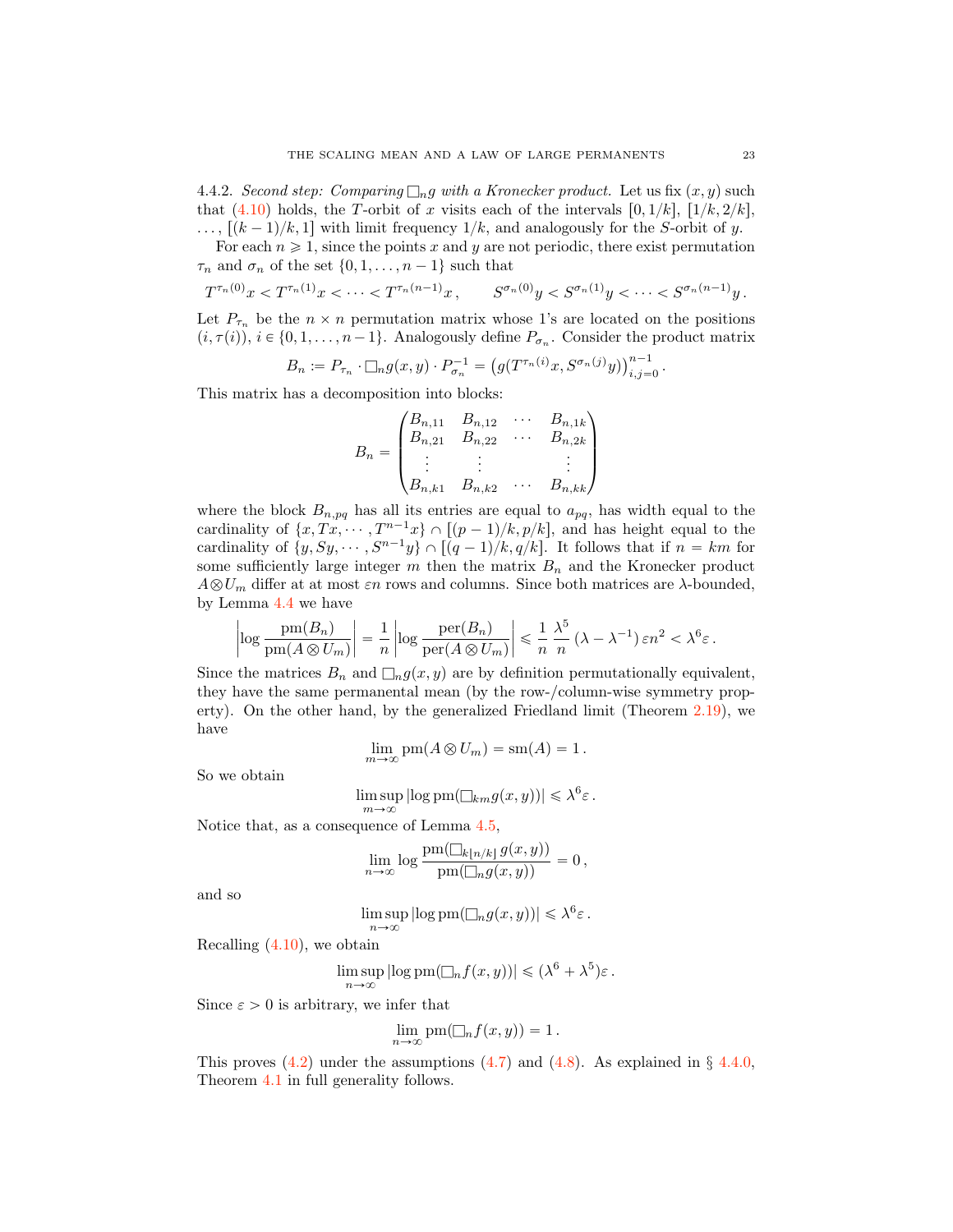### 5. Applications

<span id="page-23-6"></span><span id="page-23-1"></span><span id="page-23-0"></span>5.1. Symmetric means. The *elementary symmetric polynomial* of degree  $k$  in  $n \geq k$  variables is defined as

$$
E_k(z_1, z_2, \ldots, z_n) := \sum_{1 \le i_1 < i_2 < \cdots < i_k \le n} z_{i_1} z_{i_2} \cdots z_{i_k}.
$$

These sums appears in a wide range of different areas of mathematics. For example, Vieta's formula states that if  $P(z) = z^n + a_{n-1}z^{n-1} + \cdots + a_1z + a_0$  is a monic polynomial and  $z_1, \ldots, z_n$  are its roots (repeated according to multiplicity) then  $a_{n-k} = (-1)^k E_k(z_1, \ldots, z_n).$ 

Assuming that  $z = (z_1, \ldots, z_n)$  is a string of nonnegative real numbers, we define its k-th symmetric mean as

$$
sym_k(z) := \left(\frac{E_k(z_1,\ldots,z_n)}{\binom{n}{k}}\right)^{1/k}
$$

Notice that sym<sub>1</sub>(*z*) is the arithmetic mean, and sym<sub>n</sub>(*z*) is the geometric mean. In the 18th century, MacLaurin discovered that  $sym_1(z) \geq 3$   $sym_2(z) \geq \cdots \geq 3$   $sym_n(z)$ , thus generalizing the AM–GM inequality (see [\[HLP,](#page-27-22) *§* 2.22]).

Symmetric means have the properties of reflexivity, monotonicity, internality, continuity, homogeneity, and, of course, symmetry. Actually, they can be expressed in terms of permanental means: we have

<span id="page-23-4"></span>
$$
\text{sym}_k(z) = \left[\text{pm}(R_k(z))\right]^{n/k},\tag{5.1}
$$

.

where

<span id="page-23-3"></span>
$$
R_k(z_1,...,z_n) := \begin{pmatrix} z_1 & z_2 & \cdots & z_n \\ \vdots & \vdots & & \vdots \\ z_1 & z_2 & \cdots & z_n \\ 1 & 1 & \cdots & 1 \\ \vdots & \vdots & & \vdots \\ 1 & 1 & \cdots & 1 \end{pmatrix} \begin{pmatrix} \\ k \text{ rows} \\ \\ n - k \text{ rows} \end{pmatrix}
$$
 (5.2)

Using this relation, we can deduce from the Law of Large Permanents (Theorem [4.1\)](#page-17-0) an ergodic theorem for symmetric means. Actually, such result already exists and was obtained in 1976 by Halász and Székely  $[HS]$ :

<span id="page-23-5"></span>**Theorem 5.1** (Halász–Székely). Let  $(X, \mu)$  be a Lebesgue probability space,  $T : X \rightarrow Y$ X be a measure-preserving ergodic transformation,  $g \in \mathcal{B}(\mu)$ , and  $0 < c < 1$ . Suppose  $k(n)$  is a sequence of integers satisfying

$$
1 \le k(n) \le n
$$
 and  $\lim_{n \to \infty} \frac{k(n)}{n} = c$ .

Then, for  $\mu$ -almost every x, the limit

$$
\lim_{n \to \infty} \text{sym}_{k(n)} (g(x), g(Tx), \dots, g(T^{n-1}x))
$$

exists and equals

<span id="page-23-2"></span>
$$
symc(g) := c \left(\frac{1-c}{r}\right)^{\frac{1-c}{c}} \exp\left(\frac{1}{c} \int \log(g+r) d\mu\right),
$$
 (5.3)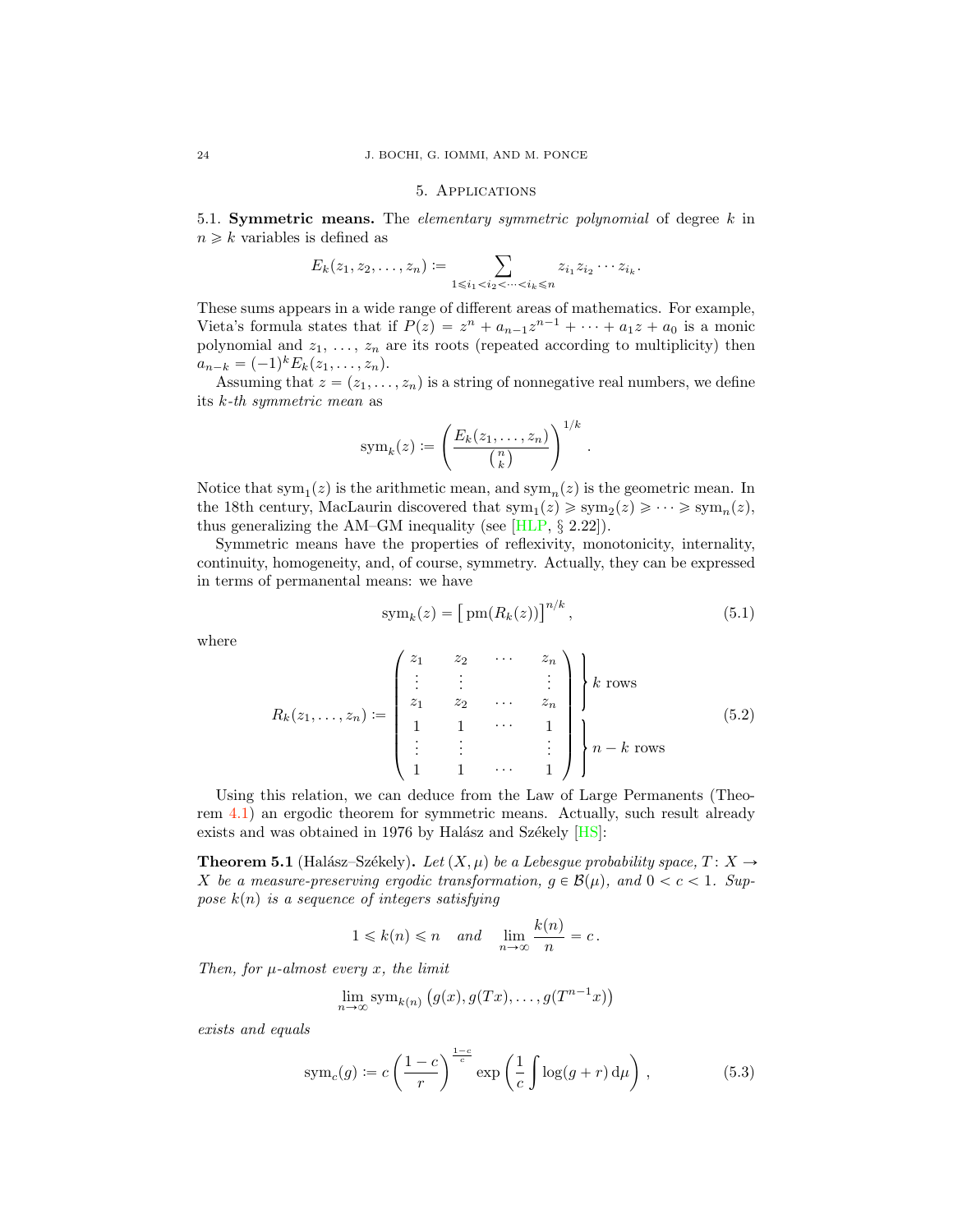<span id="page-24-0"></span>where  $r = r(c)$  is the unique positive root of the equation

$$
\int \frac{g}{g+r} \, \mathrm{d}\mu = c \, .
$$

*Proof.* Let  $Y = \{0, 1\}^{\mathbb{N}}$ , let  $\nu$  be the Bernoulli measure with weights c,  $1 - c$ , let  $S: Y \to Y$  be the shift, and let  $\{Y_0, Y_1\}$  the partition of Y into the cylinders of length 1. Consider the function

$$
f(x,y) := \begin{cases} g(x) & \text{if } y \in Y_0, \\ 1 & \text{if } y \in Y_1. \end{cases}
$$

For  $\mu$ -a.e. x and  $\nu$ -a.e. y, the conclusion [\(4.2\)](#page-17-2) of Theorem [4.1](#page-17-0) holds, and moreover if  $\ell(n)$  denotes the cardinality of the set  $\{y, Sy, \ldots, S^{n-1}y\} \cap Y_0$  then  $\ell(n)/n \to c$ as  $n \to \infty$ . Using notation [\(5.2\)](#page-23-3), define matrices

$$
A_n := R_{\ell(n)}(g(x), \dots, g(T^{n-1}x)), \qquad B_n := R_{k(n)}(g(x), \dots, g(T^{n-1}x)).
$$

Notice that  $A_n$  can be obtained from  $\Box_n f(x, y)$  by permuting rows. In particular,

$$
\lim_{n \to \infty} \text{pm}(A_n) = \lim_{n \to \infty} \text{pm}(\square_n f(x, y)) = \text{sm}(f).
$$

Let  $\lambda > 1$  be such that  $\lambda^{-1} \leq g \leq \lambda$ . Then the matrices  $A_n$  and  $B_n$  are  $\lambda$ -bounded, and so by Lemma [4.4,](#page-19-1)

$$
\left|\log\frac{\operatorname{pm}(B_n)}{\operatorname{pm}(A_n)}\right| = \frac{1}{n}\left|\log\frac{\operatorname{per}(B_n)}{\operatorname{per}(A_n)}\right| \leq \frac{1}{n}\frac{\lambda^5}{n}\left(\lambda - \lambda^{-1}\right)n|\ell(n) - k(n)| \leqslant \frac{\lambda^6|\ell(n) - k(n)|}{n},
$$

which converges to 0 as  $n \to \infty$ . So  $\text{pm}(B_n) \to \text{sm}(f)$ , and therefore by [\(5.1\)](#page-23-4) we conclude that  $\text{sym}_{k(n)}(g(x), \ldots, g(T^{n-1}x)) \to [\text{sm}(f)]^{1/c}$ . We conclude the proof using Proposition 3.9 to compute sm(f). using Proposition [3.9](#page-16-5) to compute  $sm(f)$ .

Let us compare the result above with that of Halász and Székely's paper  $[HS]$ . The theorem from that paper requires only a weak integrability condition, namely,  $\int \log(1 + g) d\mu < \infty$ . The theorem is stated in terms of independent identically distributed random variables, but the proof actually does not use independence, and ergodicity suffices. Therefore, the actual Halász–Székely theorem is stronger than Theorem [5.1](#page-23-5) above. This indicates that a weakening of the hypotheses of Theorem [4.1](#page-17-0) should be pursued (more about this on Section [6](#page-25-0) below) and should not be regarded as an inherent drawback of our approach. Let us mention that the proof in [\[HS\]](#page-27-0) employs completely different tools, namely: Vieta's formula and Cauchy integral formula are used to relate the means with a certain complex integral, and then the saddle point method is used to estimate the value of the integral. This line of argument has been used in most of the probability papers on the subject. Our methods, on the other hand, provide a more transparent explanation for the complicated formula [\(5.3\)](#page-23-2), and apply to much more general types of means. A second example of application is given in the next subsection.

5.2. Muirhead means. Let  $z = (z_1, \ldots, z_n)$  and  $\alpha = (\alpha_1, \ldots, \alpha_n)$  be two strings of nonnegative numbers, not all the  $\alpha_i$ 's being 0. We then define the *Muirhead*  $\alpha$ -mean of the  $z_i$ 's as

$$
\mathrm{mum}_{\alpha}(z) \coloneqq \left(\frac{1}{n!} \sum_{\sigma \in S_n} \prod_{i=1}^m z_{\sigma(i)}^{\alpha_i} \right)^{\frac{1}{\alpha_1 + \dots + \alpha_n}},
$$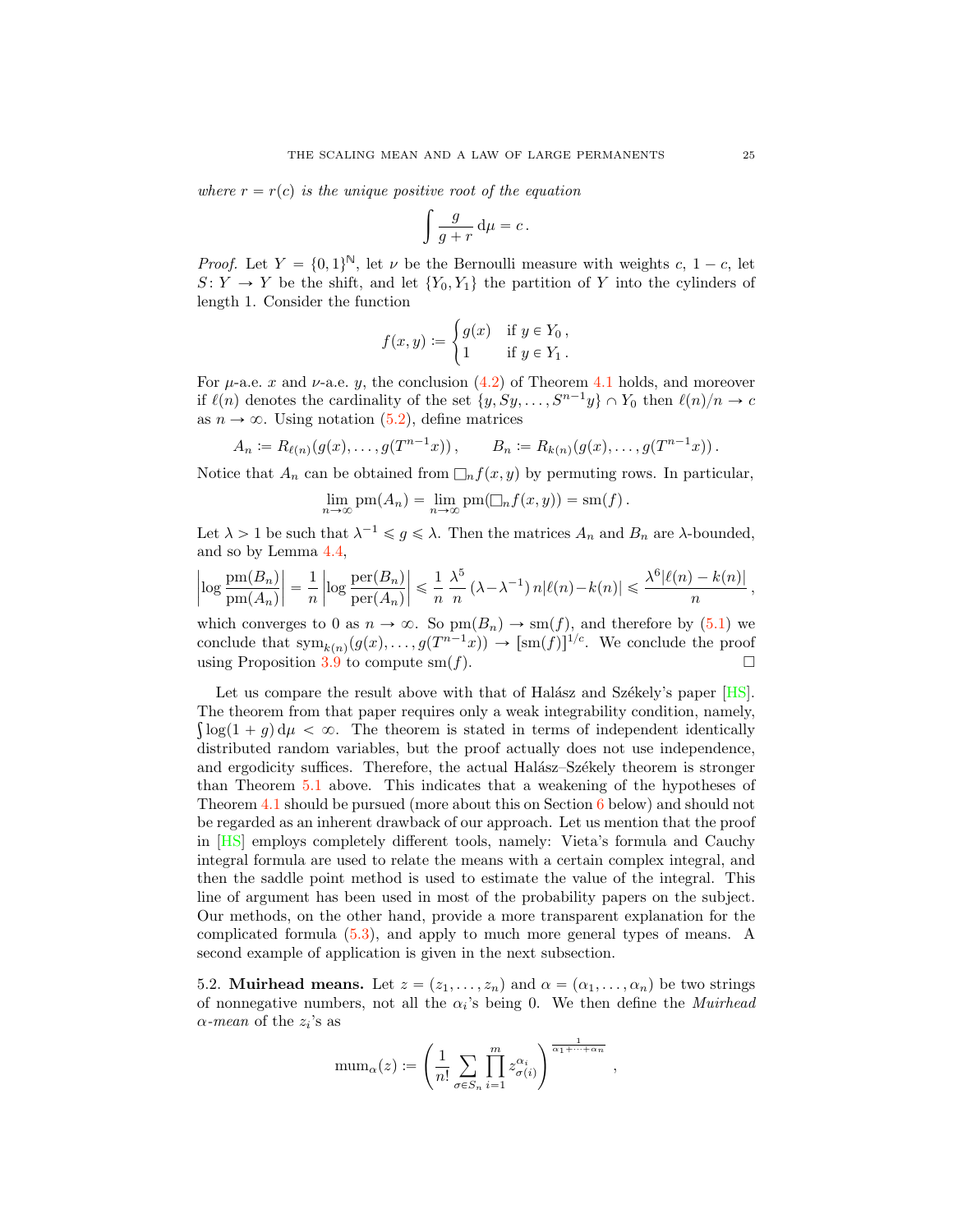<span id="page-25-2"></span>where  $S_n$  denotes the set of permutations of  $\{1,\ldots,n\}$ . Note that this coincides with the arithmetic mean if  $\alpha = (1, 0, \ldots, 0)$ , and with the geometric mean if  $\alpha = (1, 1, \ldots, 1)$ . Muirhead means also generalize the symmetric ones; indeed

$$
sym_k(z) = \text{mum}_{\alpha_k}(z) \quad \text{where} \quad \alpha_k := \left( \underbrace{1,1,\ldots,1}_{k}, \underbrace{0,0,\ldots,0}_{n-k} \right).
$$

The celebrated Muirhead–Hardy–Littlewood–Pólya inequality [\[HLP,](#page-27-22)  $\S$  2.18] describes when the functions  $\text{num}_{\alpha}(\cdot)$  and  $\text{num}_{\beta}(\cdot)$  are comparable; this is done in terms of a concept called majorization, which appears in a vast number of other situations.

Muirhead means can also be expressed in terms of permanental ones:

$$
\text{mum}_{\alpha}(z) = [\text{pm}(M_{\alpha}(z))]^{\frac{n}{\alpha_1 + \dots + \alpha_n}} \quad \text{where} \quad M_{\alpha}(z) := \begin{pmatrix} z_1^{\alpha_1} & \cdots & z_n^{\alpha_1} \\ \vdots & & \vdots \\ z_1^{\alpha_n} & \cdots & z_n^{\alpha_n} \end{pmatrix}.
$$

Therefore we can deduce from the Law of Large Permanents an ergodic theorem for Muirhead means, namely:

**Corollary 5.2.** Let  $(X, \mu)$ ,  $(Y, \nu)$  be a Lebesgue probability spaces,  $T : X \to X$ ,  $S: Y \to Y$  be measure-preserving ergodic transformations, and  $g \in \mathcal{B}(\mu)$ ,  $h \in \mathcal{B}(\nu)$ . Then, for  $\mu \times \nu$ -almost every  $(x, y)$ , the limit

$$
\lim_{n\to\infty}\text{mum}_{(h(y),...,h(S^{n-1}y))}(g(x),g(Tx),\ldots,g(T^{n-1}x))
$$

exists and equals

<span id="page-25-1"></span>
$$
\text{mum}_h(g) := \left[ \text{sm}\left( g^h \right) \right]^{1/\int h \, \mathrm{d}\nu} . \tag{5.4}
$$

*Remark* 5.3. Formulas  $(5.3)$  and  $(5.4)$  can be though as "continuous" (i.e., functional) versions of the symmetric and the Muirhead means, respectively.

#### 6. Open questions and directions for future research

<span id="page-25-0"></span>Permanents and Sinkhorn decompositions also make sense for multidimensional matrices and functions (see e.g.  $[\text{Ba1}]$ ). We believe that most of the results of this paper can be extended accordingly, but we have not checked the details.

After having obtained a law of large numbers, a natural step is to look for a central limit theorem. In the particular case of symmetric means covered by [\[HS\]](#page-27-0) and Theorem  $5.1$  above, a central limit theorem was obtained by Szekély  $[Sz]$ , under the assumption of independence.

Concerning the Law of Large Permanents itself, we do not believe that the statement of Theorem [4.1](#page-17-0) is the optimal one. We would like to weaken the hypothesis that f is (essentially) bounded away from 0 and  $\infty$ . This assumption was used twice in the proof: first, to apply Theorem [3.6,](#page-13-0) and second, to use the regularity estimates for the permanent from *§* [4.3.](#page-18-1) So in order to strengthen the Law of Large Permanents we will probably need to solve other problems which are themselves of independent interest:

 $\bullet$  To obtain explicit necessary and sufficient conditions on the function  $f$  for the existence of a functional Sinkhorn decomposition  $f = \varphi g \psi$  in the sense of Definition [3.4,](#page-13-5) or at least in the more restricted setting of direct products (*§* [3.5\)](#page-15-0).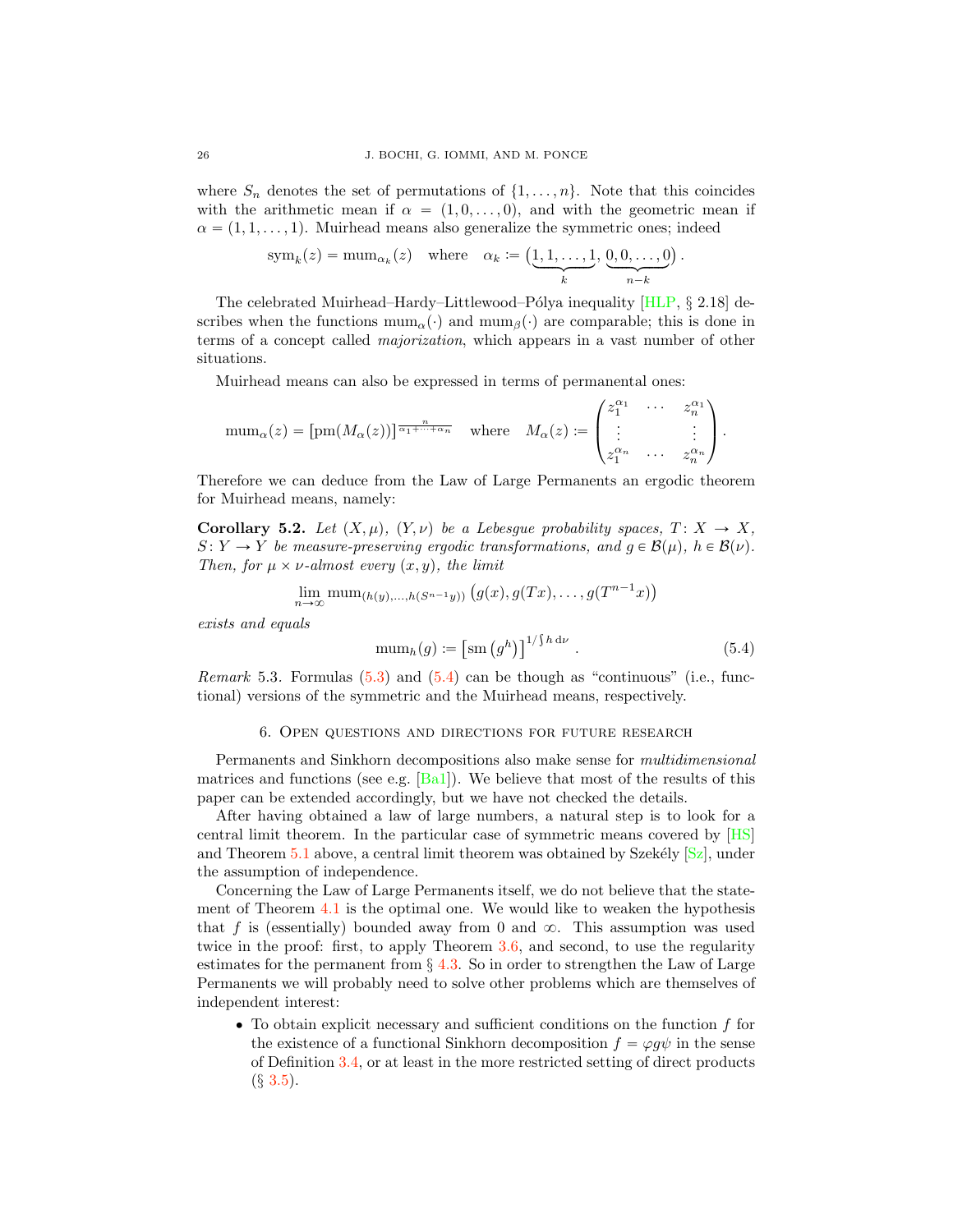<span id="page-26-10"></span>' To improve the estimates from *§* [4.3](#page-18-1) so that in particular we are able to deal with matrices containing zero entries.

The last and maybe most interesting line of research motivated by the results of this paper is to extend the Law of Large Permanents to infinite matrices whose entries form a  $\mathbb{N}^2$ -indexed stochastic process (or, in more dynamical terms, whose entries are the values of a given function along the orbit of an ergodic  $\mathbb{N}^2$ -action). Let us be more precise.

Suppose that T is an ergodic measure-preserving action of the semigroup  $\mathbb{N}^2$ on a Lebesgue probability space  $(\Omega, \mathcal{A}, \mathbb{P})$ . Given a function  $f : \Omega \to \mathbb{R}$  we define the  $n \times n$  matrix  $\Box_n f(\omega) := f(T^{(i,j)}(\omega))_{0 \leq i,j \leq n-1}$ . Let  $\mathcal{A}_1$  and  $\mathcal{A}_2$  be the sub- $\sigma$ algebras formed by the  $T^{(1,0)}$ -invariant and the  $T^{(0,1)}$ -invariant sets, respectively. We believe that the following statement should hold:

<span id="page-26-8"></span>Conjecture 6.1. If  $\log f \in L^{\infty}(\mathbb{P})$  then for P-a.e.  $\omega$ ,

$$
\lim_{n\to\infty}\mathrm{pm}\left(\Box_n f(\omega)\right)=\mathrm{sm}_{\mathcal{A}_1,\mathcal{A}_2}(f).
$$

Conjecture [6.1](#page-26-8) would follow from the next statement regarding sequences of matrices:

<span id="page-26-9"></span>Conjecture 6.2. Let  $(A_n)$  be a sequence of matrices of increasing sizes  $n \times n$ , all with row and column arithmetic means equal to 1 (i.e.  $\frac{1}{n}A_n$  is doubly stochastic for each n.) Suppose that there exists  $\lambda > 1$  each matrix  $A_n$  is  $\lambda$ -bounded in the sense  $(4.5)$ . Then

$$
\lim_{n \to \infty} \text{pm}(A_n) = 1.
$$

It turns out that there are at least two claims in the literature at least as strong as Conjecture [6.2:](#page-26-9) see the references  $[G]$  and  $[Mc]$ . Unfortunately we are unable to verify the correctness of either.

Acknowledgements. We thank M. Courdurier and M. Schraudner for helpful discussions about concavity and  $\mathbb{N}^2$ -actions, respectively and to V.L. Girko for sending us a copy of  $[G]$ .

#### **REFERENCES**

- <span id="page-26-7"></span>[\[Ba1\]](http://www.ams.org/mathscinet-getitem?mr=0683236) Bapat, R.B. *D*1*AD*<sup>2</sup> theorems for multidimensional matrices. *Linear Algebra Appl.* 48 (1982), 437442. (Cited on page [26.](#page-25-2))
- <span id="page-26-2"></span>[\[Ba2\]](http://www.ams.org/mathscinet-getitem?mr=0840170) Bapat, R.B. Applications of an inequality in information theory to matrices. *Linear Algebra Appl.* 78 (1986), 107–117. (Cited on page [9.](#page-8-9))
- <span id="page-26-0"></span>[\[Ba3\]](http://www.ams.org/mathscinet-getitem?mr=1048791) Bapat, R.B. Permanents in probability and statistics. *Linear Algebra Appl.* 127 (1990),  $3-25.$  (Cited on page  $3.$ )
- <span id="page-26-1"></span>[\[Bh\]](http://www.ams.org/mathscinet-getitem?mr=1477662) Bhatia, R. *Matrix analysis.* Graduate Texts in Mathematics, 169. Springer-Verlag, New York, 1997. (Cited on pages [6](#page-5-3) and [12.](#page-11-7))
- <span id="page-26-6"></span>[\[Bi\]](http://www.ams.org/mathscinet-getitem?mr=0087058) Birkhoff, G. Extensions of Jentzsch's theorem. *Trans. Amer. Math. Soc.* 85 (1957), 219– 227. (Cited on page  $16$ .)
- <span id="page-26-4"></span>[\[Bo\]](http://www.ams.org/mathscinet-getitem?mr=2267655) BOGACHEV, V.I. *Measure theory.* Vol. 2. Springer-Verlag, Berlin, 2007. (Cited on pages [13](#page-12-4) and [19.](#page-18-7))
- <span id="page-26-5"></span>[\[BLN\]](http://www.ams.org/mathscinet-getitem?mr=1283029) Borwein, J.M.; Lewis, A.S.; Nussbaum, R.D. Entropy minimization, *DAD* problems, and doubly stochastic kernels. *J. Funct. Anal.* 123 (1994), no. 2, 264–307. (Cited on pages [15](#page-14-2) and [17.](#page-16-6))
- <span id="page-26-3"></span>[\[Br\]](http://www.ams.org/mathscinet-getitem?mr=0191909) Brualdi, R.A. Permanent of the direct product of matrices. *Pacific J. Math.* 16 (1966), 471–482. (Cited on page [10.](#page-9-5))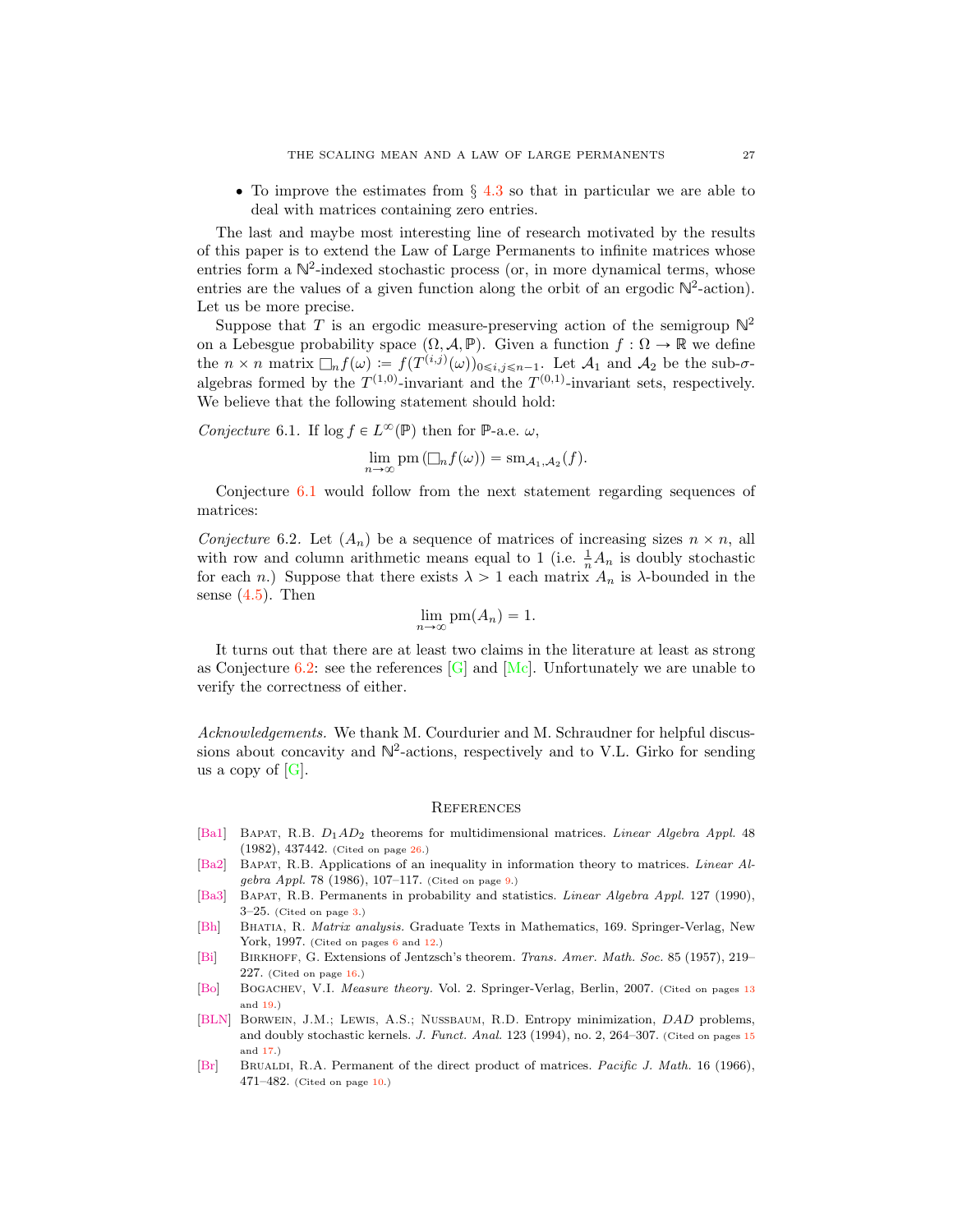- <span id="page-27-8"></span>[\[BPS\]](http://www.ams.org/mathscinet-getitem?mr=0206019) Brualdi, R.A.; Parter, S.V.; Schneider, H. The diagonal equivalence of a nonnegative matrix to a stochastic matrix. *J. Math. Anal. Appl.* 16 (1966), 31–50. (Cited on page [8.](#page-7-6))
- <span id="page-27-2"></span>[\[BR\]](http://www.ams.org/mathscinet-getitem?mr=1130611) Brualdi, R.A.; Ryser, H.J. *Combinatorial matrix theory.* Encyclopedia of Mathematics and its Applications, 39. Cambridge University Press, Cambridge, 1991. (Cited on page [4.](#page-3-1))
- <span id="page-27-11"></span>[\[Dj\]](http://www.ams.org/mathscinet-getitem?mr=0257114) DJOKOVIĆ, D.Ž. Note on nonnegative matrices. *Proc. Amer. Math. Soc.* 25 (1970), 80–82. (Cited on page [9.](#page-8-9))
- <span id="page-27-4"></span>[\[Eg\]](http://www.ams.org/mathscinet-getitem?mr=0642395) Egorychev, G.P. The solution of van der Waerden's problem for permanents. *Adv. in Math.* 42 (1981), no. 3, 299–305. (Cited on page [4.](#page-3-1))
- <span id="page-27-1"></span>[\[Fa\]](http://www.ams.org/mathscinet-getitem?mr=0625097) Falikman, D.I. Proof of the van der Waerden conjecture on the permanent of a doubly stochastic matrix. *Mat. Zametki* 29 (1981), no. 6, 931–938, 957. (Cited on page [4.](#page-3-1))
- <span id="page-27-17"></span>[\[FL\]](http://www.ams.org/mathscinet-getitem?mr=0986904) Franklin, J.; Lorenz, J. On the scaling of multidimensional matrices. *Linear Algebra Appl.* 114/115 (1989), 717–735. (Cited on page [15.](#page-14-2))
- <span id="page-27-14"></span>[\[Fr\]](http://www.ams.org/mathscinet-getitem?mr=0541335) Friedland, S. A lower bound for the permanent of a doubly stochastic matrix. *Ann. of Math.* 110 (1979), no. 1, 167-176. (Cited on page [11.](#page-10-3))
- <span id="page-27-15"></span>[\[FLS\]](http://www.ams.org/mathscinet-getitem?mr=0943770) Friedland, S.; Li, C.-K.; Schneider, H. Additive decomposition of nonnegative matrices with applications to permanents and scaling. *Linear and Multilinear Algebra* 23 (1988), no. 1, 63–78. (Cited on page [12.](#page-11-7))
- <span id="page-27-23"></span>[\[G\]](http://www.ams.org/mathscinet-getitem?mr=MR1341122) Girko, V. L. The method of random determinants for estimating the permanent. *Random Oper. Stochastic Equations* 3 (1995), no. 2, 181–192. (Cited on page [27.](#page-26-10))
- <span id="page-27-6"></span>[\[GvL\]](http://www.ams.org/mathscinet-getitem?mr=3024913) Golub, G.H.; Van Loan, C.F. *Matrix computations.* Fourth edition. Johns Hopkins Studies in the Mathematical Sciences. Johns Hopkins University Press, Baltimore, MD, 2013. (Cited on page [7.](#page-6-4))
- <span id="page-27-13"></span>[GS] Gurvits, L.; Samorodnitsky, A. Bounds on the permanent and some applications. Preprint [arXiv:1408.0976](http://arxiv.org/abs/1408.0976) (Cited on pages [10](#page-9-5) and [12.](#page-11-7))
- <span id="page-27-0"></span>[\[HS\]](http://www.ams.org/mathscinet-getitem?mr=0423491) HALÁSZ, G; SZÉKELY, G.J. On the elementary symmetric polynomials of independent random variables. *Acta Math. Acad. Sci. Hungar.* 28 (1976), no. 3–4, 397–400. (Cited on pages [3,](#page-2-2) [24,](#page-23-6) [25,](#page-24-0) and [26.](#page-25-2))
- <span id="page-27-22"></span>[\[HLP\]](http://www.ams.org/mathscinet-getitem?mr=0944909) HARDY, G.H.; LITTLEWOOD, J.E.; PÓLYA, G. *Inequalities*. Reprint of the 1952 edition. Cambridge Mathematical Library. Cambridge University Press, Cambridge, 1988. (Cited on pages [24](#page-23-6) and [26.](#page-25-2))
- <span id="page-27-21"></span>[\[Ke\]](http://www.ams.org/mathscinet-getitem?mr=1618769) Keller, G. *Equilibrium states in ergodic theory.* London Mathematical Society Student Texts, 42. Cambridge University Press, Cambridge, 1998. (Cited on page [19.](#page-18-7))
- <span id="page-27-19"></span>[\[KS\]](http://www.ams.org/mathscinet-getitem?mr=0228943) Knopp, P.; Sinkhorn, R. A note concerning simultaneous integral equations. *Canad. J. Math.* 20 (1968), 855–861. (Cited on page [17.](#page-16-6))
- <span id="page-27-20"></span>[\[Kr\]](http://www.ams.org/mathscinet-getitem?mr=0797411) Krengel, U. *Ergodic theorems.* With a supplement by Antoine Brunel. de Gruyter Studies in Mathematics, 6. Walter de Gruyter and Co., Berlin, 1985. (Cited on page [19.](#page-18-7))
- <span id="page-27-7"></span>[\[LS\]](http://www.ams.org/mathscinet-getitem?mr=0624430) Lamond, B.; Stewart, N.F. Bregman's balancing method. *Transportation Res. Part B* 15 (1981), no. 4, 239–248. (Cited on page [7.](#page-6-4))
- <span id="page-27-12"></span>[\[LSW\]](http://www.ams.org/mathscinet-getitem?mr=1804826) Linial, N.; Samorodnitsky, A.; Wigderson, A. A deterministic strongly polynomial algorithm for matrix scaling and approximate permanents. *Combinatorica* 20 (2000), no. 4, 545–568. (Cited on page [10.](#page-9-5))
- <span id="page-27-18"></span>[\[Li\]](http://www.ams.org/mathscinet-getitem?mr=1343323) Liverani, C. Decay of correlations. *Ann. of Math.* 142 (1995), no. 2, 239–301. (Cited on page [16.](#page-15-2))
- <span id="page-27-5"></span>[\[Lo\]](http://www.ams.org/mathscinet-getitem?mr=0281733) London, D. On matrices with a doubly stochastic pattern. *J. Math. Anal. Appl.* 34 (1971), 648–652. (Cited on pages [7](#page-6-4) and [9.](#page-8-9))
- <span id="page-27-3"></span>[\[MM\]](http://www.ams.org/mathscinet-getitem?mr=1215484) Marcus, M.; Minc, H. *A survey of matrix theory and matrix inequalities.* Reprint of the 1969 edition. Dover Publications, Inc., New York, 1992. (Cited on pages [4,](#page-3-1) [9,](#page-8-9) and [10.](#page-9-5))
- <span id="page-27-9"></span>[\[MO\]](http://www.ams.org/mathscinet-getitem?mr=0238875) MARSHALL, A.W.; OLKIN, I. Scaling of matrices to achieve specified row and column sums. *Numer. Math.* 12 (1968), 83–90. (Cited on page [8.](#page-7-6))
- <span id="page-27-24"></span>[\[Mc\]](http://www.ams.org/mathscinet-getitem?mr=3169336) McCullagh, P. An asymptotic approximation for the permanent of a doubly stochastic matrix. *J. Stat. Comput. Simul.* 84 (2014), no. 2, 404–414. (Cited on page [27.](#page-26-10))
- <span id="page-27-16"></span>[\[Me1\]](http://www.ams.org/mathscinet-getitem?mr=0215873) MENON, M.V. Reduction of a matrix with positive elements to a doubly stochastic matrix. *Proc. Amer. Math. Soc.* 18 (1967), 244–247. (Cited on page [15.](#page-14-2))
- <span id="page-27-10"></span>[\[Me2\]](http://www.ams.org/mathscinet-getitem?mr=0220752) Menon, M.V. Matrix links, an extremization problem, and the reduction of a non-negative matrix to one with prescribed row and column sums. *Canad. J. Math.* 20 (1968), 225–232. (Cited on page [8.](#page-7-6))